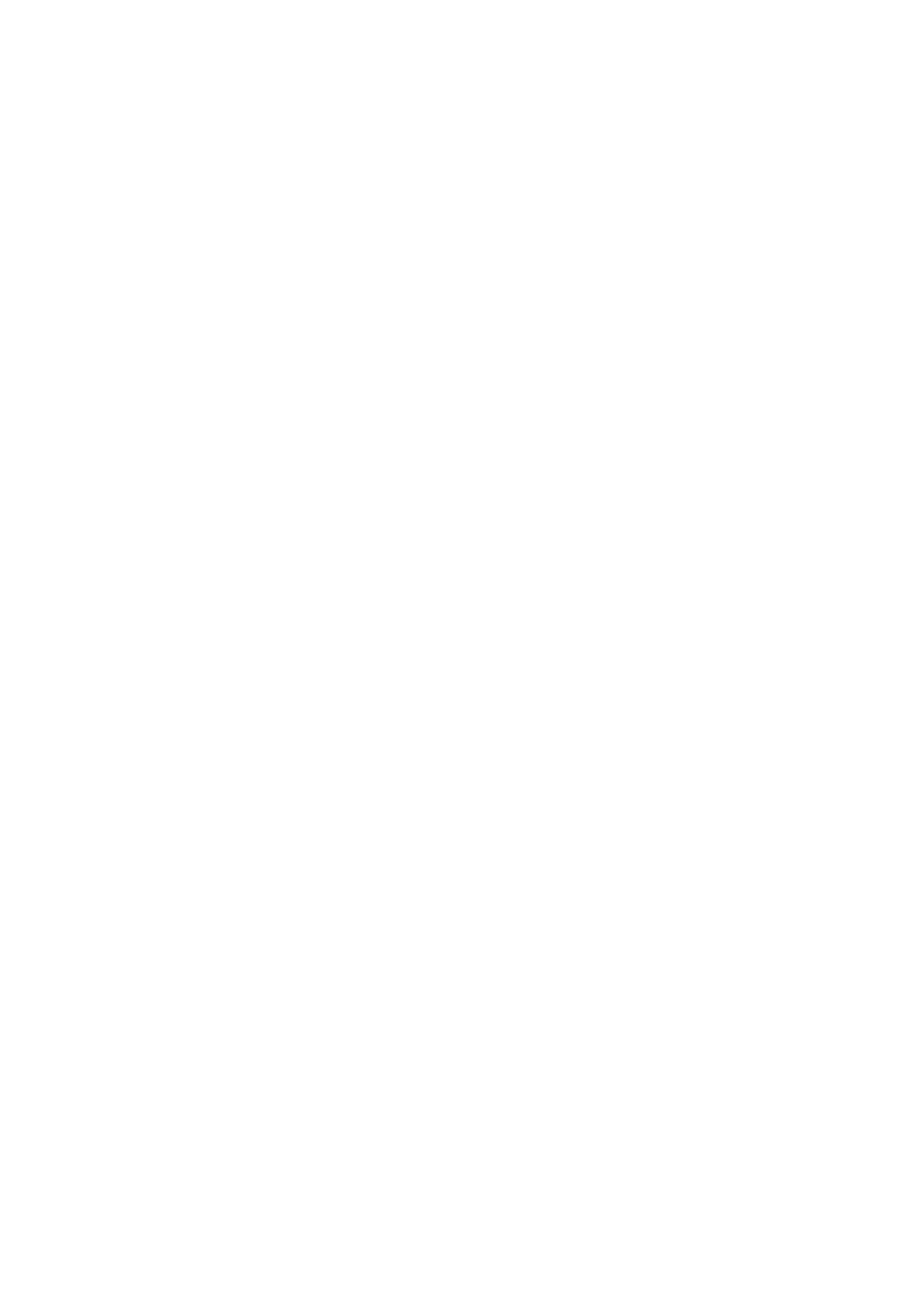# **Summary**

Energy and climate policy in the  $21<sup>st</sup>$  century is facing manifold and far-reaching challenges:

- The problem of global climate changes requires fast and significant reductions in greenhouse gas emissions to stabilise the concentrations of these gases at a level which is sufficient to limit the increase of the global mean temperature to a level not exceeding 2°C above the pre-industrial levels;
- Finite fossil and nuclear fuel resources and the foreseeable concentration of fuel production in some politically sensitive regions is increasingly highlighting the problem of energy security;
- The integrated world energy markets and liberalised energy markets are increasingly facing the problem of highly volatile energy prices, which leads to an increased vulnerability of economies.

Against the background of these challenges, a business-as-usual approach in energy policy is increasingly being seen as no longer acceptable. However, there is no silver bullet for solving the majority of the problems that energy and climate policy is facing today. Many options must be explored and it will be necessary to implement many options.

Risk minimisation is the key strategic approach to meeting the various challenges. The proven advantages for the options to be used must be greater than the risks and the uncertainties connected to these options.

There is a wide consensus about some options which can be seen as favorable for energy-related activities:

- There is huge potential for energy efficiency in the end-use sectors as well as in the energy sector which can be exhausted in all sectors to a much wider extent than it can be assumed in the business-as-usual case;
- Renewable energies must play a key role in the future energy system, in power production, heating and cooling as well as in the transport sector.

In addition to these options, there is another emerging technology which could play a role in the medium term:

• Carbon capture and storage could contribute significantly to future  $CO<sub>2</sub>$  emission reduction; however, many scientific, technological and economic problems must be solved, the regulatory framework for this technology is predominantly lacking, and public acceptance is crucial for this technology pathway.

Besides the matured and consensual, and the emerging and potentially consensual, options for the development of a future energy system, the debate is affected by a strong controversy:

• There is no foreseeable consensus on the acceptability of nuclear power against the background of the possibility of large nuclear accidents and the manifold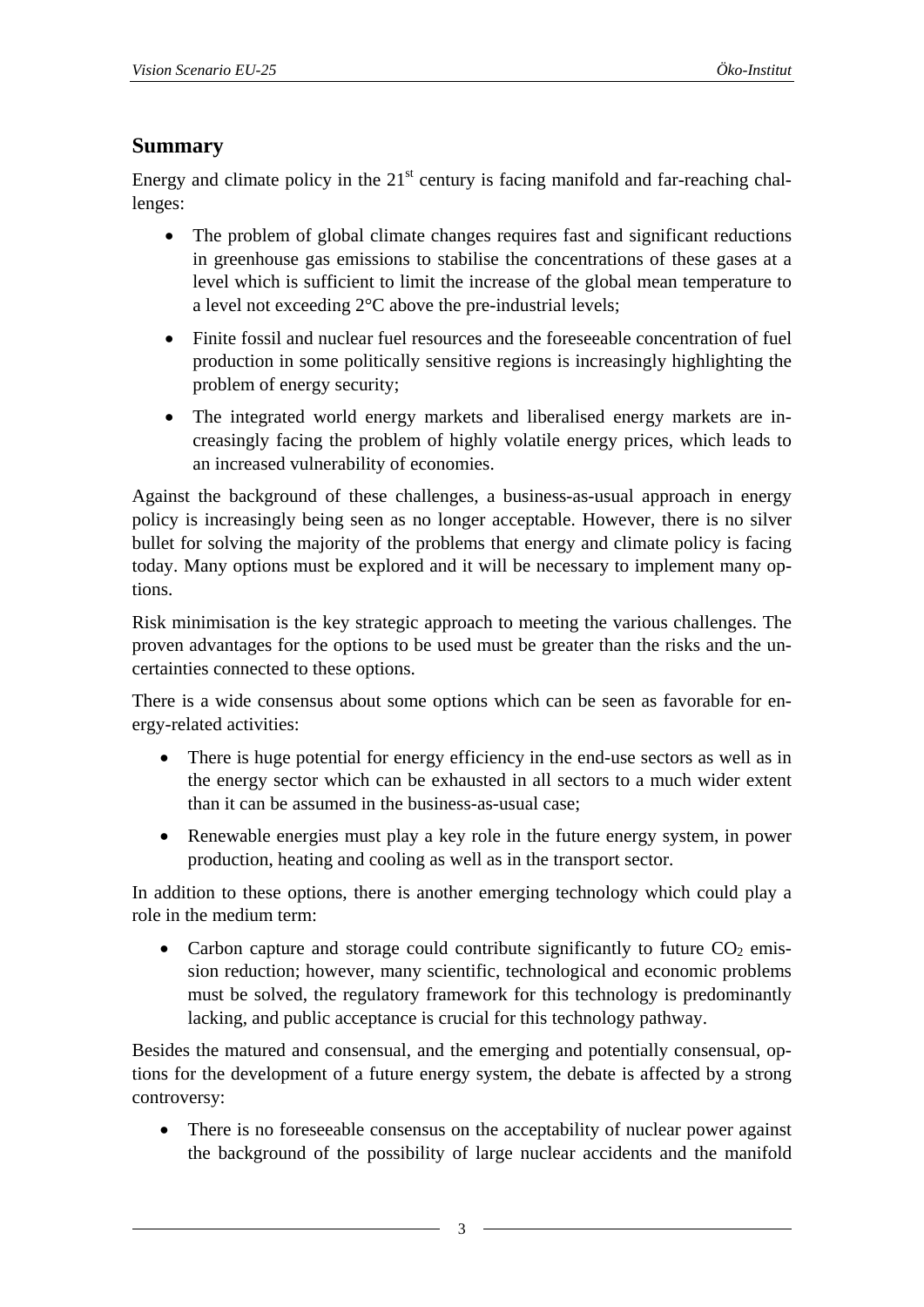<span id="page-3-1"></span>problems related to the handling of nuclear materials (from mining to processing of nuclear materials and the management of nuclear waste).

#### *Scenario design and results*

To illustrate the potentials of the non-controversial emission reduction options, a scenario analysis was carried out to analyse the implications and interactions of different options:

- The business-as-usual scenario (baseline scenario) indicates a development which could result if recent energy and climate policies are not strengthened;
- The vision scenario is a normative scenario based on two main assumptions:
	- o All non-controversial greenhouse gas mitigation options should be used for the time horizon of 2030 so that an emission reduction of 30% can be reached by the year 2020 compared to 1990 levels and a significantly higher reduction after this date;
	- o The use of nuclear power should be phased out based on the existing phase-out policies of different Member States of the EU or a technical lifetime of 40 years; in other words, no significant lifetime of existing nuclear power plants should be assumed and no new investments in nuclear power should be taken into account.

<span id="page-3-0"></span>



*Sources: EEA, Member States inventory reports, Öko-Institut.*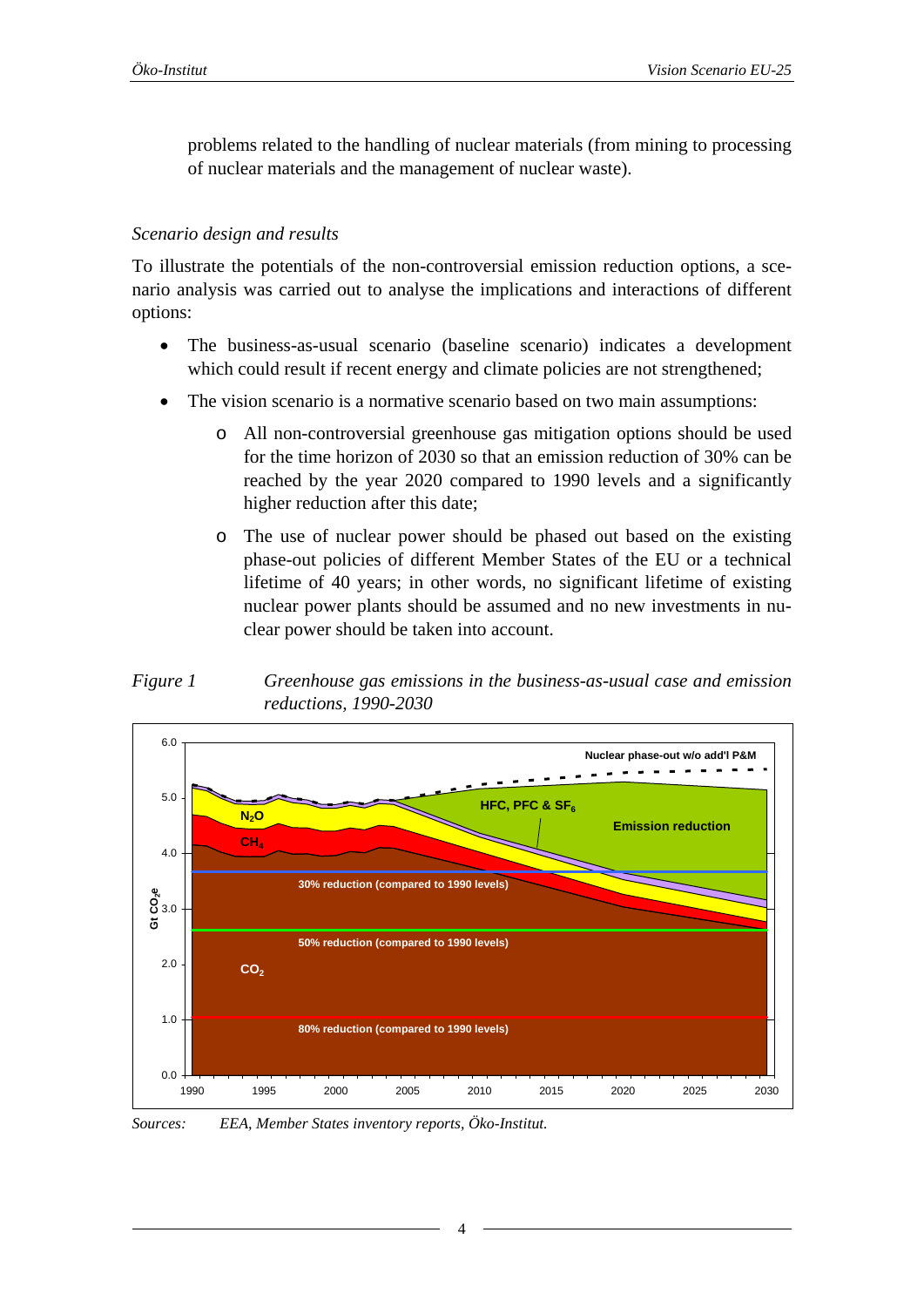<span id="page-4-1"></span>[Figure 1](#page-3-0) illustrates the past emission trends and the different emission pathways under the two scenarios. In the baseline scenario, total greenhouse gas emissions of the EU-25 will reach 1990 levels between 2010 and 2020 and will only moderately decrease again by the year 2030. If the level of nuclear power production is not maintained at a level of 85% of the 2000 level as is assumed in the baseline scenario and no further policies and measures are implemented, the total greenhouse gas emissions of the EU-25 could amount to 5% above the level of 1990 or 11% above the level of 2000.

In the vision scenario, total greenhouse gas emissions can be reduced by 31% by the year 2020 and 40% by the year 2030, compared to 1990 levels. Although measures for all greenhouse gases were considered, the main emission reductions stem from  $CO<sub>2</sub>$ . which is still by far the main source of greenhouse gas emissions.

<span id="page-4-0"></span>

*Figure 2 Greenhouse gas emission reductions in the vision scenario,1990-2030* 

*Sources: EEA, Member States inventory reports, Öko-Institut.* 

[Figure 2](#page-4-0) shows the breakdown of the resulting emission reductions in the vision scenario by sectors and measures.

- The power sector is the main source of  $CO<sub>2</sub>$  emissions in the EU-25, mainly because of the high share of coal consumed in this sector, and represents the main potential for emission at the same time. The sector represents 36% of the emission reductions by 2030, two thirds of this by measures in the sector (CHP, fuel switch from coal to gas and power production from renewable energies) and one third as a result of a more efficient use of electricity in other sectors;
- owing to its strong growth dynamics, the transport sector (for which all greenhouse gas emissions from aviation were included in the scenario analysis) con-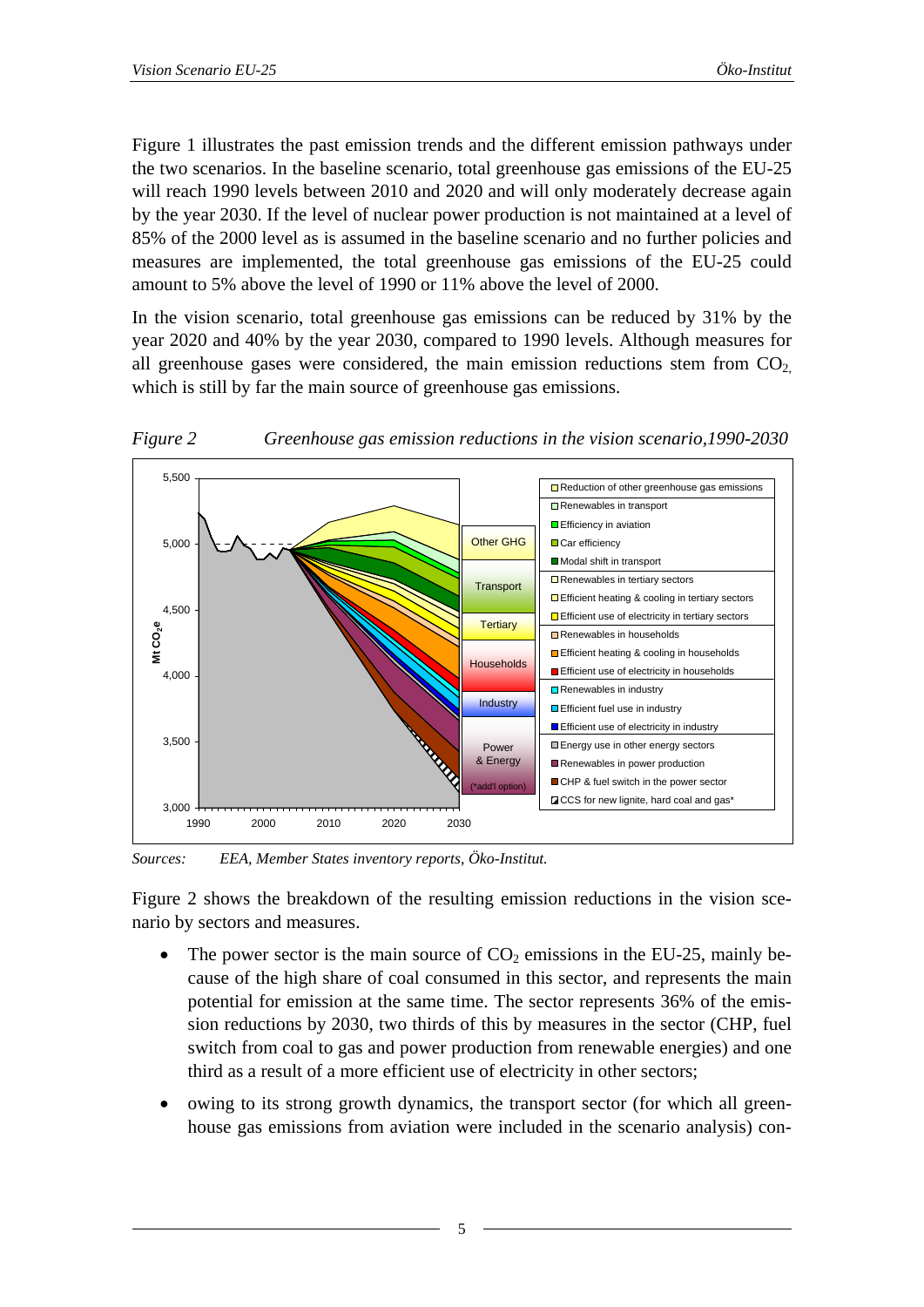stitutes the second most important contribution to emission reductions, making up about 20% by 2030;

- the residential sector, which is mainly characterised by energy consumption by buildings contributes a share of 15.5% to the total emission reductions by the year 2030;
- measures to reduce non- $CO<sub>2</sub>$  greenhouse gases play an important role in the vision scenario and contribute 14% to the overall reduction by 2030;
- industry  $(8\%)$ , tertiary sectors  $(7\%)$  and other energy industries  $(2\%)$  also play a significant role in the total reduction of greenhouse gas emissions;
- if carbon capture and storage from large condensation power plants were commercially available as of 2020 for the plants to be built, the emission reduction by 2030 could increase by an additional 100 Mt  $CO<sub>2</sub>$ , which equals 5% of the total emission reduction by all other measures listed above.

In total, the contribution of renewable energies amounts to 24%, the increasing use of CHP and fuel switch in the power sector to 11%, the reduced consumption of electricity to 12%, the more efficient heating and cooling in the end-use sectors to 21% and the effects of modal shift and a more efficient transport sector to 17% of the total emission reduction achieved by the year 2030.

Against this background, policies and measures with regard to the power sector, a more efficient use of electricity, the building sector and the full range of potentials in the transport sector should be seen as those with the highest priorities.

# *Key findings*

The total primary energy supply increases by about 17% in the baseline scenario in the period from 2000 to 2030, whereas in the vision scenario the primary energy consumption is reduced by 13% in this period [\(Figure 3\)](#page-6-0).

- The level of nuclear power production is maintained at a level of 15% below the 2000 levels in the baseline scenario and shrinks by 85% in the vision scenario.
- The consumption of gas in the EU-25 would be 32% higher in 2030 compared to 2000 in the baseline scenario and is decreased by 9% compared to the 2000 levels in the vision scenario, mostly as a result of the higher efficiency in buildings.
- The use of (fossil) oil in the baseline scenario expands by another 5% by 2030, whereas it can be reduced in the vision scenario by 39% in the same period.
- The total use of coal, which is almost stable in the baseline scenario, is reduced by 63% by 2030 in the vision scenario.
- Although the contribution of renewable energies increases by the factor of 2.6 in the period from 2000 to 2030, the share of total primary energy supply is still only 13% in 2030 in the baseline scenario. In the vision scenario, the contribu-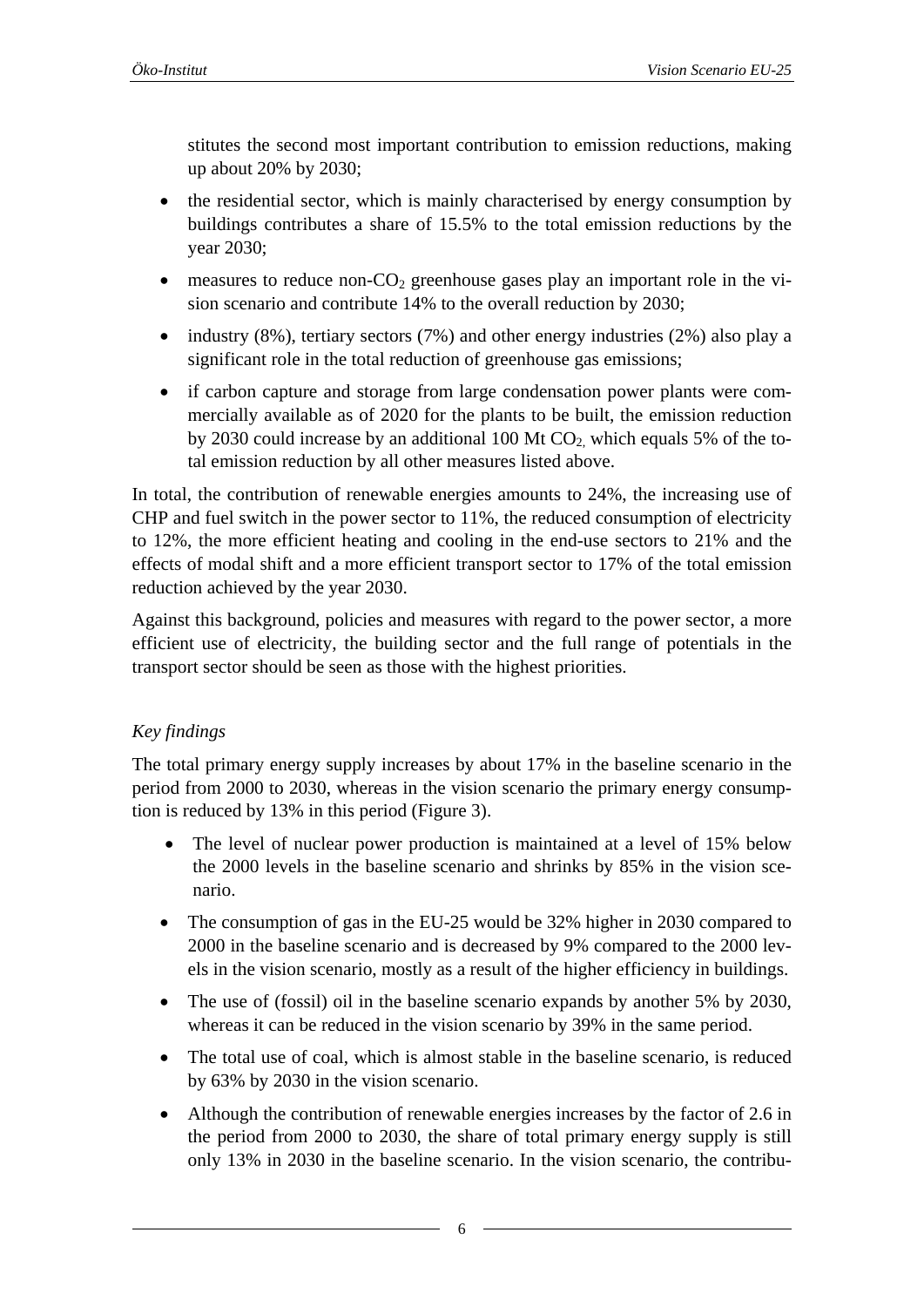<span id="page-6-1"></span>tion of renewable energies amounts to 39% of the total primary energy supply in 2030.

<span id="page-6-0"></span>



*Sources: Eurostat, Öko-Institut.* 

# *Energy security benefits from climate change policy*

The major differences in the structure of primary energy supply lead to significant changes in the role of energy imports to the EU-25. In 2000, the share of imported energies amounted to about 60%. In the baseline scenario, this share rises to 74% in 2030. In the vision scenario, the share of imported energies decreases to 49% in the same period, assuming that all bioenergies are supplied from EU-25 sources. If a significant role is assumed for international trade with regard to biomass and biofuels, the total share of energy imports in the vision scenario is slightly higher (53% in the case of 15% bioenergy imports).

As a summary of the results on import dependence, the vision scenario delivers a major contribution to a decreased dependence on import by means of diversification towards other energies and energy savings. Thus, the economic vulnerability of the EU-25's economies to price spikes and volatilities on the global energy markets is significantly lower.

The generation of electricity and the production of district heat is the most significant sector in the EU-25's energy system with regard to both energy consumption and  $CO<sub>2</sub>$ emissions.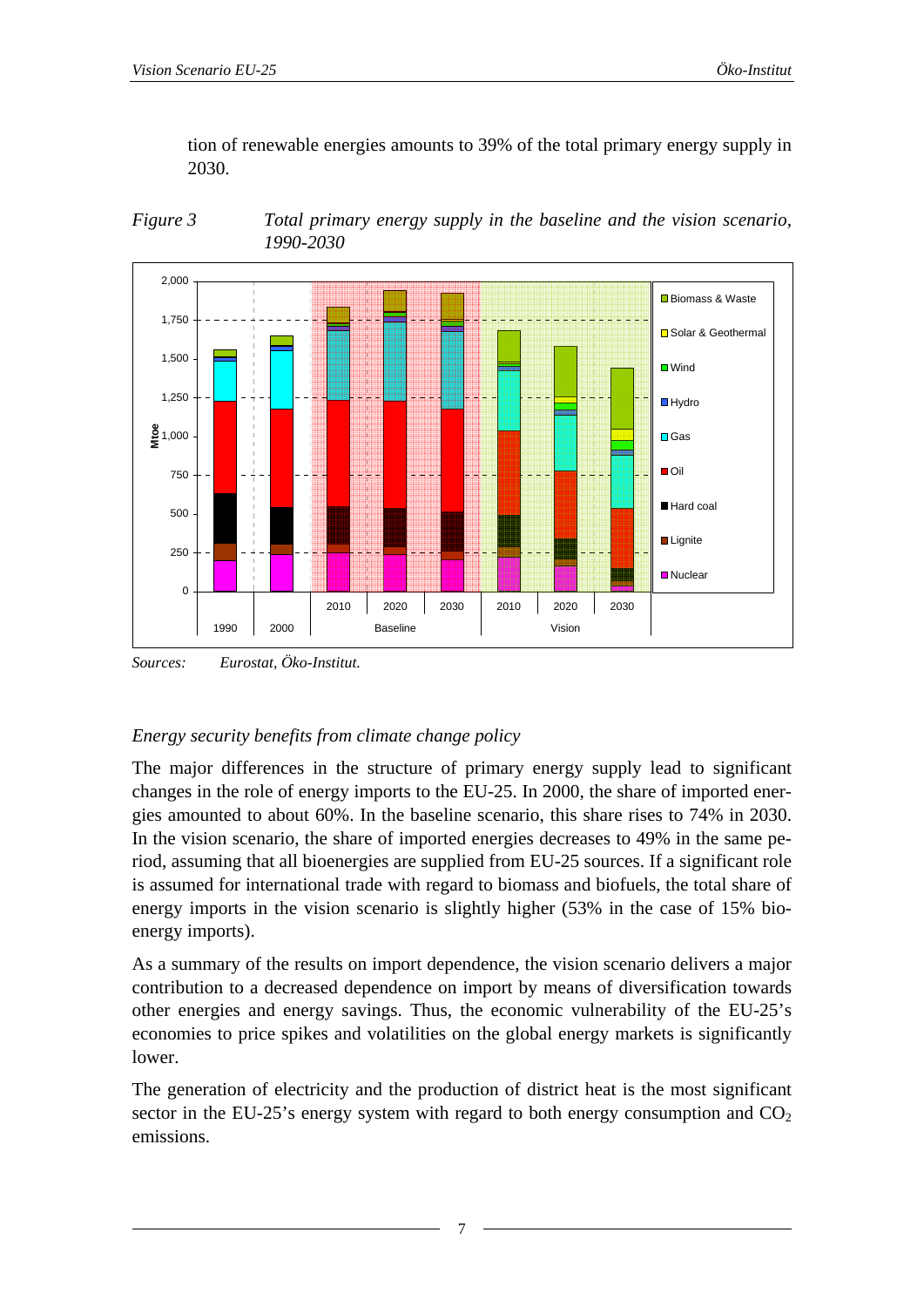

<span id="page-7-1"></span><span id="page-7-0"></span>*Figure 4 Net electricity generation in the baseline and the vision scenario, 1990-2030* 

*Sources: Eurostat, Öko-Institut.* 

In the baseline scenario, the power production follows the steady growth of electricity consumption in the different sectors in the period from 2000 to 2030, which results in a power production that is 50% higher in 2030 compared to the 2000 levels [\(Figure 4](#page-7-0)). In the vision scenario power consumption (and production) can be stabilised at 7% above the levels in 2000 by the year 2030.

- The replacement of inefficient electric appliances and installations leads to a much lower demand for electricity production.
- The production of nuclear power plants decreases by 15% in the baseline scenario by 2030 and shrinks by 85% in the vision scenario.
- The electricity generation from hard coal increases by 38% and from lignite by 11% in the baseline scenario, whereas in the vision scenario power production from lignite decreases by 36% and from hard coal by 71% in the period from 2000 to 2030.
- The production of gas-fired power plants almost doubles in the baseline scenario by 2030 and increases by 55% in the vision scenario.
- The power production from renewables is extended by a factor of 3 and represents a share of 29% in 2030 in the baseline scenario, whereas it increases by a factor of 4.4 in the vision scenario, equalling a share of renewable energies of the total power production of 44% in 2020 and 59% in 2030.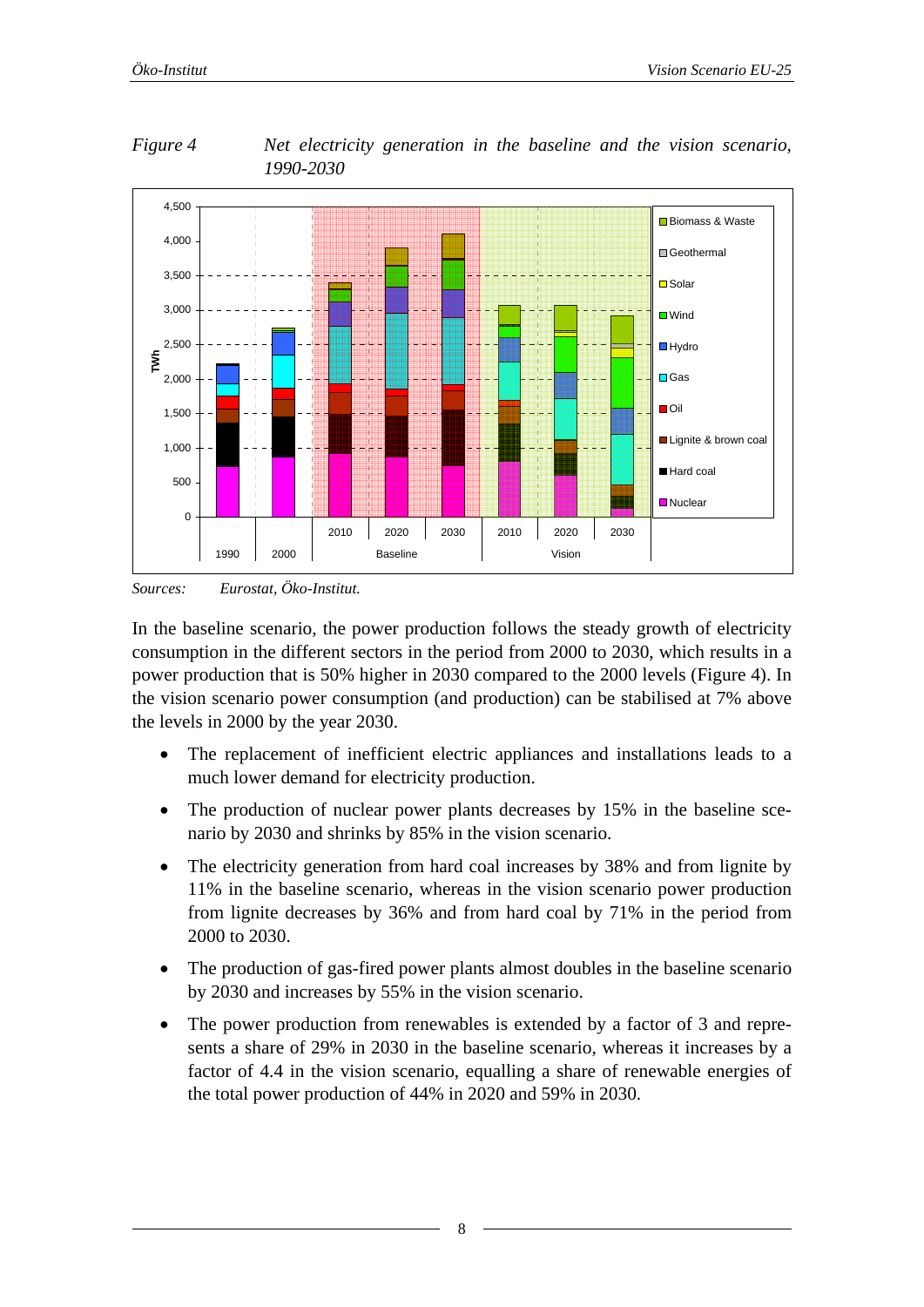It is also worth mentioning that the share of combined heat and power (based on both fossil fuels and biomass) represents 32% of the total power generation in the vision scenario by the year 2030.

In the vision scenario, the power sector is, against this background, facing a fundamental transition towards renewable energies and towards fossil power generation that is more efficient or less  $CO<sub>2</sub>$ -emitting.

The implementation of an energy and climate policy framework which has a development outlined by the vision scenario as its goal requires some key activities. These are:

- 1. A strong focus on energy efficiency measures
	- for appliances and installations consuming electricity in all sectors (household equipment, motors, pumps, etc.);
	- for improvement of buildings (heating and cooling) for both new buildings and the renovation of the existing building stock so as to reach low energy or passive house standards in the period up to 2030;
	- for the substitution of electric appliances for low temperature heating purposes;
	- implementing ambitious performance standards for cars and car fleets.
- 2. A strong focus on changing the modal split targeting public and rail freight transport
	- with comprehensive efforts to avoid transport;
	- with a consequent liberalisation approach to the railway system and major system investments to strengthen the competitiveness and the infrastructure of rail transport and sustainable modes of transports in cities;
	- with measures to establish a level playing field between the different modes of transport, e.g. by removing the tax advantages for kerosene and jet fuels for aviation.
- 3. Ambitious efforts to increase the share of renewable energies in both the energy and the end-use sectors
	- to set a share of about 20% in the end-use sectors by 2030 as the target;
	- to reach a share of about 45% by 2020 and 60% by 2030 of the electricity production.
- 4. Securing the necessary investments in the energy infrastructure
	- to integrate a large share of power production from fluctuating, decentral and offshore sources;
	- to develop the necessary infrastructure for heat networks which constitute an essential element for many options of biomass use and CHP;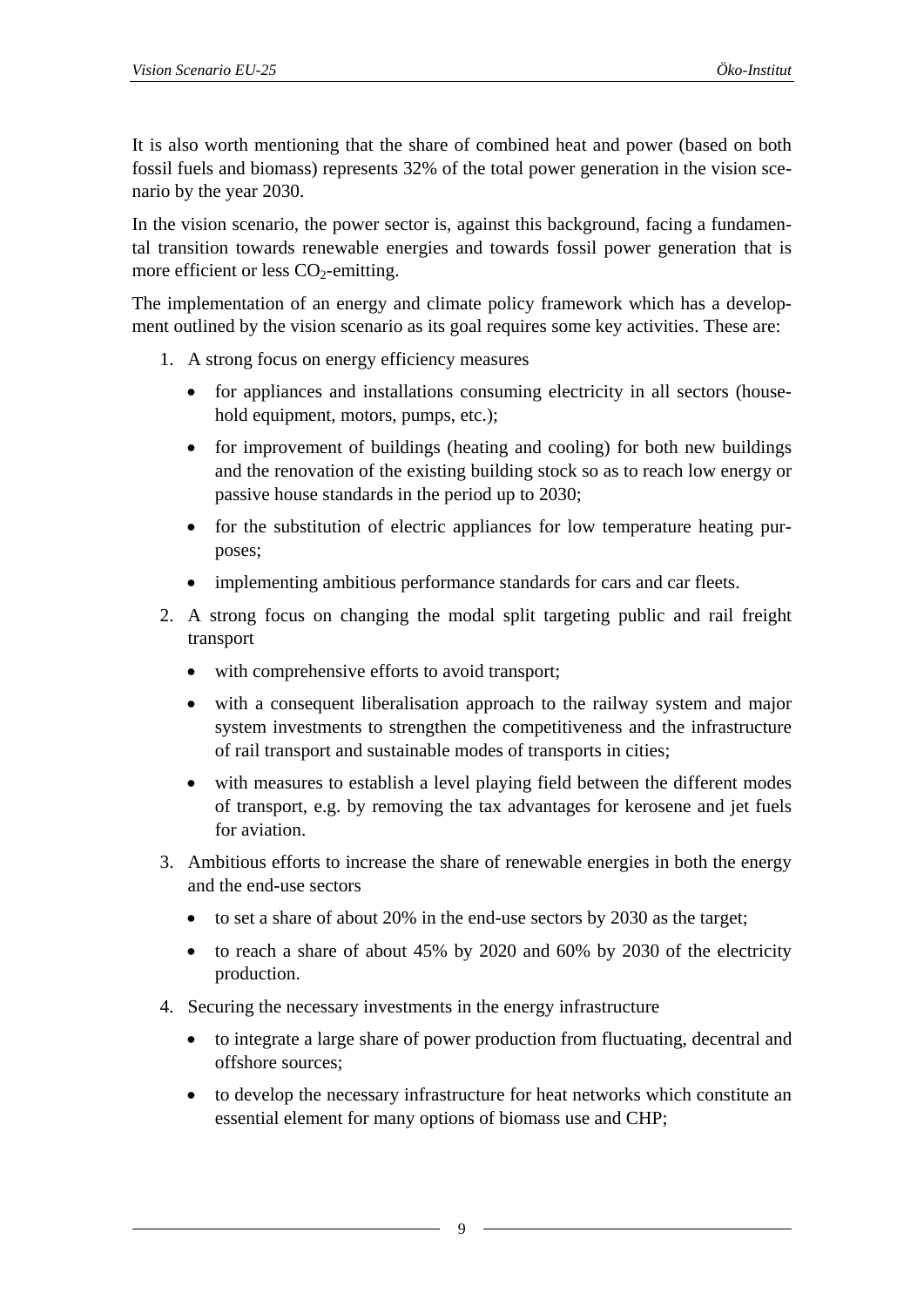- to improve the networks and the storage facilities for the EU-25 wide supply of natural gas, mainly in Central and Eastern Europe;
- to secure the supply of biofuels in the range indicated above.
- 5. Implementation of effective political instruments
	- strengthening the EU ETS to develop it as an instrument of effective carbon pricing for new investments and the operation of existing plants and introducing ETS as an instrument for lowering the greenhouse gas emissions from aviation;
	- to support CHP as a key technology for using hydrocarbons as well as biomass with the highest efficiency possible;
	- to reach ambitious performance standards for energy consumption of electric appliances and installations and of buildings as well as cars in the framework of the internal market;
	- to establish sufficient support schemes or standards for the significant penetration of energy production from renewable energies for power production, heating and cooling as well as the transport sector;
	- strengthening the EU energy market liberalisation and enforcing competition for the electricity market and especially for the gas market so as to enable access for new and efficient technologies and new players on the market;
	- to define a coherent EU gas strategy;
	- to push forward the technology of CCS and other emerging technologies in the fields of renewable energies, energy efficiency and energy storage;
	- to address the full range of emission reductions achievable for non- $CO<sub>2</sub>$ greenhouse gases in industry, agriculture, waste management and the energy sector.

The vision scenario indicates a very ambitious pathway towards a sustainable energy system. However, compared to the different dimensions of the baseline scenario in terms of greenhouse gas emission, consumption of fossil fuels and the different aspects of energy security, the vision scenario shows that a plethora of benefits can be created if such a pathway forms the framework for the design of future energy and climate policies.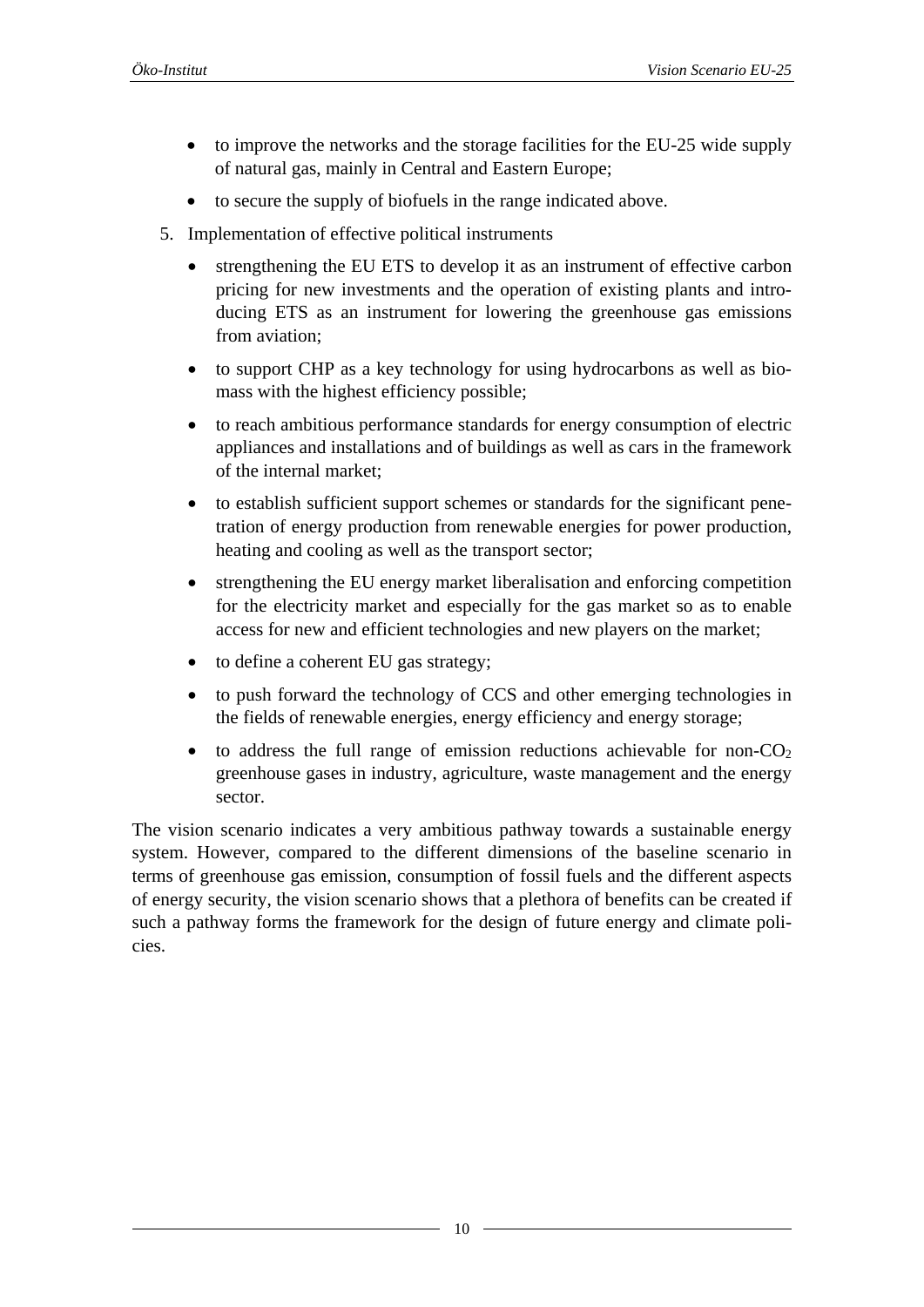# **Contents**

|       | TRENDS IN ENERGY SUPPLY AND GREENHOUSE GAS EMISSIONS    |  |
|-------|---------------------------------------------------------|--|
|       | <b>MAIN DRIVER ECONOMIC AND DEMOGRAPHIC DRIVERS  20</b> |  |
|       |                                                         |  |
| 5.1   |                                                         |  |
| 5.1.1 |                                                         |  |
| 5.1.2 |                                                         |  |
| 5.1.3 |                                                         |  |
| 5.1.4 |                                                         |  |
| 5.1.5 |                                                         |  |
| 5.2   |                                                         |  |
| 5.3   |                                                         |  |
| 5.4   |                                                         |  |
| 5.5   |                                                         |  |
|       |                                                         |  |
|       |                                                         |  |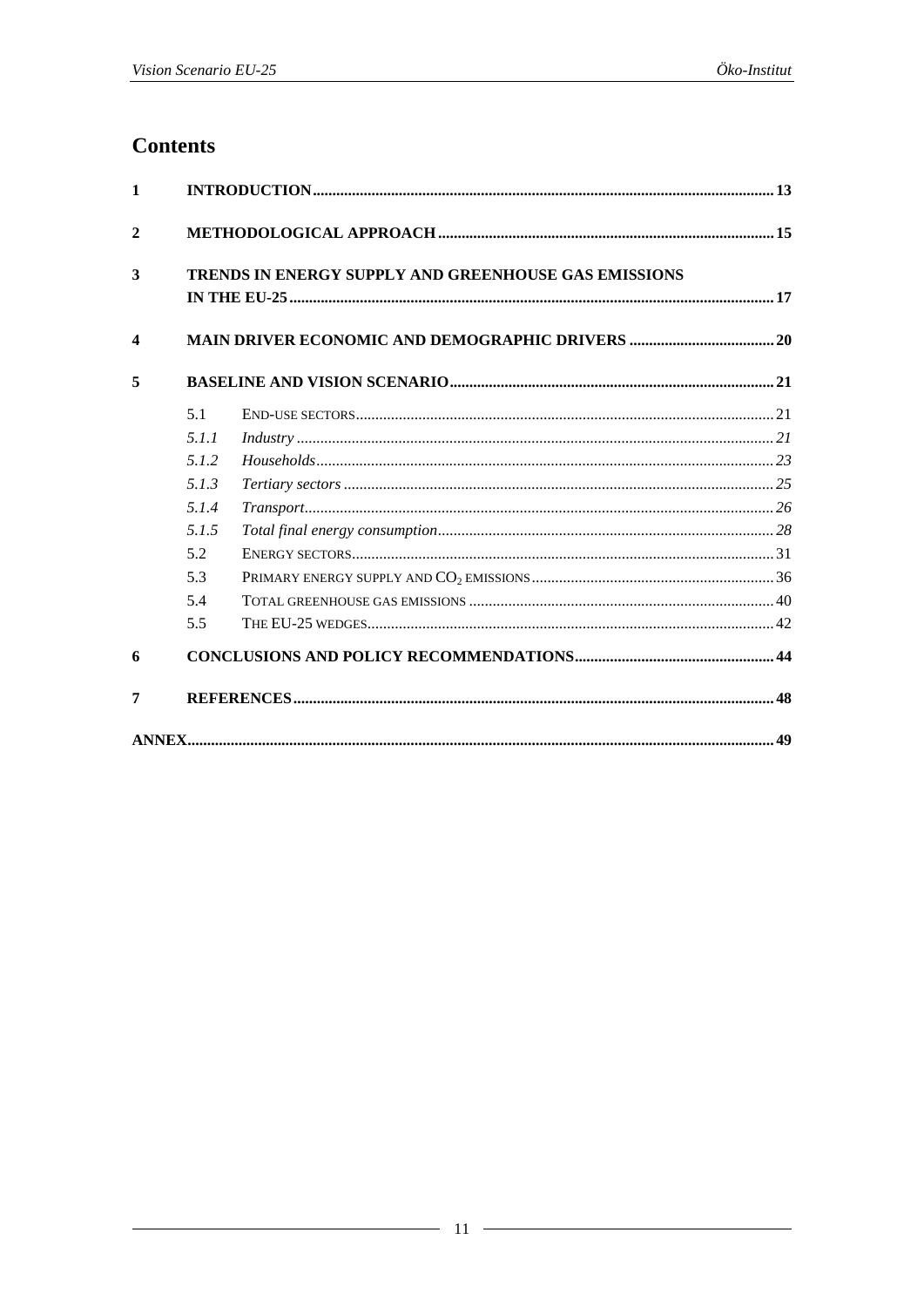# **List of Figures**

| Figure 1  | Greenhouse gas emissions in the business-as-usual case and emission       |  |
|-----------|---------------------------------------------------------------------------|--|
| Figure 2  | Greenhouse gas emission reductions in the vision scenario, 1990-2030 5    |  |
| Figure 3  | Total primary energy supply in the baseline and the vision scenario,      |  |
| Figure 4  | Net electricity generation in the baseline and the vision scenario, 1990- |  |
| Figure 5  |                                                                           |  |
| Figure 6  |                                                                           |  |
| Figure 7  |                                                                           |  |
| Figure 8  | Final energy consumption by fuel in the EU-25 industry, 1990-2030  21     |  |
| Figure 9  | Final energy consumption by fuel in EU-25 households, 1990-2030  23       |  |
| Figure 10 | Final energy consumption by fuel in the EU-25 tertiary sectors, 1990-     |  |
| Figure 11 | Final energy consumption by fuel in the EU-25 transport sectors, 1990-    |  |
| Figure 12 |                                                                           |  |
| Figure 13 | Total final energy consumption by sector in the EU-25, 1990-2030  30      |  |
| Figure 14 | Development of the existing capital stock for power generation in the     |  |
| Figure 15 |                                                                           |  |
| Figure 16 |                                                                           |  |
| Figure 17 |                                                                           |  |
| Figure 18 |                                                                           |  |
| Figure 19 |                                                                           |  |
| Figure 20 | EU-25 greenhouse gas emission trends and reductions, 1990-2030  41        |  |
| Figure 21 |                                                                           |  |

# **List of Tables**

| Table 1 |                                                                      |  |
|---------|----------------------------------------------------------------------|--|
| Table 2 | Scenario results – power production, total primary energy supply and |  |
|         |                                                                      |  |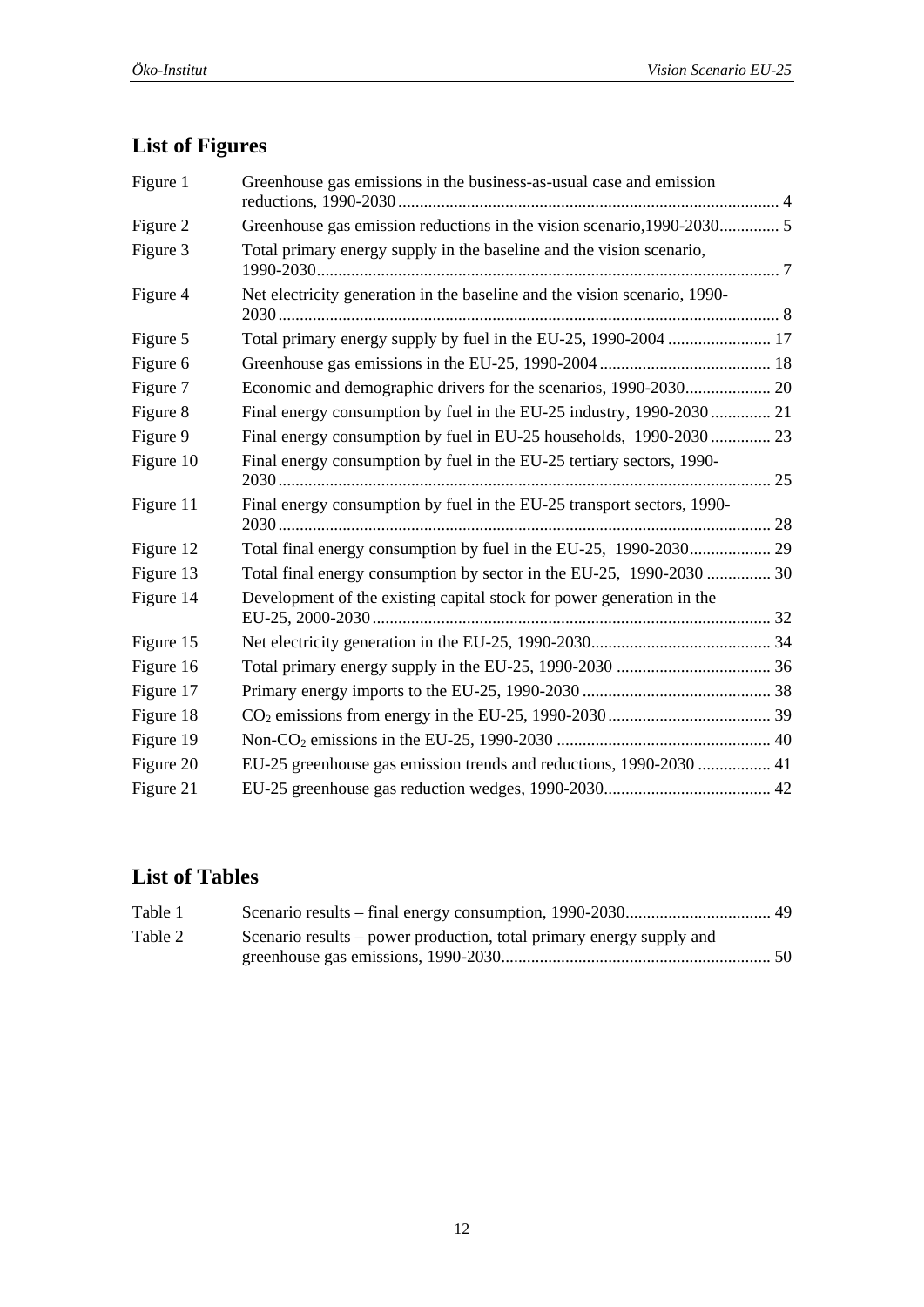#### <span id="page-12-0"></span>**1 Introduction**

Energy and climate policy in the  $21<sup>st</sup>$  century is facing manifold and far-reaching challenges:

- The problem of global climate changes requires fast and significant reductions in greenhouse gas emissions to stabilise the concentrations of these gases at a level which is sufficient to limit the increase of the global mean temperature to a level not exceeding 2°C above the pre-industrial levels;
- Finite fossil and nuclear fuel resources and the foreseeable concentration of fuel production in some politically sensitive regions is increasingly highlighting the problem of energy security;
- The integrated world energy markets and liberalised energy markets are increasingly facing the problem of highly volatile energy prices, which leads to an increased vulnerability of economies.

Against the background of these challenges, a business-as-usual approach in energy policy is increasingly being seen as no longer acceptable. However, there is no silver bullet for solving the majority of the problems that energy and climate policy is facing today. Many options must be explored and it will be necessary to implement many options.

Risk minimisation is the key strategic approach to meeting the various challenges. The proven advantages for the options to be used must be greater than the risks and the uncertainties connected to these options.

There is a wide consensus about some options which can be seen as favorable for energy-related activities:

- There is huge potential for energy efficiency in the end-use sectors as well as in the energy sector which can be exhausted in all sectors to a much wider extent than it can be assumed in the business-as-usual case;
- Renewable energies must play a key role in the future energy system, in power production, heating and cooling as well as in the transport sector.

In addition to these options, there is another emerging technology which could play a role in the medium term:

• Carbon capture and storage (CCS) could contribute significantly to future  $CO<sub>2</sub>$ emission reduction; however, many scientific, technological and economic problems must be solved, the regulatory framework for this technology is predominantly lacking, and public acceptance is crucial for this technology pathway.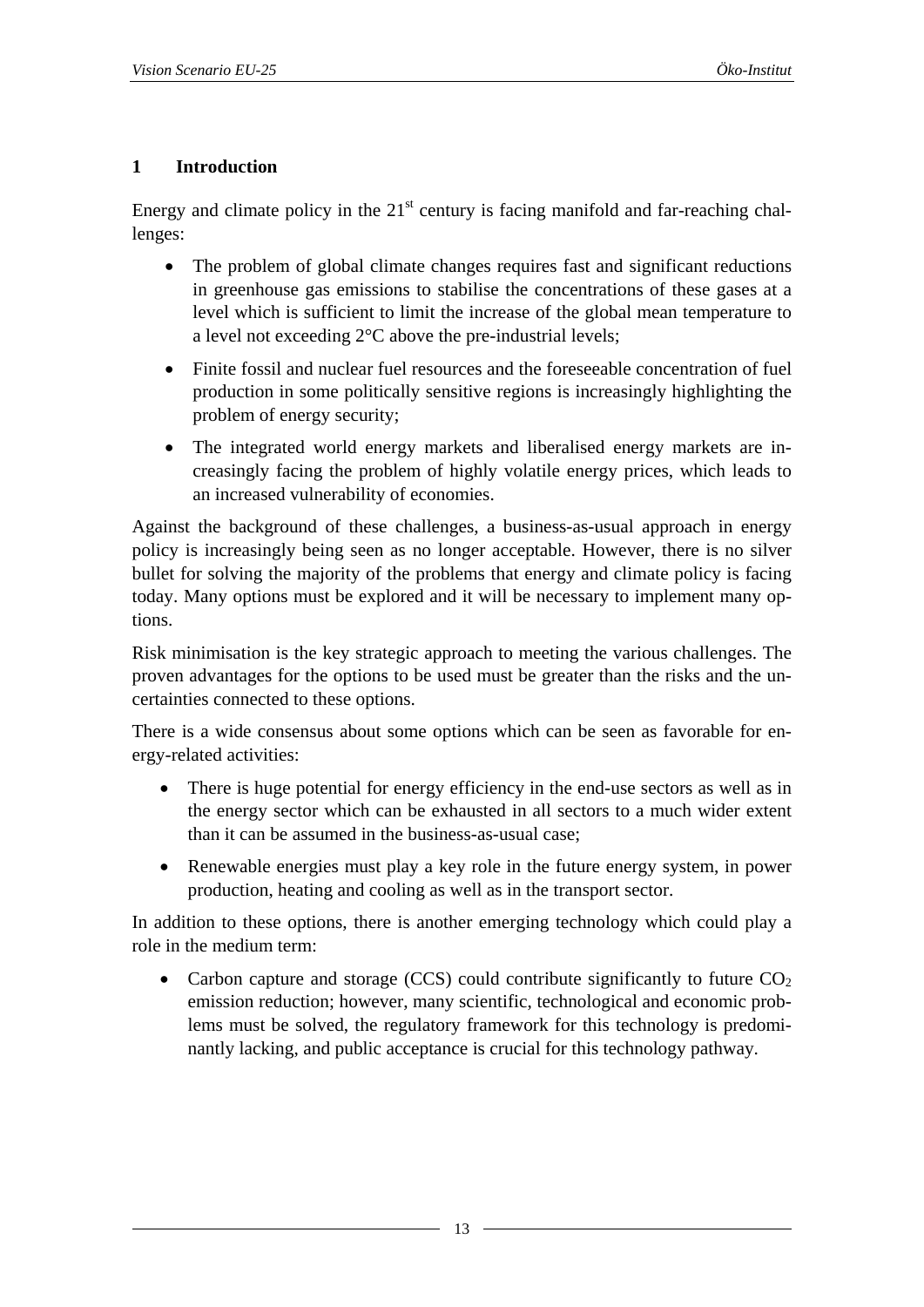Besides the matured and consensual, and the emerging and potentially consensual, options for the development of a future energy system, the debate is affected by a strong controversy:

There is no foreseeable consensus on the acceptability of nuclear power against the background of the possibility of large nuclear accidents and the manifold problems related to the handling of nuclear materials (from mining to processing of nuclear materials and the management of nuclear waste).

Although is much consensus on the future role of energy efficiency, renewable energies ore potentially CCS in general many questions remain regarding the potential and the contribution of the different options to the necessary transformation of the energy system. A key challenge of the debate is to identify the potential of these options and to what extent the potential must be realised so that the overarching goals of climate protection and energy security can be met at acceptable costs.

The purpose of the analysis presented in this paper is to analyse potential combinations of the manifold options of energy efficiency and renewable energies as well as the shift to low carbon fossil fuels and the medium-term option of CCS over time, to identify key challenges and areas of action and to derive some technical and political conclusions. As a result of the analysis, a vision on the fundamental transformation of the energy system should evolve to assess the outcome of recent policies and measures and to contrast it with activities which go significantly beyond the business as usual. Special focus was placed on the analysis of the relations between different technical or political measures and their outcome in terms of greenhouse gas emissions as well as in terms of changes in the final and primary energy consumption.

Against this background, the analysis presented in this paper should be understood as a contribution to the necessary discussion on how and how quickly the energy system in the European Union could be restructured so as to meet the challenges of climate change, energy security and other dimensions of sustainable development.

Work on the study was conducted in a varied process of dialogue and fruitful discussions both within the project team and with the project sponsor, as well as with various colleagues from other institutions and organisations who delivered data and further information which was extremely valuable given the time and resource constraints for this study. For this extensive support the authors would like to express their thanks. Special thanks go to Vanessa Cook from Öko-Institut who worked on the English editing of the text. Responsibility for the contents of the study naturally resides with the authors.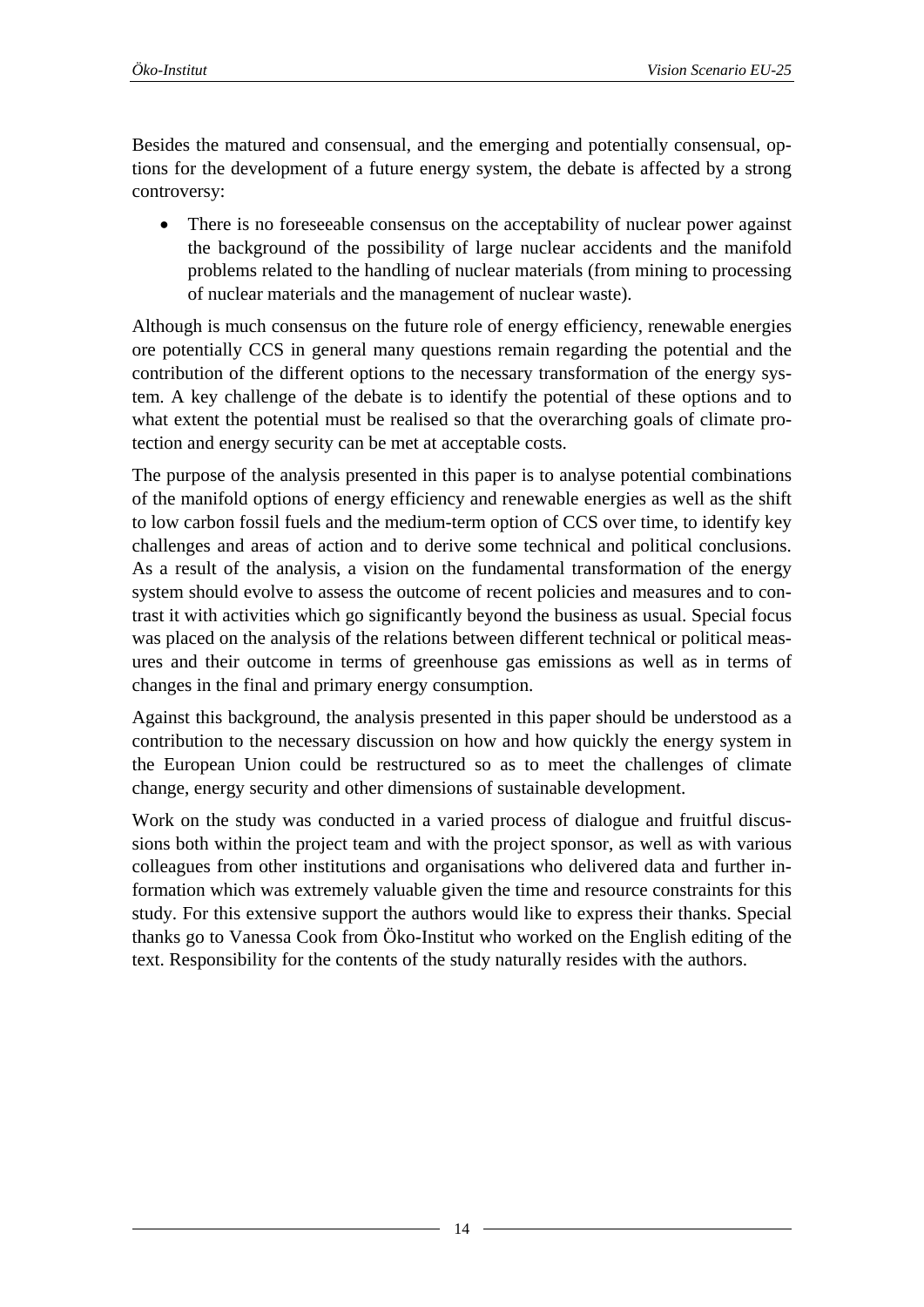# <span id="page-14-0"></span>**2 Methodological approach**

The analysis presented in this study is based on the scenario approach. The development of scenarios offers the possibility of assessing the implications and interactions and the total effects of certain energy and climate policy strategies in a transparent manner. The analysis is based on two scenarios:

- The business-as-usual scenario (baseline scenario) indicates a development that could result if recent energy and climate policies are not strengthened;
- The vision scenario is a normative scenario based on two main assumptions:
	- o All non-controversial greenhouse gas mitigation options should be used for the time horizon of 2030 so that an emission reduction of 30% can be reached by the year 2020 compared to 1990 levels as well as a significantly higher reduction after this date;
	- o The use of nuclear power should be phased out based on the existing phase-out policies of different Member States of the EU or a technical lifetime of 40 years; in other words, no significant lifetime of existing nuclear power plants should be assumed and no new investments in nuclear power should be taken into account.

The starting point for the development of the scenarios are the high efficiency and high renewables scenarios presented by DG TREN (2006) in combination with some other studies on EU projections (EEA 2005, WI 2005). In a first step, these scenarios were analysed and the baseline scenario was developed on the basis of the data and information given in the scenario report. In addition to the information which could derived directly from the documentation, additional expert judgements were carried out to fill the remaining data gaps.

All historic time series (for the years from 1990 to 2004) are based on data from Eurostat (energy data) and from the European Environment Agency (EEA) and the National Inventory Reports (NIR) from different Member States.

On the basis of the baseline scenario, a sectoral analysis was undertaken to analyse the implication of the baseline scenario and to identify and quantify additional potentials and options. The high efficiency and high renewable scenarios of DG TREN (2006) served as one of the guidelines for the extent to which additional measures could be assumed. In addition, the existing literature was explored and our own modelling exercises were undertaken.

The sectoral analysis was carried out in cooperation by Öko-Institut and ICE International Consulting in Energy:

• ICE analysed the sectors industry, private households and tertiary sectors (services, agriculture, etc.);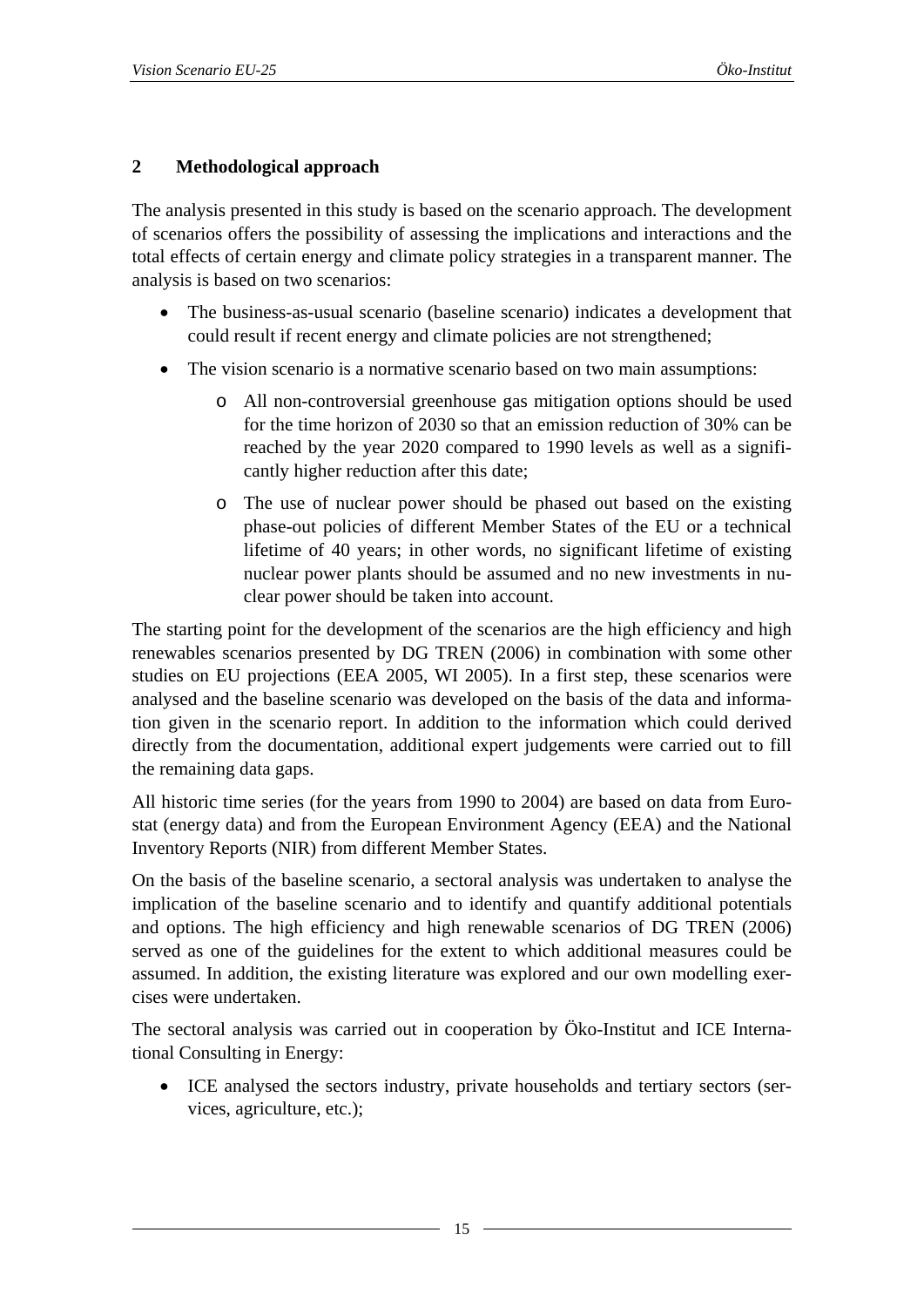1

<span id="page-15-0"></span>• Öko-Institut analysed the energy sectors, the transport sector, the non-energy and non- $CO<sub>2</sub>$  greenhouse gases and developed the model in which the results from the sectoral analysis were integrated in a consistent manner.

Different models were used for the analysis. For the end-use sectors, ICE used their bottom-up model and modelling exercises. For the power sector Öko-Institut's ELIAS model<sup>[1](#page-15-0)</sup> was used and for the transport sector a simple assessment model was developed within the framework of this study.

The integration of the sector analysis was implemented by a simple energy balance model which can also be used to calculate the related total primary energy supply (TPES) and the energy-related carbon dioxide  $(CO<sub>2</sub>)$  emissions.

The development of the scenarios for the non-energy and non- $CO<sub>2</sub>$  greenhouse gases was based on existing literature and additional expert judgments.

The analysis was carried out on an aggregate level for the European Union with 25 Member States (EU-25). However, for some sectors the analysis is based on a more detailed database which differentiates between the 15 'old' Member States (EU-15) and the 10 'new' Member States (NMS-10).

If not otherwise indicated, the metrics of all calculations are in tons of oil equivalent (toe) or in billion kilowatt hours (TWh). Greenhouse gas emissions are expressed in tons of carbon dioxide equivalent (t  $CO<sub>2</sub>e$ ) for the non- $CO<sub>2</sub>$  greenhouse gases and the respective totals and in tons of carbon dioxide  $(t CO<sub>2</sub>)$  for the energy-related emissions.

<sup>1</sup> The Electricity Investment Analysis Model (ELIAS) was developed to analyse the impact of different political instruments (which are modelled in much detail) on the investment decisions in the power sector.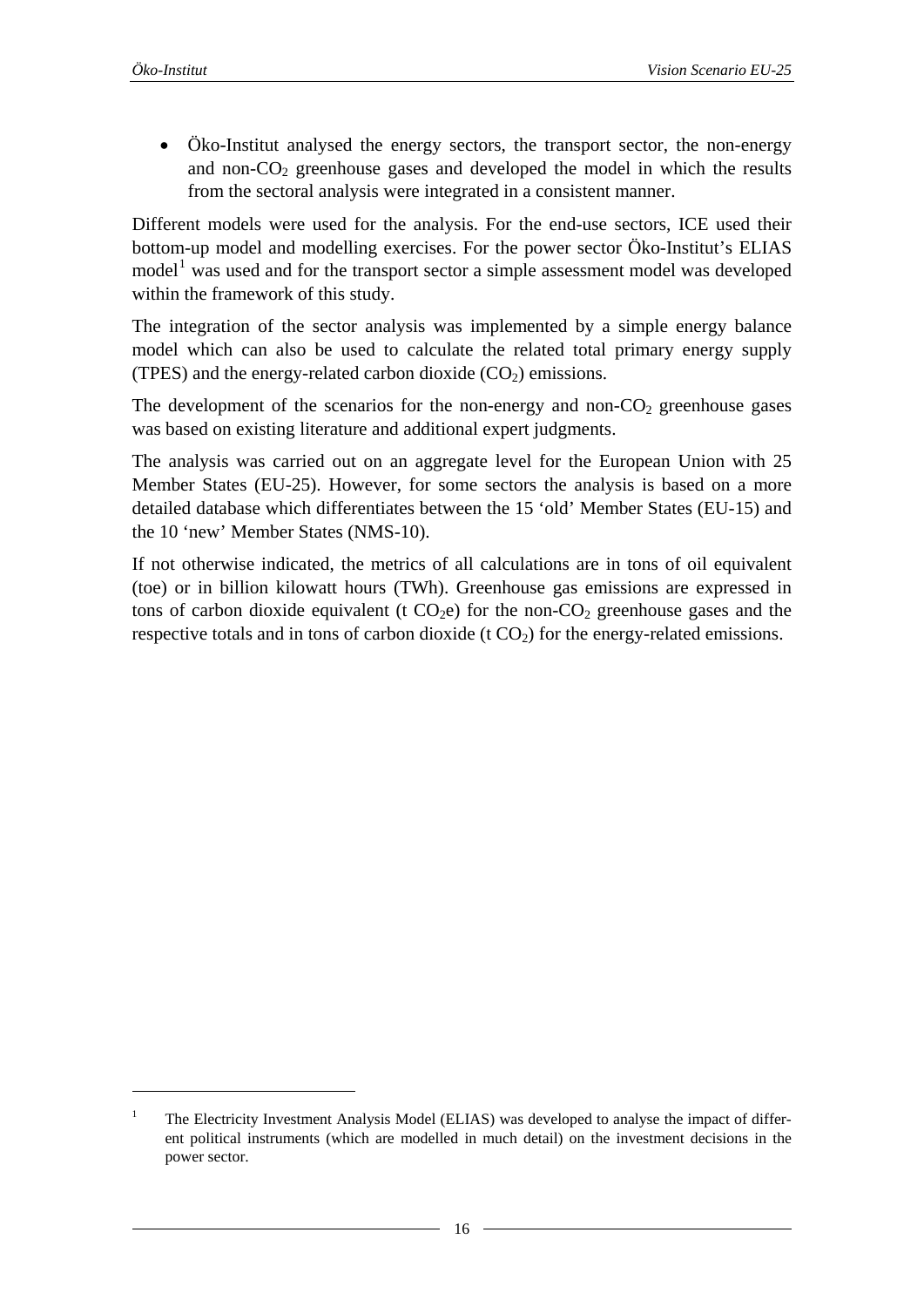#### <span id="page-16-0"></span>**3 Trends in energy supply and greenhouse gas emissions in the EU-25**

The development of the total primary energy supply (TPES) of the EU-25 in the period between 1990 and 2004 is characterised by two main trends [\(Figure 5\)](#page-16-1):

- The first years after 1990 show that the economic crisis had a significant impact in the new Member States and the eastern part of Germany which led to a slight decrease in primary energy consumption. However, besides this special trend in the eastern economies in transition, the TPES rose steadily. The total increase in primary energy consumption amounted to 190 million tons of oil equivalent (Mtoe) which equals an increase of about 12%.
- Significant changes in the structure of primary energy can be observed. The share of coal dropped and the role of natural gas expanded significantly. In 1990 the share of hard coal in the TPES was 20% and the share of lignite amounted to 7.7%. By 2004, these shares decreased to 13.6% and 4.2%, respectively. The contribution of natural gas to the TPES increased from 16.7% to 23.9%. Only small changes can be observed for the contribution of oil and nuclear energy. The highest growth rates are indicated by the renewable energies which supplied 59% more primary energy in 2004 than in 1990. However, because of the low base level, the share of the TPES only increased from 4.4% in 1990 to 6.2% in 2004.



<span id="page-16-1"></span>*Figure 5 Total primary energy supply by fuel in the EU-25, 1990-2004* 

*Sources: Eurostat, Öko-Institut.*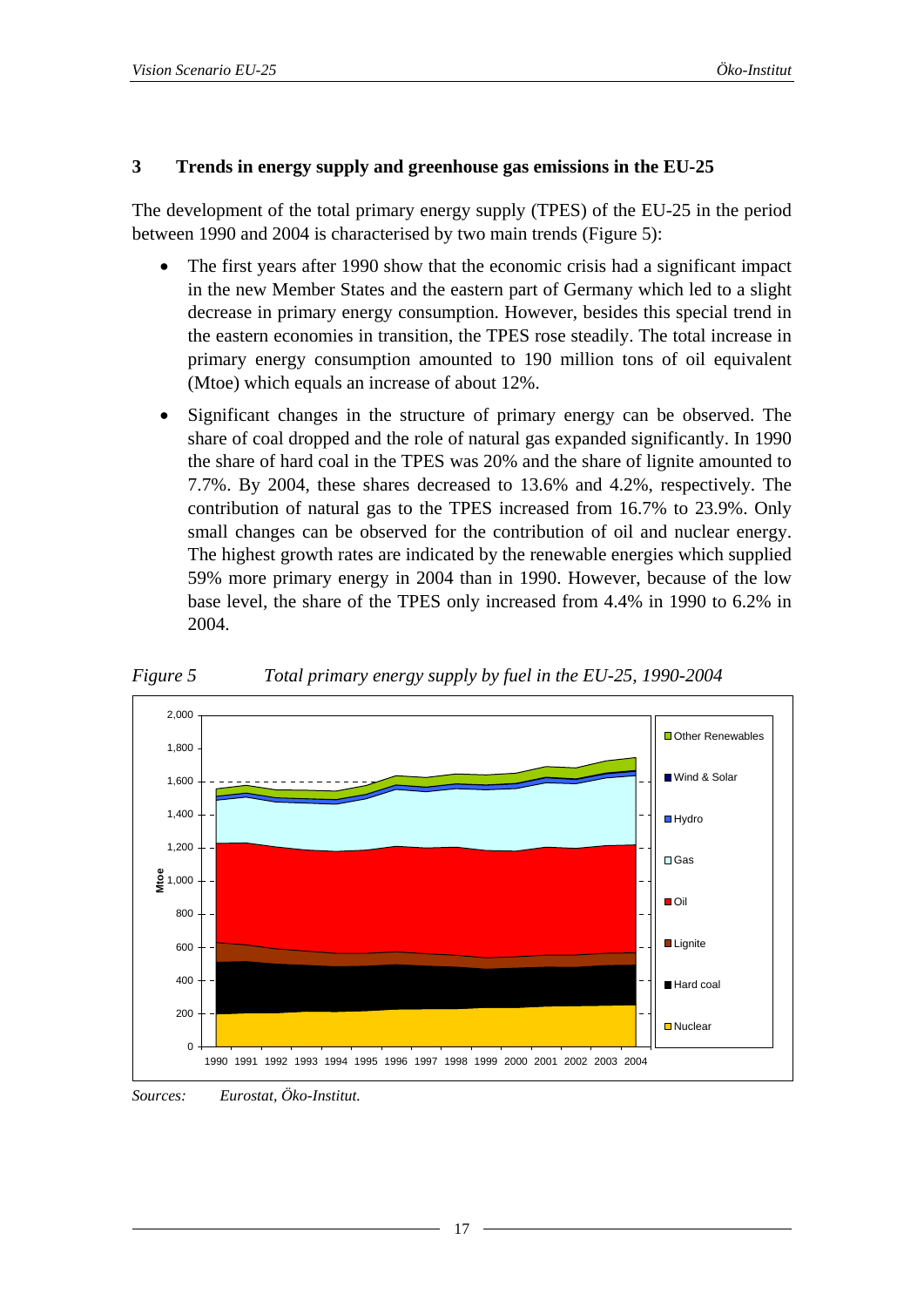1

<span id="page-17-0"></span>In total, the increase in TPES was only partly compensated by the trend towards fuels with lower carbon emissions which results in a significant increase of carbon dioxide emissions from energy use.

The level of greenhouse gas emissions in the EU-25 is dominated by the emission trends in the EU-15 Member States ([Figure 6](#page-17-1)). However, the emissions decrease of about 5.4% in the period from 1990 to 2004 mainly results from developments in the new Member States.<sup>[2](#page-17-0)</sup> Whereas the level of total greenhouse gas emissions in the EU-15 Member States was 0.6% below the 1990 level in 2004, the emissions decreased in the new Member States by about 26.3%.

A more detailed analysis of the developments in the EU-15 shows that the total decrease of emissions in the period from 1990 to 2004 results from the significant decrease of the non- $CO_2$  emissions;  $CO_2$  emissions rose by approximately 4.4% from 1990 to 2004. The only other greenhouse gas which also shows an increasing trend is the group of HFCs. The total emissions of HFS increased by about 87% in the period indicated above.

<span id="page-17-1"></span>

*Figure 6 Greenhouse gas emissions in the EU-25, 1990-2004* 

*Sources: Inventory reports of the EU and Member States, Öko-Institut.* 

<sup>2</sup> It should be mentioned that in the framework of the first commitment period of the Kyoto Protocol some Member States chose a different base year for all or some of the gases covered by the Kyoto Protocol. Some of the new Member States chose a base year before 1990 and most of the EU-15 Member States chose 1995 as the base year for the emissions of HFCs, PFCs and SF<sub>6</sub>. However, for the total EU-25 emissions, these different base years only have minor consequences for the total emission reductions achieved by the year 2004. Last but not least,  $CO<sub>2</sub>$  emissions from land use, land use change and forestry (LULUCF) were not taken into account although some Member States intend to do so for the first commitment period of the Kyoto Protocol.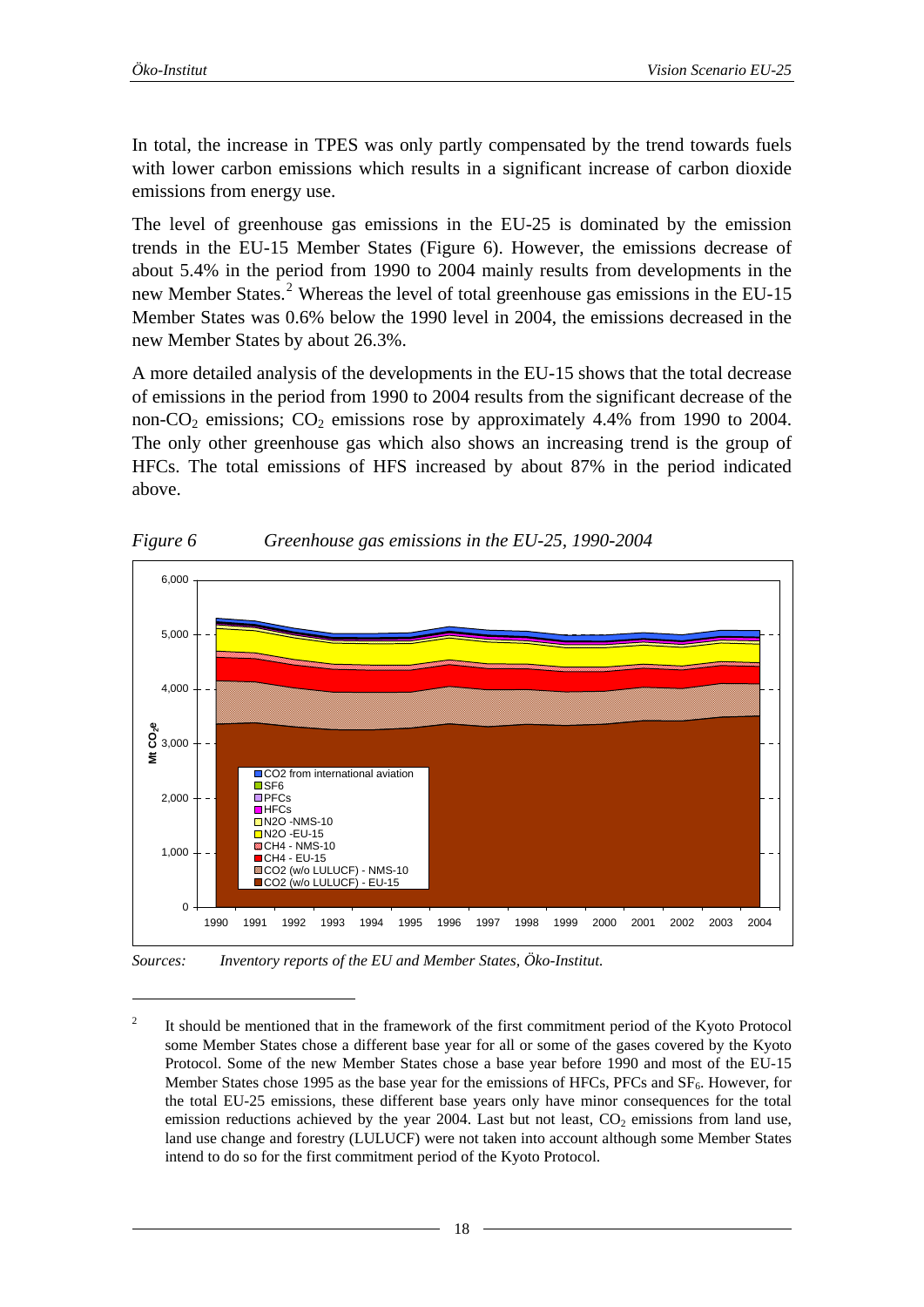1

<span id="page-18-0"></span>Furthermore, it is important to mention that  $CO<sub>2</sub>$  emissions from international aviation are not included in the totals of greenhouse gas emissions reported under the United Nations Framework Convention on Climate Change (UNFCCC) and the Kyoto Protocol. Against the background of the exceptional growth of aviation in the course of the last decade, $3$  this exclusion of emissions from international aviation results in different assessments on the progress made in emission reduction in the fourteen years between 1990 and 2004:

- If  $CO<sub>2</sub>$  emissions from international aviation are taken into account, the total greenhouse gas emissions of the EU-15 increased by about 0.6% from 1990 to 2004. If  $CO<sub>2</sub>$  emissions from international aviation are not considered in the emission totals, the total greenhouse gas emissions decreased by 0.6% in this period.
- The share of  $CO<sub>2</sub>$  emissions from international aviation for the new Member States is significantly lower. However, the total greenhouse gas emissions dropped by 26.3% if international aviation is not included and by 26.0% if these emissions are considered in the totals.
- For the EU-25 the total greenhouse gas emissions decreased by 5.4% from 1990 to 2004 if the emissions from international aviation are not considered. If the fast-increasing emission levels from international aviation are taken into account, the total emissions only decreased by 4.3%.

The trends for the total level primary energy supply as well as for the structure of TPES and the  $CO<sub>2</sub>$  emissions clearly indicate that major efforts will be needed to achieve major emission reductions for  $CO<sub>2</sub>$ , the most important greenhouse gas, as well as to make renewable energies constitute a significant share.

Last but not least, the share of fuel imports increased significantly for some energies. In 1990 the share of imports in the total hard coal supply was 24% for the EU-25. By the year 2004, this share expanded to more than 50%. Whereas the share of imported oil remained stable at a 79% level, the contribution of imported natural gas to the total gas supply for the EU-25 increased from 46.5% in 1990 to 54% in 2004.

Consequently, the import dependency of EU-25's energy system grew significantly. The total share of imported fuels in the TPES rose from 56.4% in 1990 to 64% by the year  $2004.<sup>4</sup>$  $2004.<sup>4</sup>$  $2004.<sup>4</sup>$ 

<sup>3</sup> The total  $CO_2$  emissions from kerosene and jet fuel increased in the EU-25 from about 90 to 145 Mt  $CO<sub>2</sub>$  in the period from 1990 to 2004.

<sup>4</sup> In most of the official statistics, the share of imported fuels is lower than the data indicated above. The main reason for this is the fact that nuclear fuels are not considered as imported fuels in this approach. In this study we consider nuclear fuel as that which it is, a fuel that is more or less completely imported to the European Union. If nuclear fuel is considered as domestic energy source for the EU-25, the total share of imported fuels would have been increased from 44% in 1990 to 50% in the year 2004.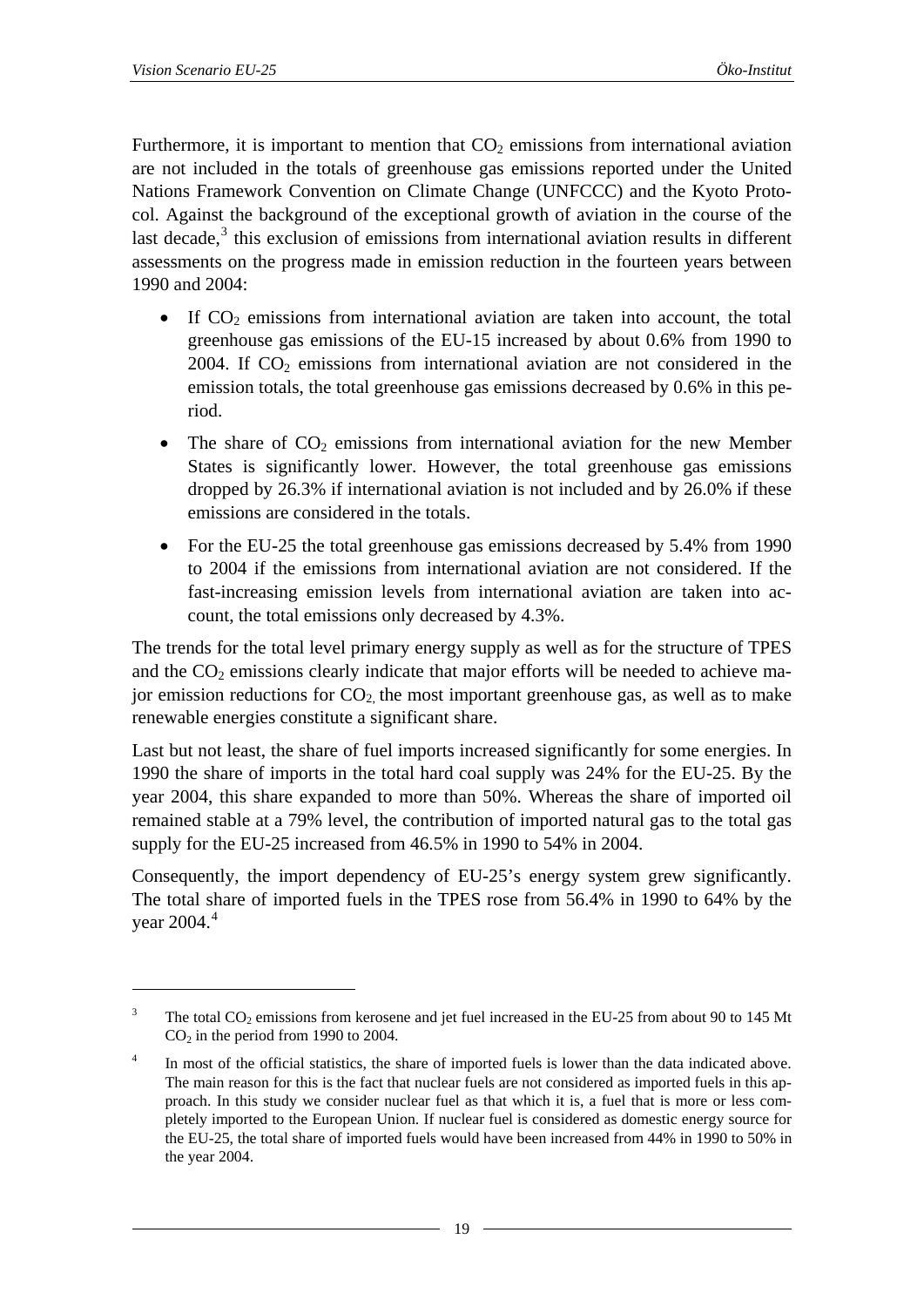#### <span id="page-19-0"></span>**4 Main driver economic and demographic drivers**

[Figure 7](#page-19-1) indicates some of the key drivers for the economic and demographic development which were considered for the scenarios. These assumptions were taken from the recent projections of DG TREN (2006). The main assumptions regarding population, gross domestic product (GDP) and the value added from the industrial sectors remain unchanged for the different scenarios. Only for the transport sector different assumptions were considered in the baseline and the vision scenario which were derived from the assumptions on model shift, etc.

- For the development of the population only a small increase is projected, in the period beyond 2020 a stabilization of the population in the EU-25 is assumed.
- However, the number of households is projected to growth significantly, mainly because of the trend towards smaller families and single households in many Member States.
- The growth of GDP in the period 2000 to 2030 is significant, the level of GDP, in constant terms, will be 80% higher compared with the 2000 levels.
- The industrial production will increase significantly lower, which is based on the assumption that major dynamics in the economic development of the EU-25 will result from growth in the tertiary sectors.
- A significant growth is projected for the transport activities. In 2030 the level of passenger transport activities will exceed the year 2000 levels by 50% and the freight transport activities by 60%.



<span id="page-19-1"></span>*Figure 7 Economic and demographic drivers for the scenarios, 1990-2030* 

*Sources: Eurostat, DG TREN, Öko-Institut.*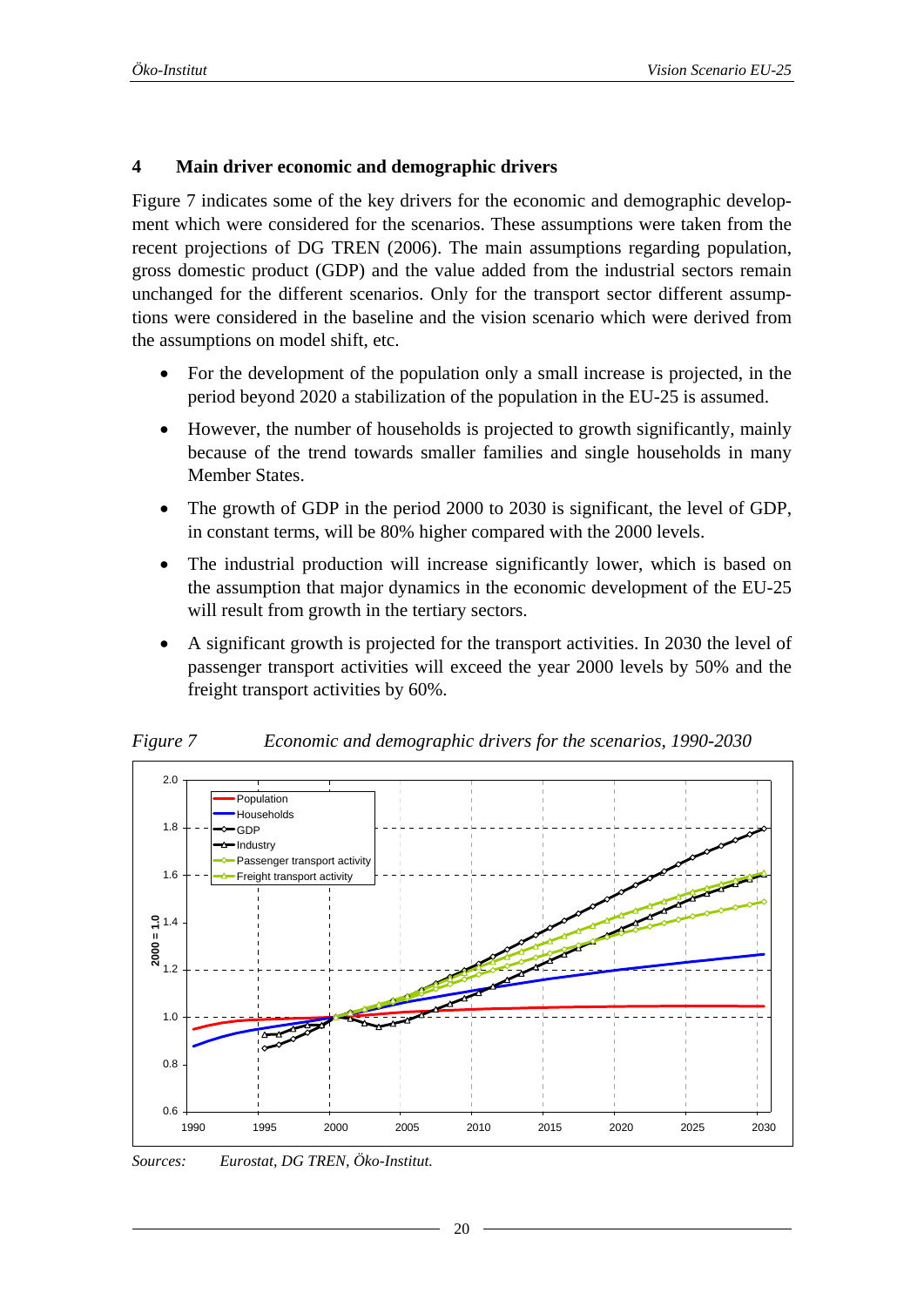#### <span id="page-20-0"></span>**5 Baseline and vision scenario**

#### **5.1 End-use sectors**

#### **5.1.1 Industry**

The final energy consumption of industry was the main energy consuming sector in 1990. With a share of 33% in total, final energy consumption industry was by far the most important sector compared to private households, tertiary sectors and transportation.

In the decade between 1990 and 2000, this pattern changed. The energy consumed in the transport sectors (including international aviation) was higher than in industry. This is mainly because the energy consumption in industry decreased from 333 Mtoe in 1990 to 312 Mtoe in 2000 and the energy consumption in all other sectors rose significantly.

However, industry is still the largest consumer of electricity among the final energy sectors. More than 40% of the total electricity consumed in the final energy sectors came from industrial consumers. Industry also makes up the majority of fuel consumption in terms of final energy for solid fuels and for natural gas.

<span id="page-20-1"></span>

*Figure 8 Final energy consumption by fuel in the EU-25 industry, 1990-2030* 

*Sources: Eurostat, DG TREN, ICE, Öko-Institut.* 

In the baseline scenario, the final energy demand is projected to rise [\(Figure 8](#page-20-1)). The total final energy consumption increases by 14% by the year 22030 compared to 2000 levels. Whereas the consumption of solid fuels is projected to decrease further, the consumption of oil and natural gas is projected to moderately increase, by 15 and 12% re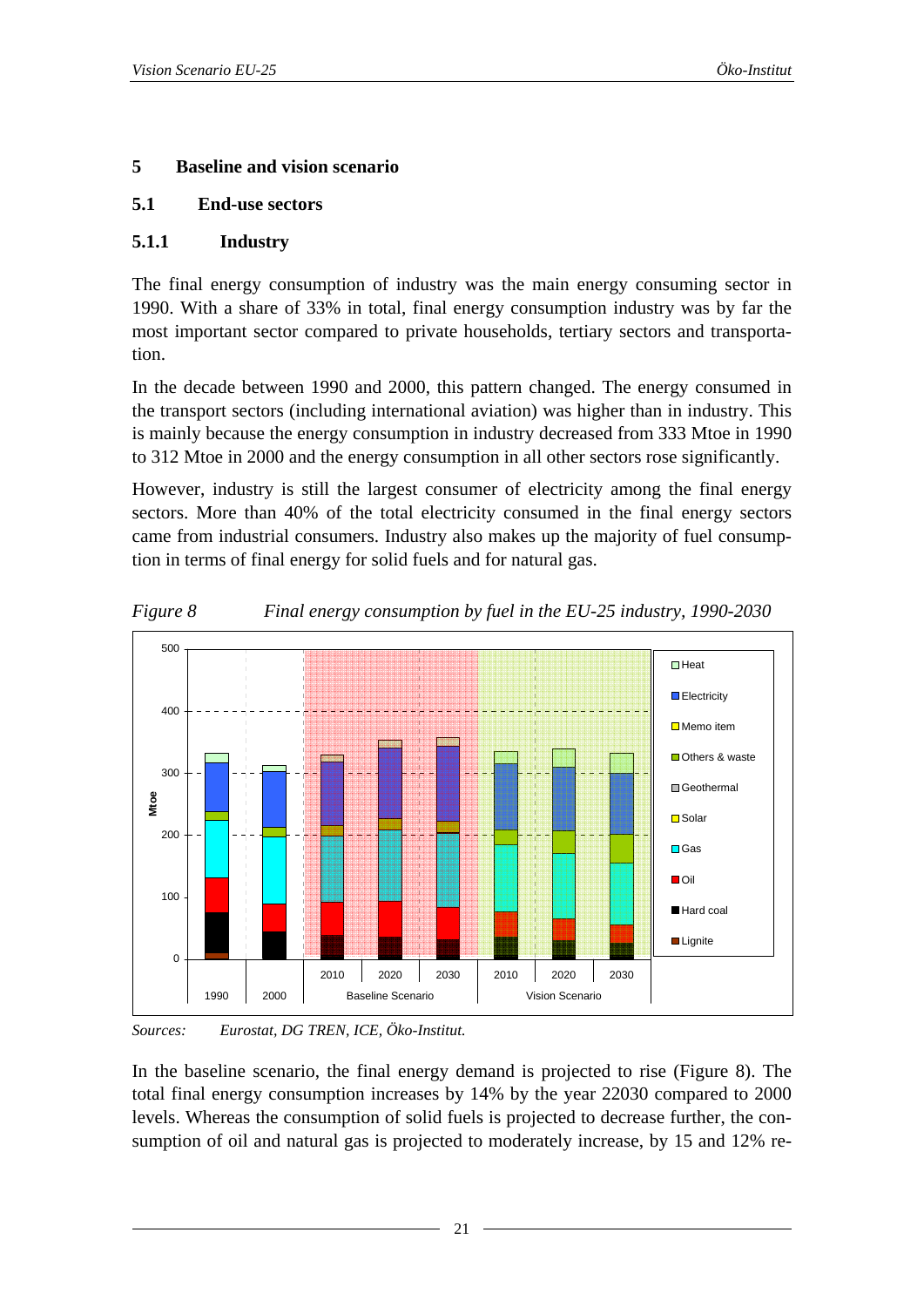spectively, and it is considered that the electricity consumption will rise by 34% in the period from 2000 to 2030.

The role of renewable energies in industry remains slight and amounts to 5.5% of total final energy consumption in 2030.

The vision scenario for the industry is based on four assumptions for the industrial sectors:

- The structural change between energy-intensive industries and the other industrial sectors will significantly advance. In the baseline scenario, the share of energy-intensive industries in the total industrial value added is 21% in 2030; in the vision scenario, the contribution of energy intensive industries only amounts to 18%.
- The energy intensity will improve slightly. Considering the fact that an improvement of energy intensity in many industrial sectors is seen as being between 15% and 30% by 2030 in the baseline scenario, additional measures for improving the energy efficiency could provide additional efficiency gains of 1% to 8% in 2030.
- The use of renewable energies (mostly biomass) and waste will be tripled by 2030.
- The use of CHP in the industrial sectors will significantly increase by 2030.

The EU Emissions Trading Scheme will play a major role in creating additional potential in energy efficiency. However, other focused policies and measures will uncover and implement additional technical and organisational options. Regarding electricity consumption, improved standards for electrical motors, pumps and pressured air installations are crucial measures. Furthermore, the development of CHP at industrial sites plays a crucial role. Whereas the use of heat from CHP plants only increases from 9 to 14 Mtoe between 2000 and 2030 in the baseline scenario, the consumption of heat from CHP plants rises to about 30 Mtoe by 2030 in the vision scenario.

The major differences between the baseline scenario and the vision scenario can be summarised as follows:

- 1. The trend of hard coal and lignite consumption in industry is not significantly different in the baseline and the vision scenario.
- 2. The consumption of oil is more than 40% less in the vision scenario in 2030 compared to the baseline scenario.
- 3. Compared to the levels of the baseline scenario, the consumption of gas is 17% lower in the vision scenario in 2030 and the demand for electricity is 18% less than in the baseline scenario.
- 4. The use of renewable energies (mostly biomass) and waste exceeds the levels projected for the baseline scenario by a factor of 2.4 in the vision scenario in the year 2030.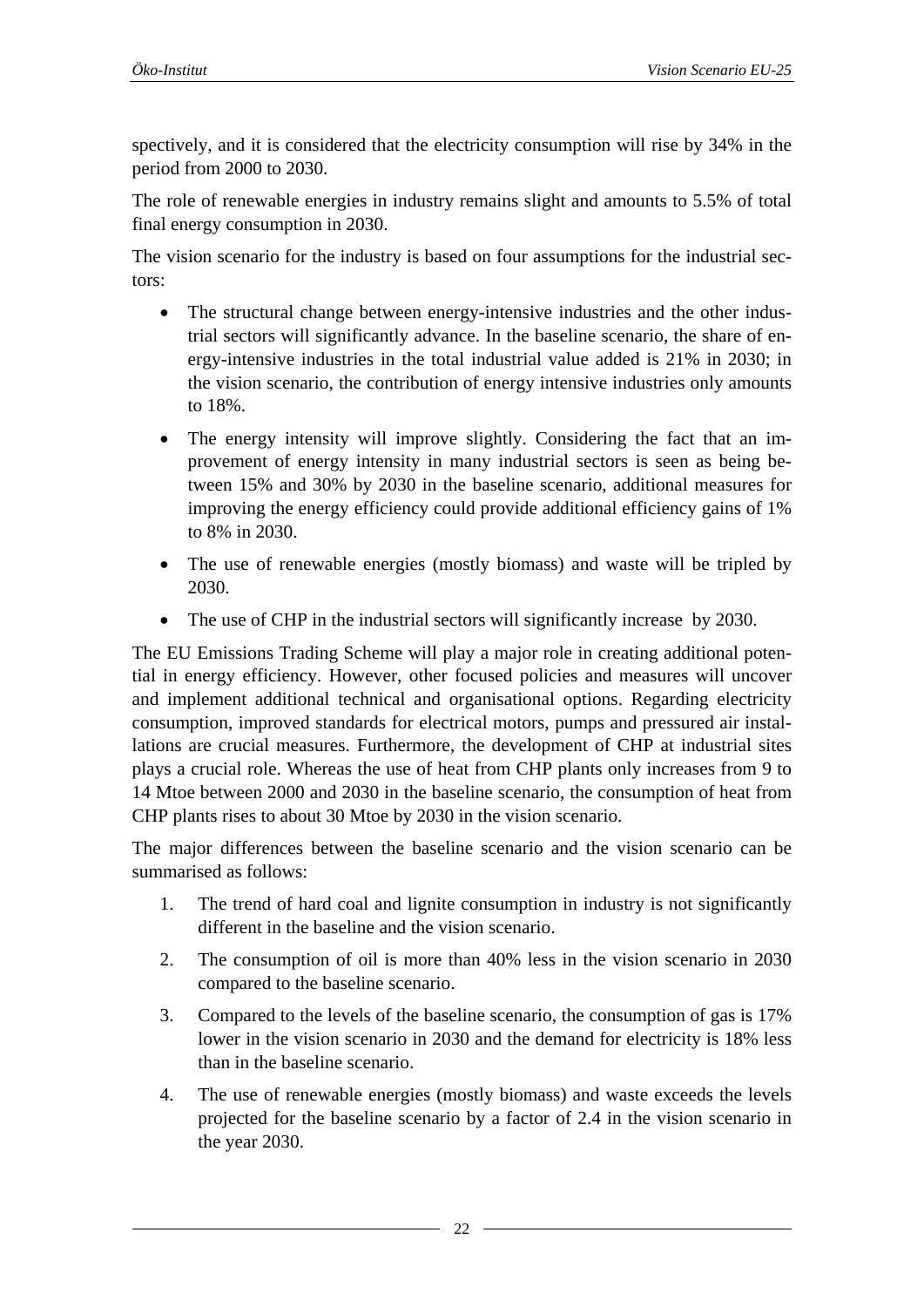<span id="page-22-0"></span>As key result of the vision scenario for the industry sector is, that the total level of final energy consumption is reduced by 8% in the vision scenario compared to the baseline scenario by the year 2030. The share of renewable energies (and waste) expands from 5.5% in the baseline scenario in 2030 to 14% in the vision scenario.

#### **5.1.2 Households**

In contradistinction to the projected trend in industry, the final energy consumption rises substantially in the baseline scenario. The total final energy consumption increases by about 28% in the period from 2000 to 2030. Among the traditional energy carriers, the consumption of electricity represents the most marked increase. It is projected that the electricity consumption in households will reach a level 83% above the 2000 levels. The consumption of natural gas is also projected to rise significantly in this period, by 33%. The additional gas partly substitutes oil consumption in private households, for which a slight decrease is assumed in the baseline scenario. Solid fuels will only play a minor role for the time horizon of 2030 [\(Figure 9](#page-22-1)).

<span id="page-22-1"></span>*Figure 9 Final energy consumption by fuel in EU-25 households, 1990-2030* 



*Sources: Eurostat, DG TREN, ICE, Öko-Institut.* 

The consumption pattern of the residential sector in the EU-25 is dominated by heating, cooling and cooking applications, which represent about 85% of the total final energy consumption. Electric appliances and lighting only represent a share of less than 15% of total final energy consumption in private households. It is worth mentioning that about half of electricity consumption in the EU-25 is used for different heating purposes and cooling at present.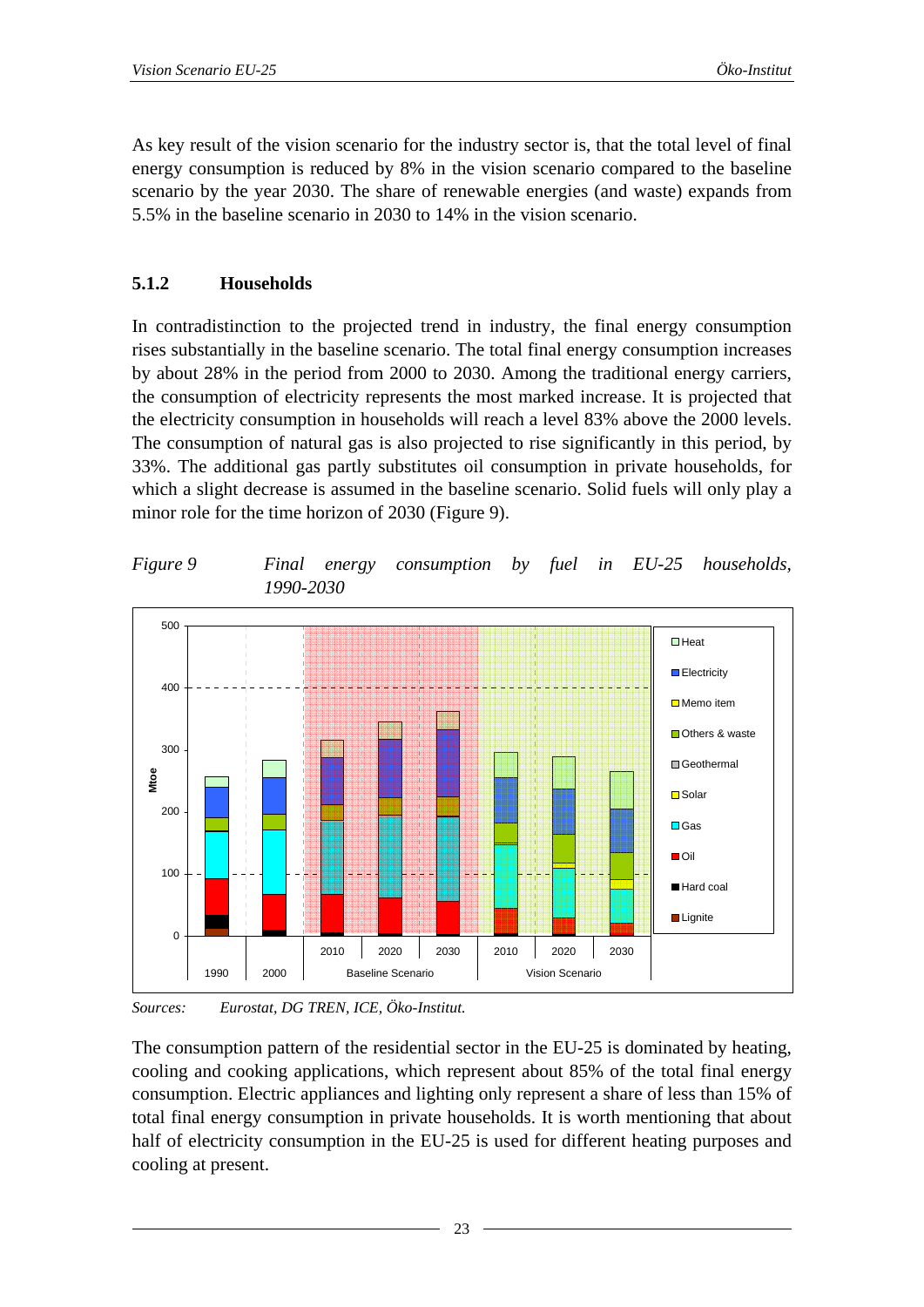The following seven key assumptions characterise the alternative projection of the vision scenario:

- The energy efficiency standards for the construction of new buildings are between 25% and 30% stricter in 2030 in the vision scenario than in the baseline scenario.
- In the vision scenario, 2.5 times more existing buildings are retrofitted in terms of energy efficiency during renovations than in the baseline scenario.
- The share of electric space heating and electric hot water heating is significantly reduced.
- More efficient heating installations reduce the final energy demand for heating purposes.
- A significant increase in heat supply from CHP and district heating plants.
- More efficient electric appliances and installations and lighting systems lead to a more efficient use of electricity.
- The contribution of renewable energies reaches a significant market share, especially for heating and hot water (20% to 30%), and grows by 135% compared to 2000, amounting to double the level of the baseline scenario.

As a result, the total final energy consumption in the vision scenario is stabilised at a level that is 6% lower than the consumption in the year 2000, or 27% below the level in the baseline scenario. The use of oil and gas for the residential sector is decreased by 50% or more during the period from 2000 to 2030. The increase of electricity consumption is limited to 16% above the 2000 levels or 60% below the consumption projected for the baseline scenario in 2030.

The use of solar energy for hot water and heating increases by a factor of 16 and reaches a share of 6% of total residential final energy consumption. However, the use of biomass, which doubles compared to the baseline scenario, provides nearly three times the amount of renewable energy in 2030 (16.5% of the total final energy consumption) compared with energy from solar heat. The total contribution of renewable energies amounts to 22.5% of the total final energy consumption in the year 2030.

Last but not least, heat from CHP plants plays an increasingly significant role in the energy mix for the residential sector. In the baseline scenario, the contribution of heat is more or less stabilised at recent levels. By contrast, heat from CHP and district heating plants doubles by the year 2030 in the vision scenario and represents a share of 23% of the total residential final energy consumption.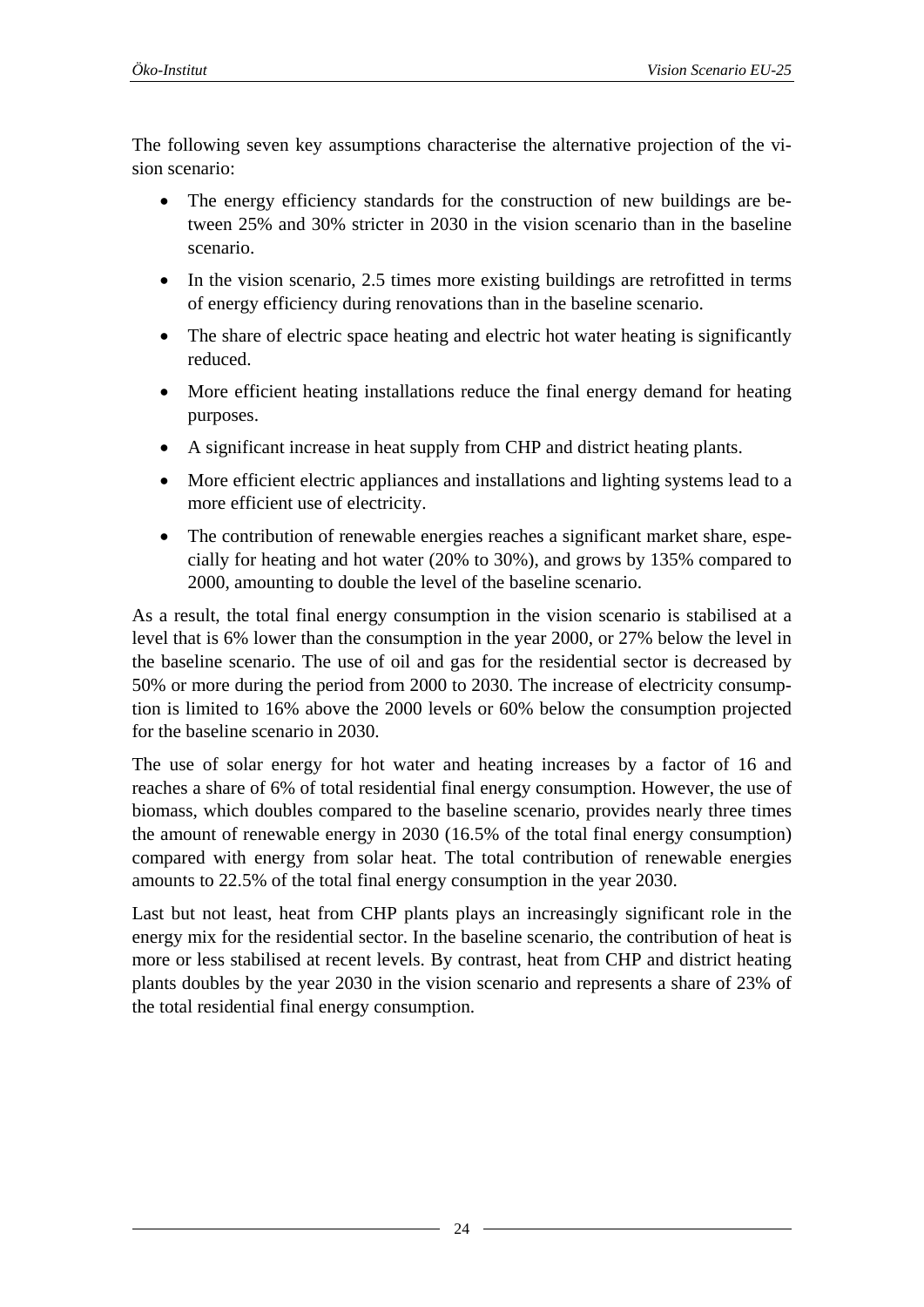# <span id="page-24-0"></span>**5.1.3 Tertiary sectors**

The tertiary sectors represent the non-industrial sectors of the economy, i.e. the energy consumption from the service sector, the public sector, and from agriculture.

In accordance with the fast economic growth in the service sectors, the energy consumption of the tertiary sectors shows strong growth in the baseline scenario. Compared to the 2000 levels, the total final energy consumption increases by 42% in the period up to 2030. Again, the increase in natural gas and electricity consumption is the most significant trend among the conventional fuels.

The electricity consumption rises by 76% by the year 2030 compared to 2000 levels, and the gas consumption expands by nearly 40% in this period. The consumption of oil is more or less stabilised in the coming decades; solid fuels only represent a minor share of the total final energy consumption in 2030.



*Figure 10 Final energy consumption by fuel in the EU-25 tertiary sectors, 1990-2030* 

*Sources: Eurostat, DG TREN, ICE, Öko-Institut.* 

The share of energy consumption for heating and cooling is about 20 percentage points less than in the residential sector. The use of electricity and some other specific energy uses (e.g. agriculture) amounts to about 30% of the total final energy consumption.

Taking into account the same measures as with regard to the residential sector, the total final energy consumption of the tertiary sectors can be stabilised at a level of about 14% above the 2000 level in the vision scenario.

The potential for reducing electricity consumption is significant, but only constitutes one third of the total consumption level in the baseline scenario. As a result, the elec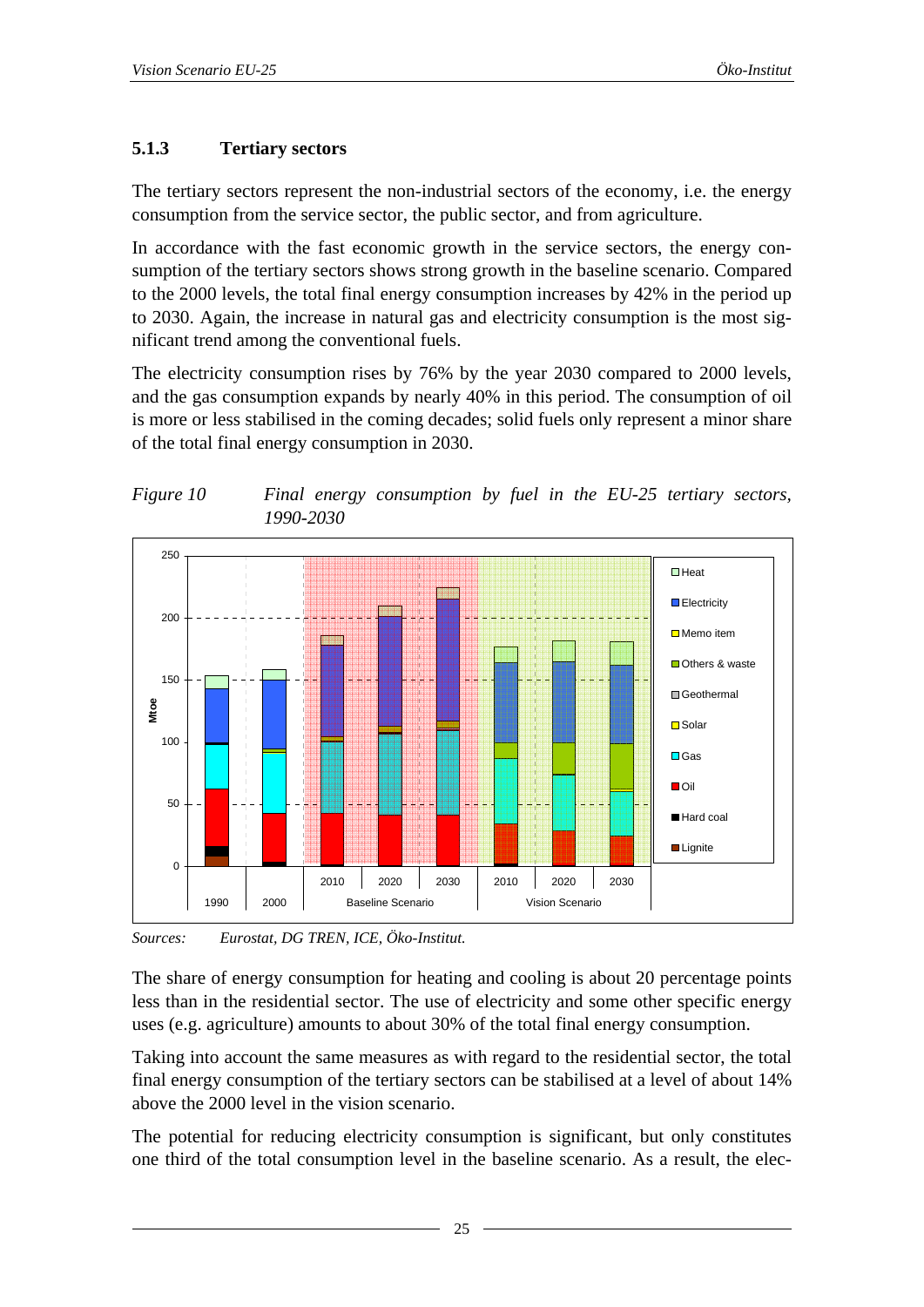<span id="page-25-0"></span>tricity consumption in the tertiary sectors is stabilised at a level 15% higher than in the year 2000. The use of renewable energy (mostly biomass) increases significantly, reaching a share of 21% of the total final energy consumption in 2030.

# **5.1.4 Transport**

The transport sector is the fastest-growing sector in terms of energy use. In the baseline scenario both the passenger transport and the freight transport activity is projected to continue to rise. After 2020, the energy demand slowly decreases as a result of enhanced efficiency. In 2030, however, the energy use for transport is around 47% higher than in 1990. A strong increase is especially assumed in the use of kerosene and jet fuels, which is estimated at 34% above the level of consumption in the year 2000. Although the role of biofuels is increasing over time, their share in terms of the total final energy consumption of the transport sector is not higher than 7% in 2030 [\(Figure 11\)](#page-27-1).

Additional measures are required so that the transport sector fulfils its contribution to achieving significant higher  $CO<sub>2</sub>$  emission reductions. In the vision scenario, three different packages of measures were considered with regard to the fuel efficiency of private cars, changes in modal shift and transport avoidance together with the introduction of an emissions trading scheme for emissions from aviation, which could potentially be linked to the existing EU Emissions Trading Scheme.

More than half of the energy use in road transport stems from the demand of private cars. It is therefore essential to realise the potential for energy efficiency gains of private cars. Due to the close link between fuel efficiency and the  $CO<sub>2</sub>$  emissions of vehicles, efficiency measures in the area of private cars has a significant influence on the  $CO<sub>2</sub>$  emission levels of the transport sector. To enhance the fuel efficiency of cars, different measures are taken into account:

- Legislation for a  $CO_2$ -emission target of new cars sold within the EU (80 g/km) in 2020);
- Tax base of both registration taxes and annual circulation taxes directly related to the carbon dioxide emissions of passenger cars;
- Amendment of the Car Fuel Efficiency Labelling Directive (1999/94/EC) including a comparing Labelling Directive as already exists for household appliances;
- Incentives for the use of fuel efficient lubricant oils and tyres which allows for a further reduction in fuel consumption; tyre pressure monitoring systems in new vehicles should be implemented as well;
- The broad promotion of a fuel-efficient driving style combined with in-car devices which indicate the actual fuel consumption of the car to the driver.

To calculate the reduction potential in comparison to the baseline scenario, some assumptions have to be made. According to the analysis from the TREMOVE project, the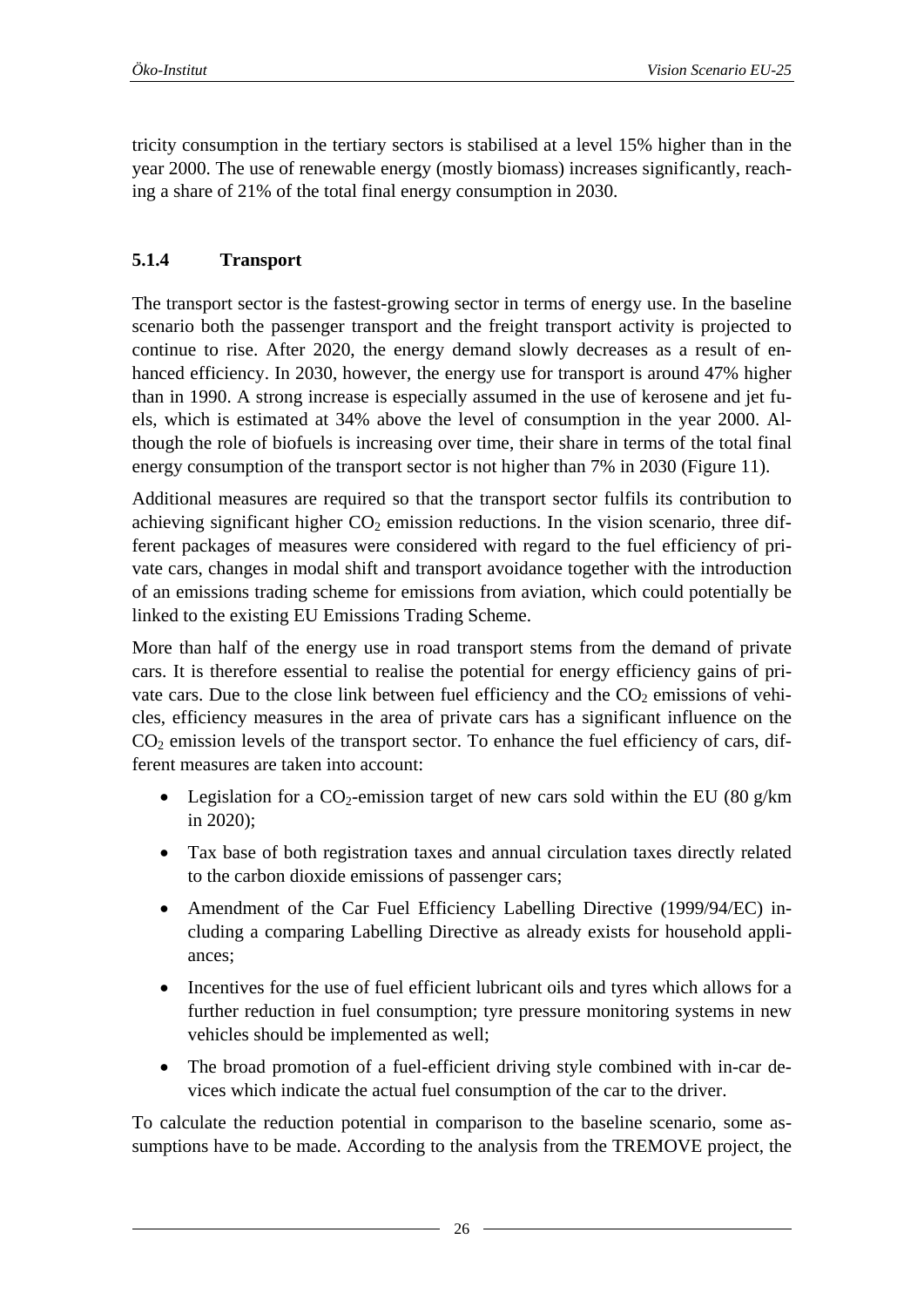share of light duty trucks driving with gasoline is assumed to be 8% in the EU-15 and 15% in the EU-10 (TML 2006). This results in diesel cars having a share of about 22% in the EU-25. The occupancy rate is projected at 1.6 persons per car.

A broadened comparing Labelling Directive and a  $CO<sub>2</sub>$ -related taxation of cars support a faster stock exchange. Additionally, under the assumption that new cars have a higher mileage than older ones, the specific  $CO<sub>2</sub>$ -emissions of cars in the stock allows the emission target to be reached 10 years later, i.e. the specific  $CO<sub>2</sub>$ -emissions in the car stock means that the 2020 target of 80 g/km is reached in 2030.

A strong focus on measures in changing the modal split by targeting public and rail freight transport with comprehensive efforts to avoid transport with a consequent liberalisation approach of the railway system and major system investments to strengthen the competitiveness and the infrastructure of rail transport has to be implemented in strategies for measures in transport sector. Projections relating to these points were made according to the Primes case 'Promoting rail and enhanced load factors' 2004 (DG TREN 2004). It reflects a series of measures under the option C scenario of the Transport White Paper such as pricing, revitalising alternative modes of transport to road and targeted investment in the trans-European network. The energy consumption in 2030 would change as a result of the modal shift compared to the baseline scenario in the following fashion:

- The energy consumption of public road transport would increase by 11.5%.
- The consumption of private cars and motorcycle would decrease by 12%.
- The consumption of trucks would be reduced by 12.7%.
- The energy demand of rail transport systems would increase by about 20%.
- The role of inland navigation would increase, leading to an increased fuel consumption of 5.4%.

Air transport is the fastest-growing section in transport. Therefore, as an additional measure, the introduction of an emissions trading scheme for aviation was assumed according to the high efficiency and high renewables scenario of DG TREN (2006); this scenario is consistent with the existing analysis on the introduction of an emissions trading scheme for aviation (Wit et al 2005). This new scheme could be potentially linked to the existing EU ETS. The fuel consumption of national and international aviation would decrease by 23% in 2030 compared to the baseline scenario. The share of biofuels in transport sector in the baseline scenario is projected at about 4% in 2010, 7% in 2020 and 8% in 2030. It is realistic that renewable energies will be much more strongly supported in the transport sector. Supporting biofuels of the so-called second generation, such as the conversion of biomass to transport fuels by gasification and thermochemical routes and the conversion of cellulose to sugars, is important. The advantages of these kinds of biofuels are the unspecific feedstock and that their greenhouse gas emissions are clearly lower in the pre-chain than biodiesel from rapeseed or sunflowers and bioethanol from grain or sugar beet (i.e. by agriculture). It is envisaged that the second generation biofuels will assume a 75% share. International quality-standards for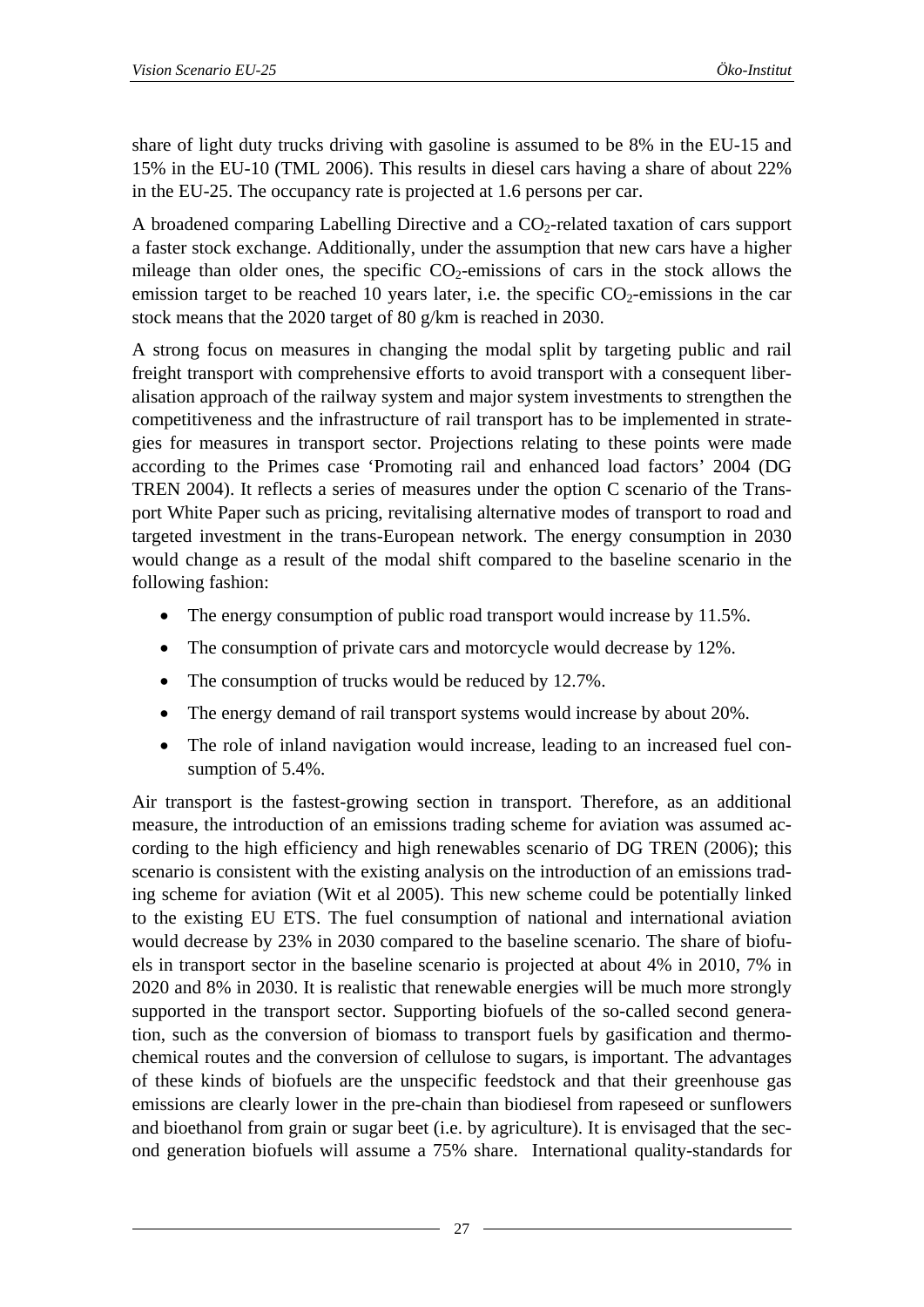<span id="page-27-0"></span>the production of biofuels, including standards for imported fuels, are essential to a means of introducing high shares of such fuels that is compatible with sustainability. The share of biofuels in the transport sector substituting gasoline and diesel in the vision scenario reaches 5.75% in 2010, 18% in 2020 and 25% in 2030.

<span id="page-27-1"></span>



*Sources: Eurostat, DG TREN, Öko-Institut.* 

[Figure 11](#page-27-1) also indicates the final energy demand in the transport sector for the vision scenario. The overall energy use in the vision scenario is reduced by about a quarter in 2030 compared to the baseline scenario and by around 11% compared to the year 2000.

The level of renewable energies consumed in the vision scenario rises significantly to a level which is double that of the level in the baseline scenario. The share of biofuels in the total final energy consumption of the transport sector in the vision scenario amounts to 17% in 2030.

#### **5.1.5 Total final energy consumption**

As a summary of the sectoral scenario analysis presented in the previous chapters, the total final energy consumption results as follows ([Figure 12](#page-28-1)):

In the baseline scenario the total final energy consumption increases steadily and reaches a level of 24% above the level of 2000 in 2030. In the vision scenario the final energy consumption attains the level of 2000 again in the year 2030. In the years in between, the total final energy consumption is at a level between 2% and 5% higher than in the year 2000.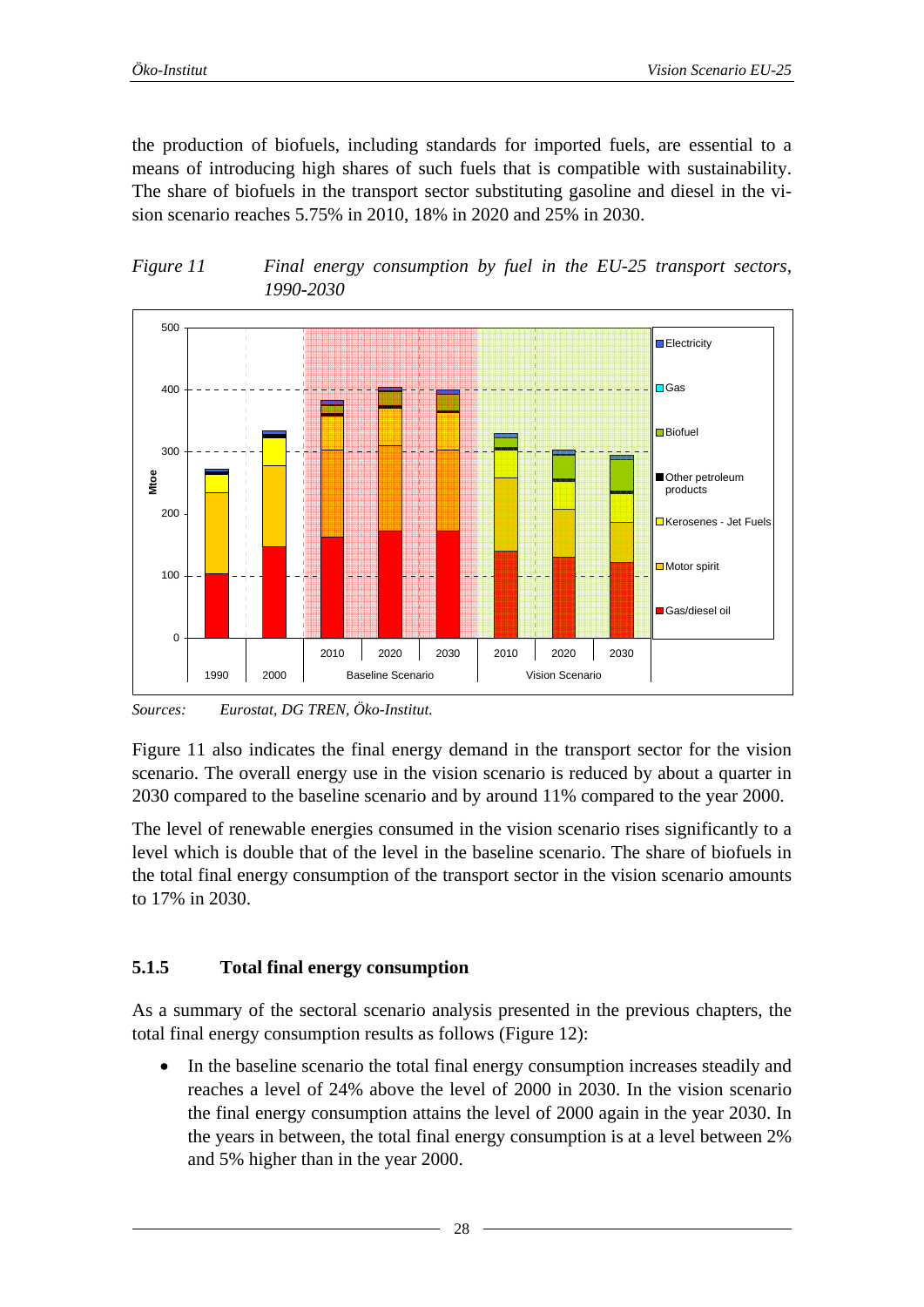<span id="page-28-0"></span>The structure of final energy consumption differs significantly between the baseline and the vision scenario. Whereas the consumption of oil is stabilised at recent levels and natural gas and electricity consumption rises significantly in the baseline scenario, the consumption of oil and gas can be reduced significantly in the vision scenario and the electricity demand is limited to a level that is 12% higher than in 2000 by the year 2030. Both the contribution of renewable energies and of heat from CHP and district heating plants is more than doubled in the vision scenario in the year 2030 compared to the baseline scenario.

<span id="page-28-1"></span>*Figure 12 Total final energy consumption by fuel in the EU-25, 1990-2030* 



*Sources: Eurostat, DG TREN, ICE, Öko-Institut.* 

The most important contribution to the decreased final energy consumption in the vision scenario is delivered by the transport sector, which assumes a 39% share. The second most important sector is the residential sector, which contributes 36% of the total final energy savings. The industry and the tertiary sectors provide energy consumption reductions which are considerably smaller but are still significant (9% and 16%, respectively).

However, for different energy carriers, varying patterns result between the sectors for the changes in the vision scenario compared to the baseline scenario:

- The total electricity savings by 2030 arise as follows: 41% from the residential sector, 36% from the tertiary sectors and 23% from industry.
- The reduction in gas consumption is broken down as follows: 60% from measures in the residential sector, 24% from the tertiary sectors and 15% from industry.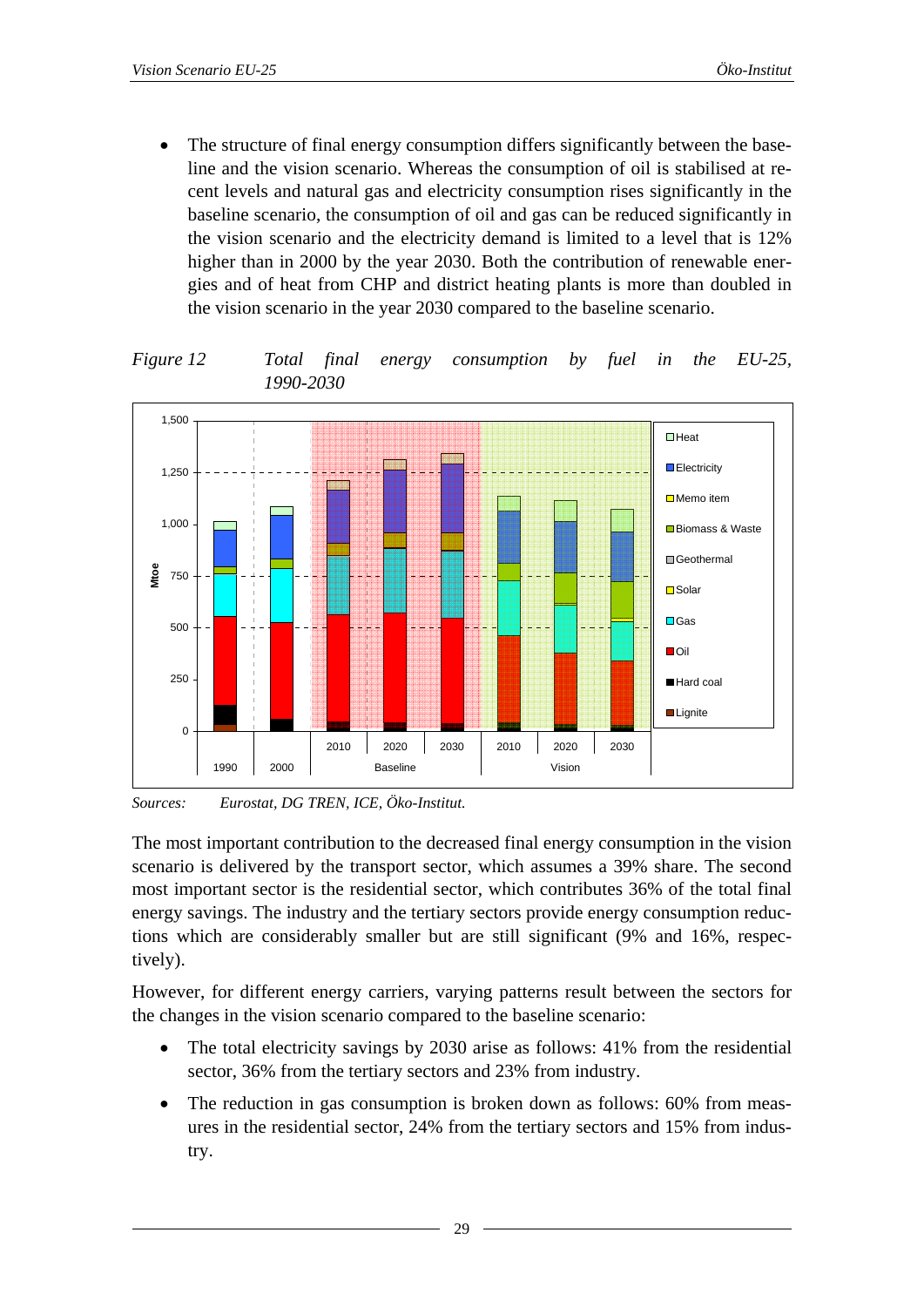- <span id="page-29-0"></span>The most relevant sector for oil savings is the transport sector. 64% of the total decrease in oil consumption stems from this sector (including international aviation). Private households deliver 17%, industry 11% and tertiary sectors 8% of the total reduction in oil consumption.
- The increasing use of renewable energies is relatively evenly distributed among the sectors. 28% results from the tertiary sectors (which include agriculture), 26% from private households, 25% from industry (including waste) and 21% from the increased consumption of biofuels in the transport sector.
- The additional demand of heat from CHP and district heating plants arises as follows: 53% from households, 31% from industry and 16% from the tertiary sectors.

*Figure 13 Total final energy consumption by sector in the EU-25, 1990-2030* 



*Sources: Eurostat, DG TREN, ICE, Öko-Institut.* 

The significantly reduced electricity consumption and the extended heat consumption from CHP and district heating plants create significant effects in the energy sectors (see chapter [5.2](#page-30-1)).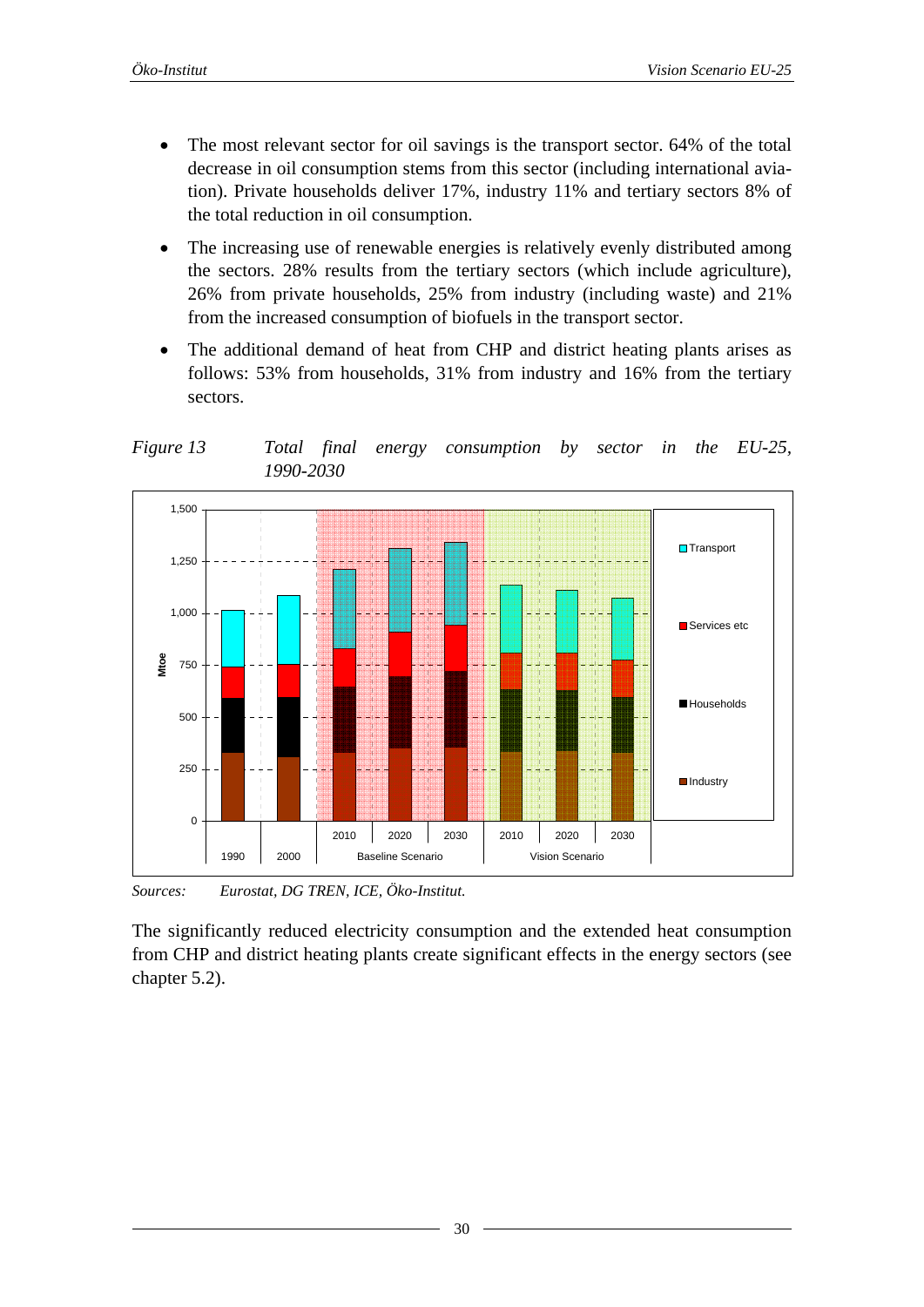#### <span id="page-30-1"></span><span id="page-30-0"></span>**5.2 Energy sectors**

The energy sector is by far the largest consumer of primary energy in the EU-25. About 50% of total primary energy supply is delivered to the different sectors of energy industry. The most important of the energy sectors is power production. 38% of the TPES is consumed by power plants. Some primary energies (e.g. lignite, nuclear, as well as hydro and wind) are almost completely consumed by energy industries.

Other energy sectors like district heating, refineries, etc. represent a share of about 11% of TPES and are much less significant for the energy industries compared to the power sector.

The net electricity production in the EU-25 rose by 34% in the years from 1990 to 2004. In the last four years of this period alone, power production in the EU-25 increased by 10 percentage points, which equals approximately one third of the total growth from 1990 to 2004.

In the baseline scenario the strong growth in power production continues steadily. In 2030, power production is exceeding the 2000 levels by 50%. However, the structure of power generation changes significantly in this period:

- The level of nuclear power generation decreases by about 14%, which is equivalent to major lifetime extensions of existing nuclear power plants and/or strong investments in new nuclear installations. Against the background of the increasing total power production, the share of nuclear power drops from 32% in 2000 to 18% in 2030.
- Power generation from hard coal is more or less constant by the year 2020 and increases substantially in the third decade. In total, the increase in electricity generation from hard coal amounts to 38% in the year 2030 compared to 2000 levels. The total share of hard coal-based power production decreases only slightly from 21% in 2000 to 19% in 2030.
- Electricity production from lignite is an important source of power production in some EU-25 Member States. However, it represented 9% of the total power generation in 2000. For the following three decades, the power production shows an increase of about 11% by 2030. The share of total power generation drops by 2 percentage points to about 7% in 2030.
- The power production from natural gas is assumed to double in the period from 2000 to 2030. The share of natural gas-based electricity generation expands from 17% in 2000 to 23% in 2030.
- Power production from renewable energies rises substantially. Compared to the 2000 levels, the total electricity generation from renewable energy sources increases by a factor of 2.5 by 2030. The share in terms of the total power generation increases by about 11 percentage points from 15% in 2000 to 26% in 2030. Whereas the production from hydropower plants increases only slightly, the main growth results from the dynamic development of wind power and biomass.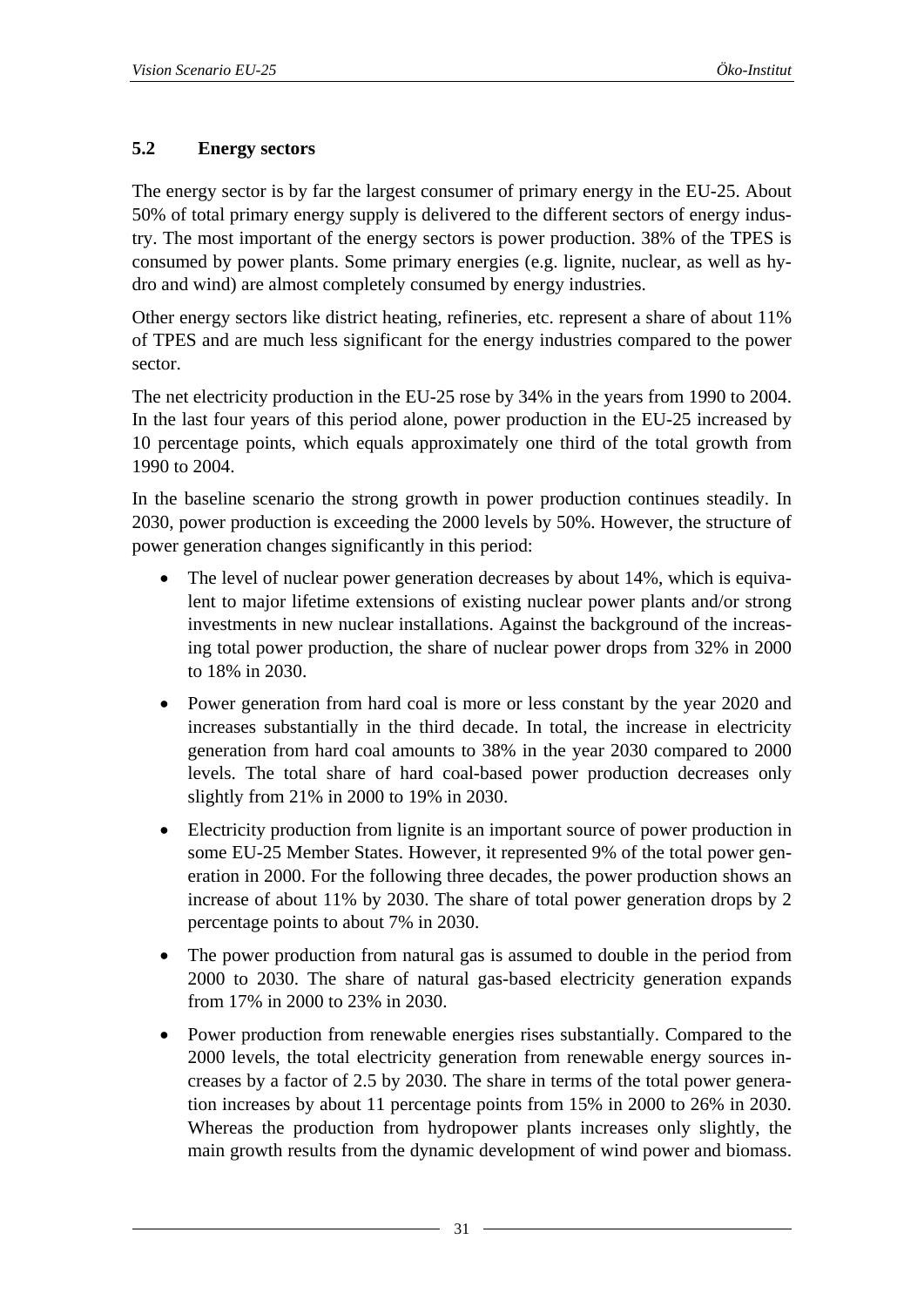<span id="page-31-0"></span>The power production from wind energy increases by more than 400 TWh from 2000 to 2030; the electricity generation from biomass rises by more than 300 TWh.

<span id="page-31-1"></span>



*Source: Öko-Institut.* 

The power sector is characterised by a long-living capital stock. If technical and economic lifetimes of 40 years and more are assumed for the exchange of the capital stock, the modernisation of the power sector constitutes a medium-term issue. [Figure 14](#page-31-1) shows the development of electricity production from those power plants which already existed in 2000. About one third of the power plant capacities which were producing in 2000 will also be operated in the year 2030. This also has consequences for the  $CO<sub>2</sub>$ emissions from the power sector. 25% of the 2000 levels of  $CO<sub>2</sub>$  emissions from the power sector are more or less fixed for the time horizon of 2030 ([Figure 14\)](#page-31-1).

For the vision scenario, a couple of changes to some key policies and measures are assumed:

• The allocation for new entrants in the EU Emissions Trading Scheme (EU ETS) is shifted from free allocation to new entrants based on fuel-specific benchmarks to an allocation approach leading to full internalisation of  $CO<sub>2</sub>$  costs in the investment appraisal (which is not the case in most of the EU-25 Member States National Allocation Plans at the moment). This could be either an approach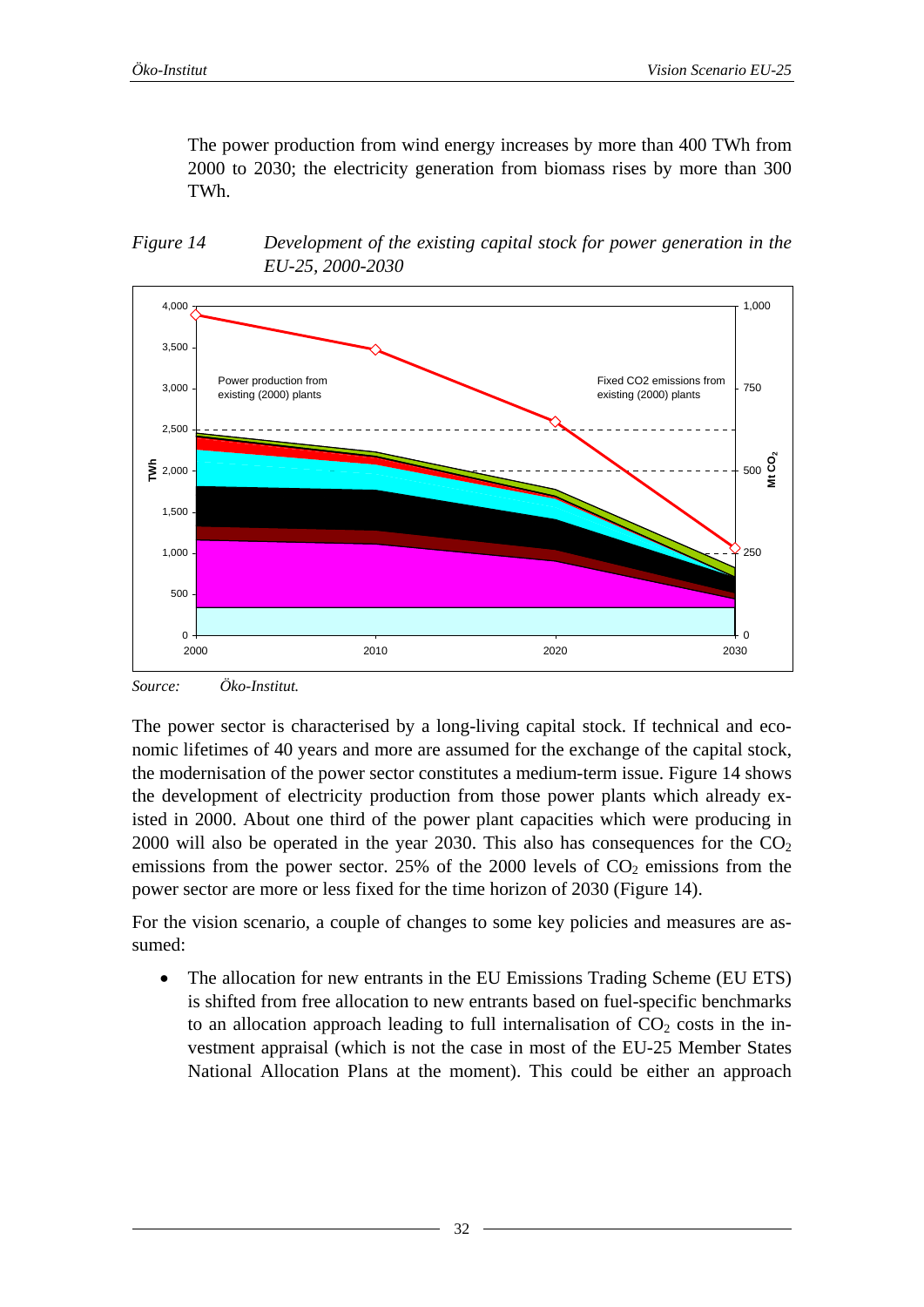1

<span id="page-32-0"></span>where no free allocation is provided to new entrants or a free allocation based on uniform benchmarks for power production (Matthes et al  $2005$  $2005$ ).<sup>5</sup>

- For the development of CHP, an active support policy is assumed which leads to a steady increase in power production from CHP. The policies and measures are focused on the increase of production from CHP plants for hard coal, natural gas and biomass. The overarching target is to double the recent levels of CHP production by the year 2030 against the background of considerably less growth in the total power production.
- Electricity generation from renewable energies increases substantially, by another 50% compared to the level reached in the baseline scenario by 2030.

The final consumption of electricity and heat determines the total net power and heat generation. The following factors are considered in the transformation of final energy consumption to the net production of electricity and heat in the vision scenario:

- The electricity consumption of the energy sectors remains at a level of about 100 TWh in the EU-25.
- The grid losses in the EU-25 network<sup>[6](#page-32-0)</sup> decrease from about 7% in 2000 to about 5% in 2030, equalling total losses of about 140 TWh in 2030.
- The electricity imports remain constant at the level considered in the baseline scenario, which amounts to about 25 TWh in the scenario period.
- For heat from district heating network, losses of about 6% are considered in the scenario period.

The first significant difference between the baseline and the vision scenario is the significantly lower production level in the vision scenario, which results directly from the energy efficiency gains in the end-use sectors. The total power production is stabilised at a level of about 11% above the 2000 levels for 2010 and 2020 and a subsequent decrease to a level of 7% above the 2000 levels.

Besides this difference in terms of production levels, major structural changes in power generation characterise the vision scenario ([Figure 15\)](#page-33-1):

- Nuclear power generation is phased out according to the technical lifetime of the plants if no other policies (e.g. in Germany, Belgium) expedite this process. In 2030, the remaining power production from nuclear power plants amounts to about 120 TWh, which equals a share of the total power generation of 4%.
- Although some new investments in coal-fired power generation are considered, the level of electricity generation from coal decreases significantly. Compared to

<sup>5</sup> For modelling of the impact of the EU ETS on the development of the power sector an allowance price was assumed which increases from 25  $\epsilon$  per EU Allowance (EUA) in 2005 to 27  $\epsilon$ EUA in 2030.

<sup>6</sup> The relative grid losses are expressed as the share of grid losses in the total of net power production and the net electricity imports.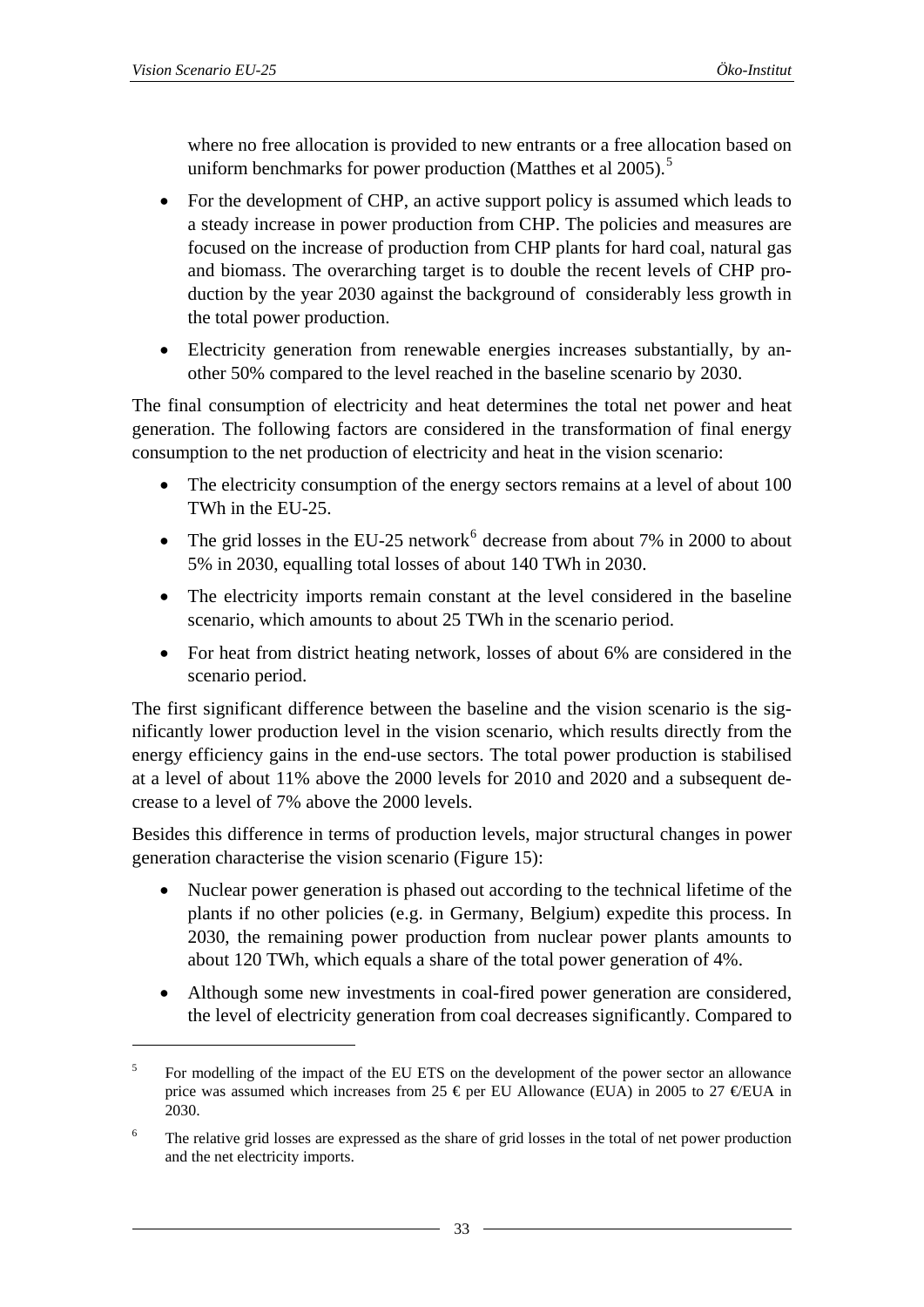<span id="page-33-0"></span>the year 2000 levels the hard coal-based power generation decreases by about 70% and the production from lignite power plants drops by about 36%.

- Compared with the 2000 levels, the power generation from gas rises by about 55%, which is 50 percentage points less than in the baseline scenario.
- Power production from renewables is extended to 1,300 TWh in 2020 and 1,700 TWh in 2030, which represents a share of 44% in 2020 and 59% in 2030. Compared to the baseline scenario, this equals a further expansion of power production from renewable energies by 500 TWh in 2030. The main contribution to the growth of renewable energies in power production comes from wind energy, which expands to about 730 TWh in 2030 (440 TWh in the baseline scenario). In 2030, about 52% of total wind power generation results from offshore installations. Electricity generation from biomass reaches a level of 400 TWh in 2030 (compared to 350 TWh in the baseline scenario). 57% of biomass-based power generation is produced from wood and wood waste, 26% from biogas and 17% from waste. CHP plays an important role in power production from biomass. Biomass-fired CHP plants represent 18% of the total CHP production in 2030. Solar and geothermal power delivers only a small share of the total electricity production from renewable energies. In 2030, the share of solar and geothermal energy amounts to 140 TWh and 70 TWh, respectively.
- Total power generation from CHP plants rises from 420 TWh in 2000 to 930 TWh in 2030 and represents a share of 32% in 2030. In terms of absolute production levels, this is 10% less than in the baseline scenario, but 5 percentage points more in terms of the share of total electricity generation.

<span id="page-33-1"></span>

*Figure 15 Net electricity generation in the EU-25, 1990-2030* 

*Sources: Eurostat, DG TREN, Öko-Institut.*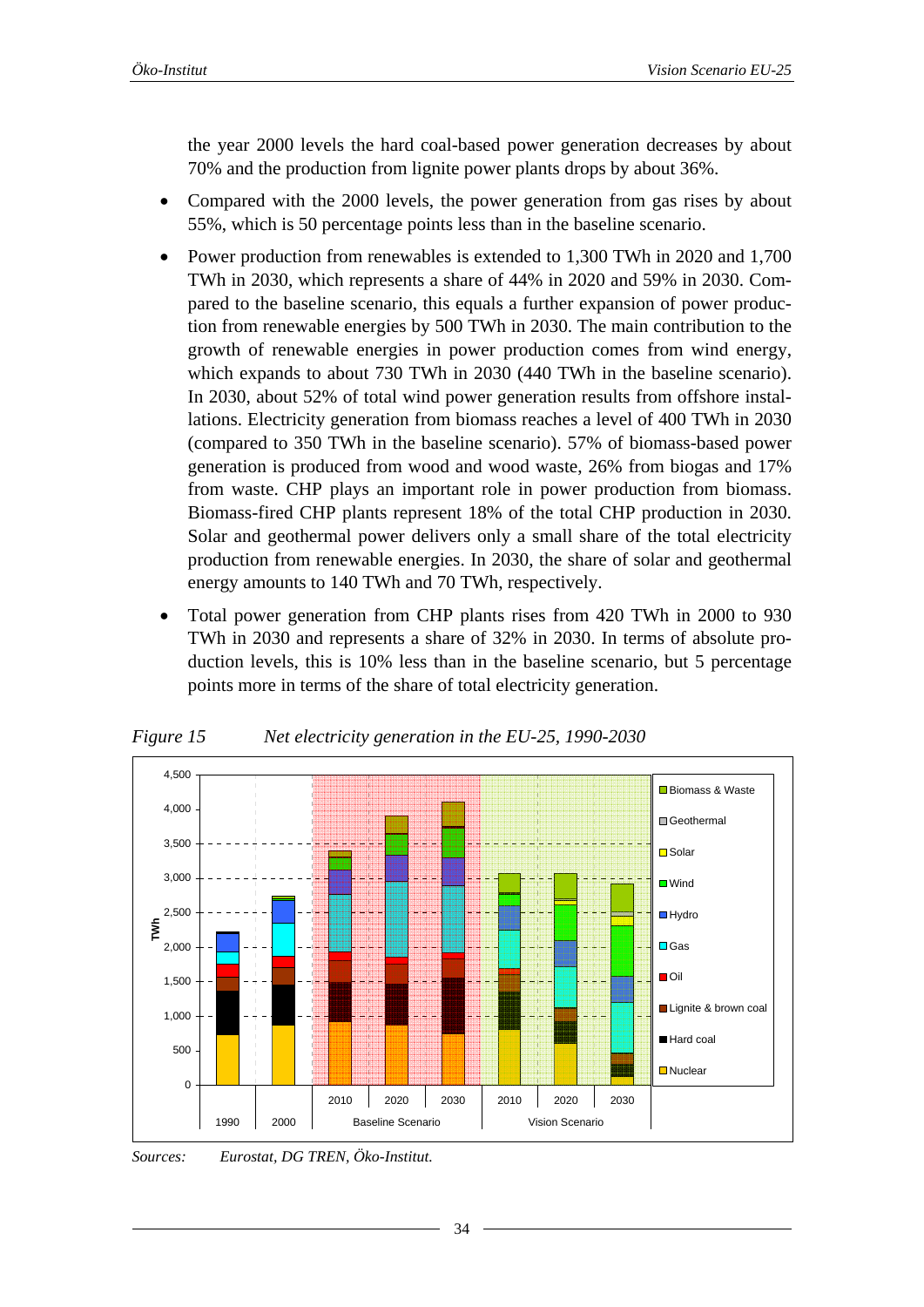The fuel input to district heating plants doubles in the vision scenario, from about 20 Mtoe in 2000 to 40 Mtoe in 2030 in accordance with the increasing demand for heat from CHP plants and district heating plants. The fuel input for district heating plants is dominated by natural gas with an increasing share of biomass over the scenario period.

The energy consumption by the other energy sectors is based on the High Efficiency and High Renewables Scenario of DG TREN (2006). The consumption of these sectors is about 10 Mtoe for hard coal and natural gas and about 80 Mtoe for oil in 2030 which is (in total) 30% lower than the levels in the year 2000.

However, compared to the changes in the power sector, changes as regards the consumption level and fuel structure in the district heating and other energy sectors are of much less importance.

The introduction of carbon dioxide capture and storage (CCS) was considered as an supplementary option. If CCS would be available on a broad commercial basis, all new condensation power plants commissioned from 2020 to 2030 could rely on CCS technology. These plants represent a power production of about 230 TWh and the total  $CO<sub>2</sub>$ emissions avoided by CCS amount to  $105$  Mt CO<sub>2</sub> by the year 2030.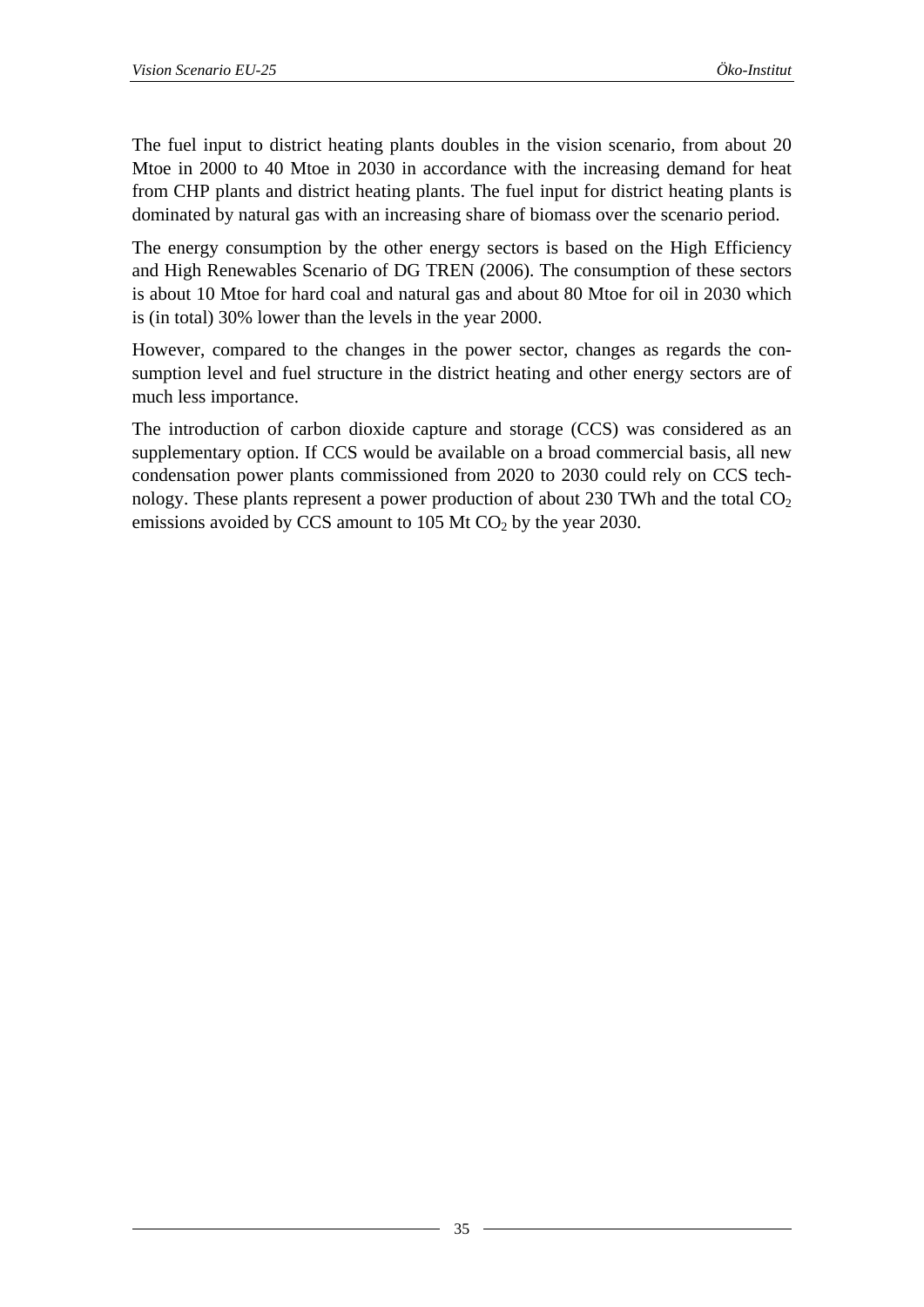#### <span id="page-35-0"></span>**5.3** Primary energy supply and  $CO<sub>2</sub>$  emissions

The total primary energy supply is calculated from the final energy consumption and the energy use in the energy sectors. The non-energy use of primary energies is excluded from the totals and the analysis below.

Following the general trends in the final energy consumption and the energy sectors, the primary energy supply in the baseline scenario increases steadily by the year 2020 and is more or less constant after 2020. In 2030, the TPES is 17% higher than in 2000. The trends regarding the structure of TPES can be divided into two main groups:

- The contribution of nuclear, coal and oil is only subject to small changes in terms of their level of supply. The supply of nuclear energy drops by 14% in the scenario period, the contribution of lignite decreases by 18%, the supply of hard coal increases by 7% and the total oil consumption expands by 5%.
- The primary energy supply from gas and renewable energies shows much stronger dynamics, but is limited by the low base level in 2000. The consumption of natural gas rises by 32% and the contribution of renewable energies increases by 160% in the period 2000 to 2030.

As a result, the structure of TPES changed significantly because of the increased supply levels and different trends in the structure of primary energy. The contribution of coal and oil decreases slightly, by 2 and 4 percentage points respectively. The share of nuclear shrinks to 11% in 2030 and the contribution of gas increases from 23% in 2000 to 26% in 2030. The contribution of renewable energies is extended from 6% in 2000 to 13% in 2030.



*Figure 16 Total primary energy supply in the EU-25, 1990-2030* 

*Sources: Eurostat, DG TREN, Öko-Institut.*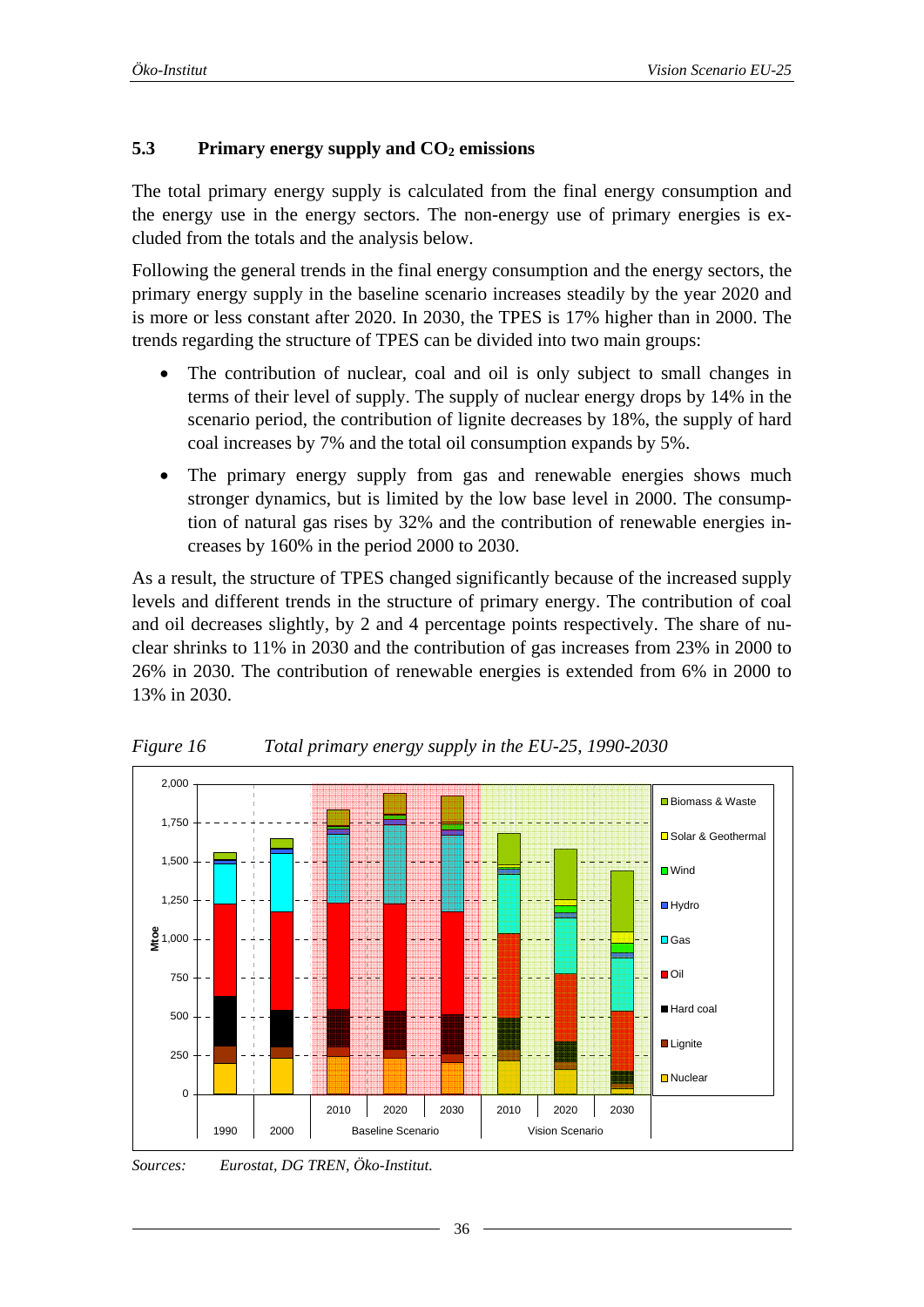1

<span id="page-36-0"></span>In the vision scenario, the TPES can be stabilised at the 2000 levels between 2010 and 2020 and is decreased to 13% below the 2000 levels by  $2030$ .<sup>[7](#page-36-0)</sup> When the structure of primary energy in the vision scenario is considered, the following trends shall be highlighted:

- The contribution of nuclear energy decreases by about 86% in absolute terms and by 12 percentage points in terms of the structure of total primary energy supply.
- The role of coal is significantly decreasing in terms of both the overall level of supply and the share of the TPES. In 2030 the level of coal consumption is 63% lower than in 2000. The decrease of hard coal consumption is more significant than the drop in lignite use. In 2030, the share of coal in the TPES is 8%, which is 11 percentage points below the share in 2000.
- The use of oil is about 40% less than in the year 2000. The share of the TPES shrinks from 39% in 2000 to 27% in 2030.
- Even for the total consumption of gas, the level of consumption decreases compared with the 2000 levels. In 2030, the consumption of gas is 9% less than in 2000. However, the share of gas in the TPES rises from 23% in 2000 to 24% in 2030.
- The most significant change in terms of consumption levels as well as shares in TPES must be considered for renewable energies. From 2000 to 2030 the total use of renewable energies increases by 485% and reaches a share of 39% in the TPES. The most important contribution in terms of renewable energies results from the massive increase of biomass by the year 2030.

The major differences in the structure of primary energy supply lead to significant changes in the role of energy imports to the EU-25. In 2000, the share of imported energies amounted to about 60%. In the baseline scenario, this share is growing to 74% in 2030. In the vision scenario, the share of imported energies decreases to 49% in the same period, assuming that all bioenergies are supplied from EU-25 sources. If a significant role of international trade is assumed with regard to biomass and biofuels, the total share of energy imports in the vision scenario is slightly higher (57% in the case of 30% bioenergy imports and 53% in the case of a 15% import share, respectively).

However, although the share of the total imported energy differs significantly between the baseline and the vision scenario, the import share for the fossil fuels does not greatly differ. The nuclear fuel must be imported completely and the share of imports for hard coal is 75% in the baseline scenario in 2030 and 77% in the vision scenario. The share

<sup>7</sup> It should be highlighted that the reduction in total primary energy supply is partly a result of the statistical treatment of renewable energies and the decreasing role of nuclear energy. Whereas the relation between power production and fuel input is assumed to be 0.33 for nuclear power (modern fossil power plants reach 50% or more), the electricity from hydro, wind and solar is translated into primary energy using the factor 1.0. The reduction of primary energy resulting from this statistical definition is only a statistical artefact.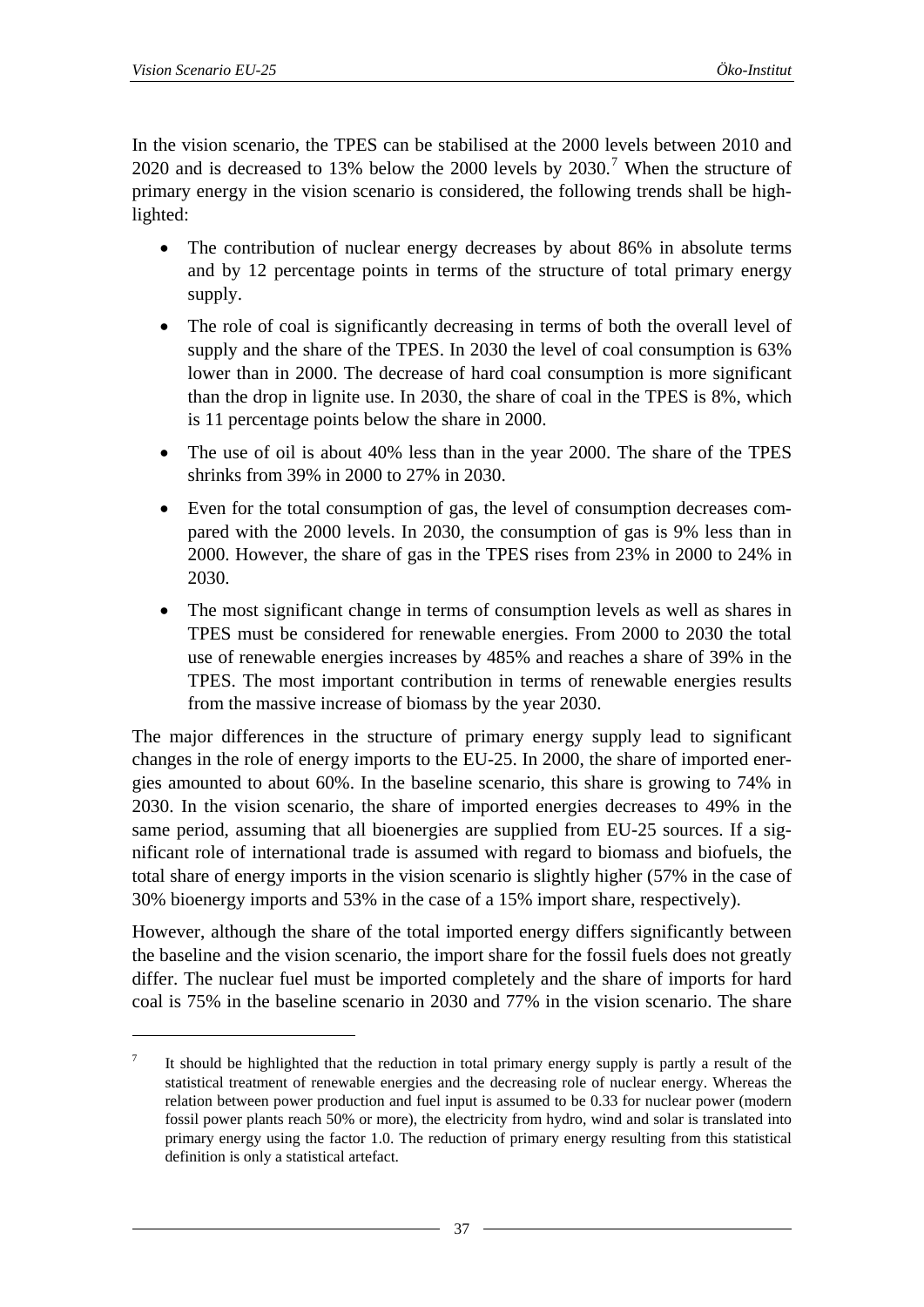<span id="page-37-0"></span>of imported oil is decreased to 89% in the vision scenario by 2030 compared to 93% in the baseline scenario. For natural gas, the amount of imports is 84% of the total consumption in the EU-25 in the baseline scenario and 77% in the vision scenario in the year 2030. The lower the level of domestic production in the EU-25, the less the impact of changes in consumption levels shifts the import rates for a certain fuel.



*Figure 17 Primary energy imports to the EU-25, 1990-2030* 

*Sources: Eurostat, DG TEN, Öko-Institut.* 

To summarise the effects on import dependence, the vision scenario delivers a major contribution to a decreased import dependence by diversification towards other energies and energy savings. Thus, the economic vulnerability of the EU-25's economies to price spikes and volatilities on the global energy markets is significantly lower. However, for the crucial fossil fuels of mineral oil and natural gas, the share of imported fuels does not greatly differ between the two scenarios under analysis.

The calculations of energy-related  $CO<sub>2</sub>$  emissions were based on the total balance for final energy consumption, the energy use in the energy sectors and the total primary energy supply.

[Figure 18](#page-38-1) indicates the general trend and sectoral breakdown of energy-related  $CO<sub>2</sub>$ emissions in the baseline and the vision scenarios.

In the baseline scenario, the  $CO<sub>2</sub>$  emissions increase by the year 2020 and decrease slightly in the third decade of the scenario period. In 2020, the total energy-related  $CO<sub>2</sub>$ emissions amount to about 4,100 Mt, which is 5% above the 1990 levels. In 2030, the emissions are still 3% higher than the base level of 1990, which is far off any ambitious emission reduction targets.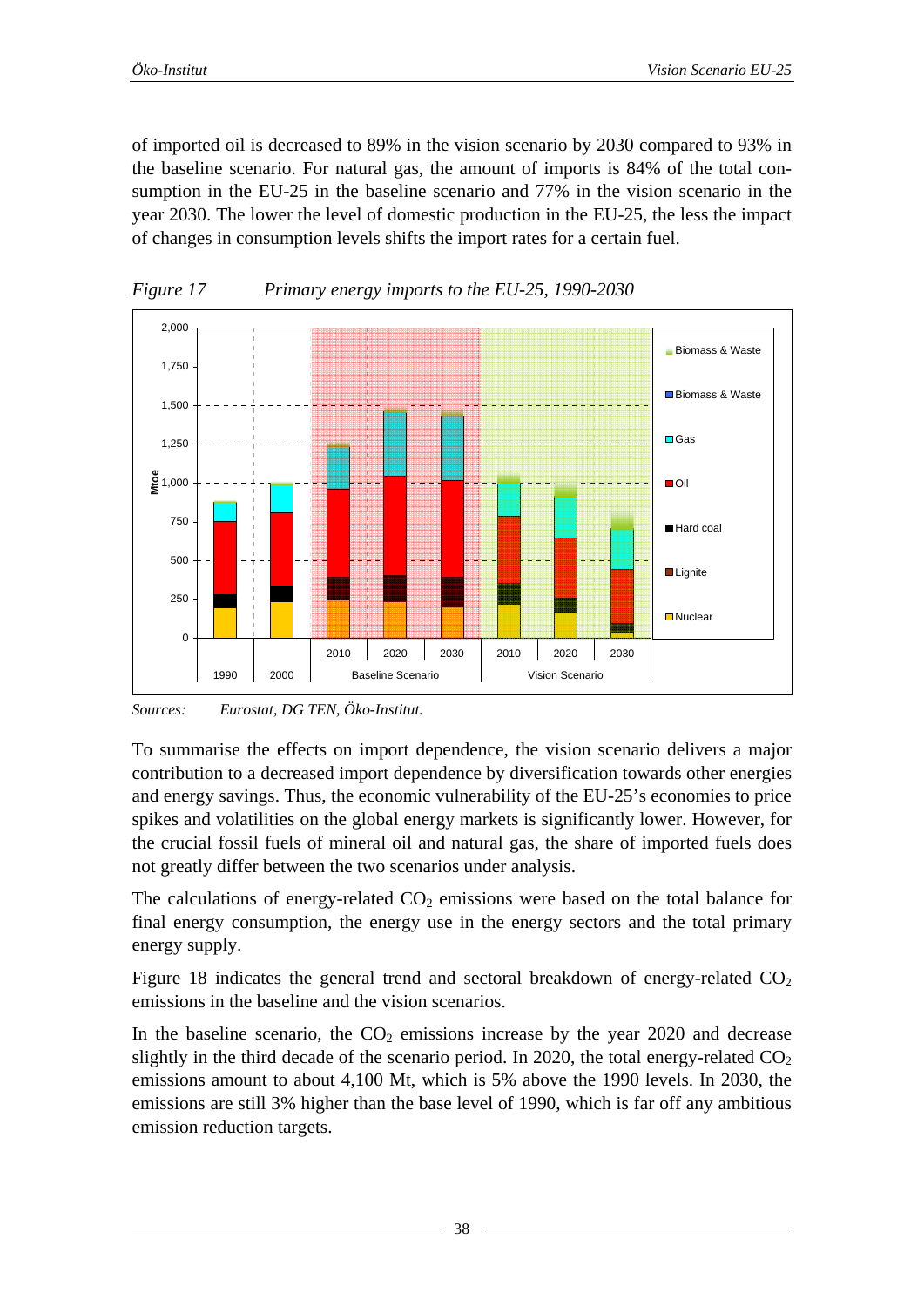<span id="page-38-0"></span> $CO<sub>2</sub>$  emissions from power production and district heating also constitute - at 36% - the major share of total emissions in  $2030$ .<sup>[8](#page-38-0)</sup> However, the strongest emission increase is to be found in the transport sector, for which the share of the total  $CO<sub>2</sub>$  emissions increases from 21% in 1990 to 28% in 2030.  $CO<sub>2</sub>$  emissions from transport rise by 12% from 2000 to 2030. Much higher dynamics result from aviation. The total emissions from kerosene and jet fuel use increase by about 34% in the period from 2000 to 2030. In 2030,  $CO<sub>2</sub>$  emissions from aviation constitute a share of the total energy-related  $CO<sub>2</sub>$ emissions of 4.6%.



<span id="page-38-1"></span>*Figure 18 CO2 emissions from energy in the EU-25, 1990-2030* 

*Sources: Eurostat, DG TEN, Öko-Institut.* 

1

In the vision scenario, the energy-related  $CO<sub>2</sub>$  emissions decrease significantly, reaching a level of about 29% under the 1990 emissions in 2020 and about 39% under the 1990 levels.

Not only the emissions level changes drastically in the vision scenario, but also the structure of emissions. In 2030, the share of emissions from transport is - at 31% - very similar to the share of the power and district heating sector (33%). The most significant emission reduction results from power and the residential sector. Compared to the levels of 2000, the emissions from private households decrease by about 58% by 2030, equalling an emission reduction volume of  $265$  Mt  $CO<sub>2</sub>$ . In the same period, the emissions from power and district heating production drop by 40%, which equals about 530 Mt  $CO<sub>2</sub>$ .

<sup>8</sup> All data referred to in this chapter indicate direct emissions. Emission reduction by increased efficiency in electricity or heat consumption are accounted for in the power and the district heating sector. For a differentiation of emission reductions by sector of origin, see chapter 5.5.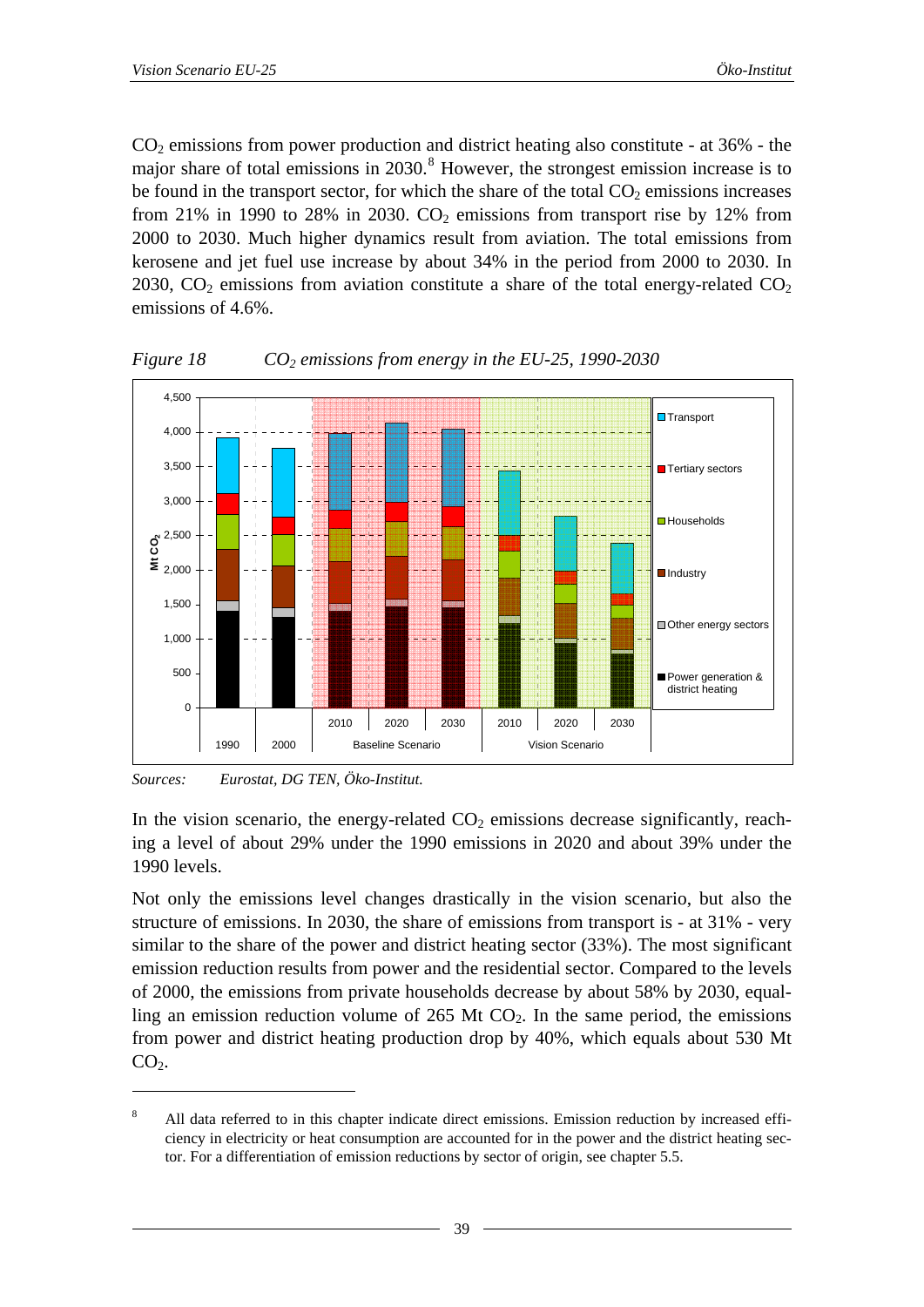#### <span id="page-39-0"></span>**5.4 Total greenhouse gas emissions**

For other greenhouse gases than  $CO<sub>2</sub>$ , the emission trends refer to data given by the relevant literature (EEA 2006) or other surveys (WI 2005). The most comprehensive database on the range of future emission projections can be derived from the GAINS project of IIASA (2005a+b+c).

In the baseline scenario, the non- $CO<sub>2</sub>$  emissions decrease significantly by the year 2010 and are more or less stabilised after this date. A small increase in the total non- $CO<sub>2</sub>$ emissions results from HFC, PFC and  $SF<sub>6</sub>$  in the period from 2010 to 2030.

The most significant contribution results from the strong decrease in methane emissions, which amounts to 200 Mt  $CO_2$ -equivalent ( $CO_2$ -e) from 2000 to 2030. However, in the same period the emissions of HFC, PFC and SF6 rise by at least 135 Mt  $CO_2$ -e.



*Figure 19 Non-CO2 emissions in the EU-25, 1990-2030* 

*Sources: EEA, IIASA, Öko-Institut.* 

1

In the vision scenario, a rather rough estimate constitutes the basis of the scenario. It is assumed that 80% of the reduction potentials provided by IIASA (2005a+b+c) will be implemented over time.<sup>[9](#page-39-0)</sup> As a result, the total non- $CO_2$ -emissions is reduced by about

 $\overline{9}$ With regard to methane, the following groups are taken into account: increases in agricultural productivity, increased feed intake, changes to more non-SC in diet, replacement of roughage for concentrate, etc (IIASA 2005a). In respect of nitrous oxide sectors, the following options are included: selective catalytic reduction in industrial plants, process modification in fluidised bed combustion, optimisation of sewage treatment, replacing use of  $N<sub>2</sub>O$  as anaesthetics, and optimised application of fertilizer (IIASA 2005b). Regarding HFC, PFC and  $SF<sub>6</sub>$  emissions, the following reduction measures were taken into account: thermal oxidation, good practice measures, and process modifications for HFC, measures in the primary aluminium production and the semiconductor production for re-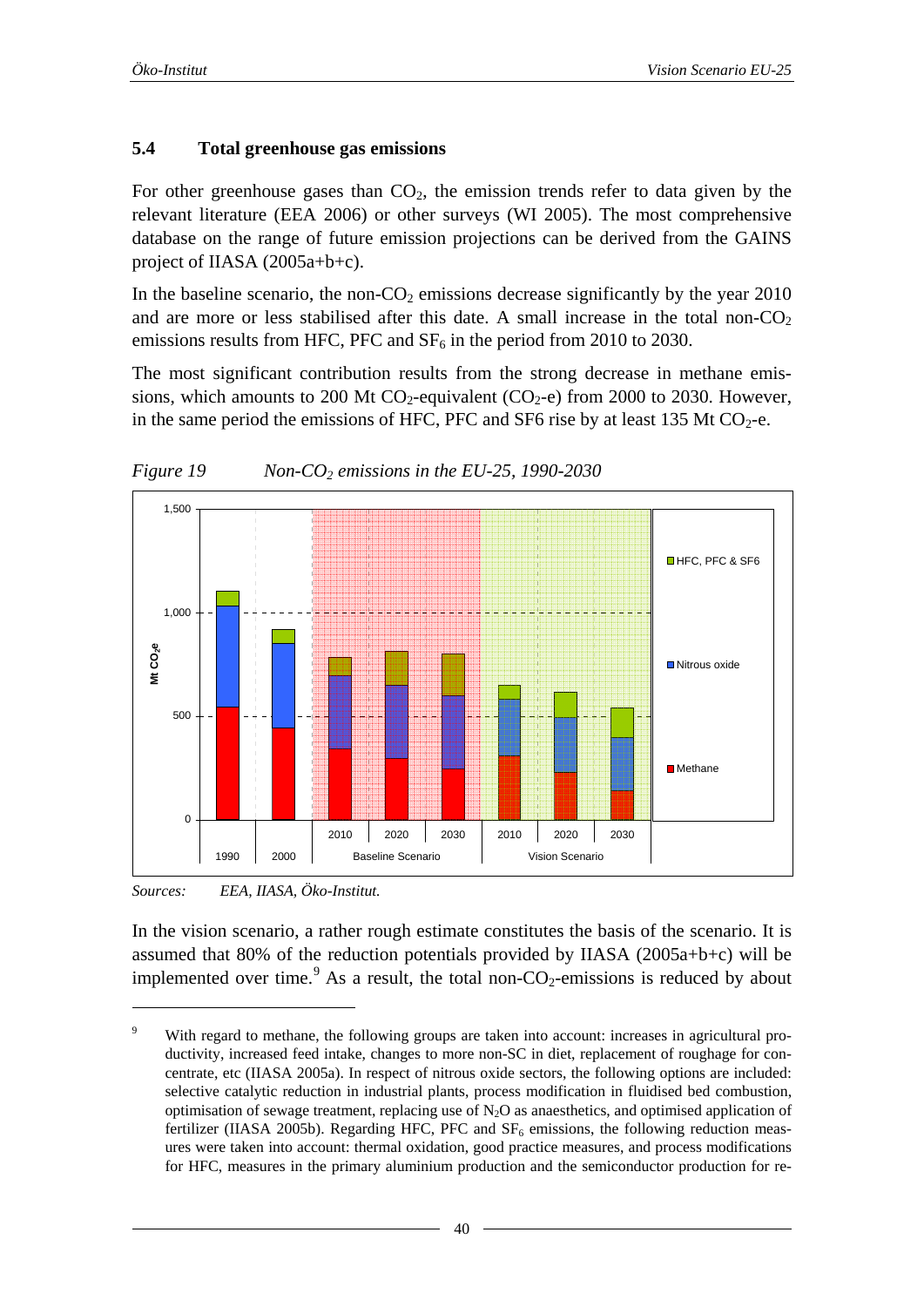<span id="page-40-0"></span>380 Mt  $CO<sub>2</sub>$ -e. Again, the reduction of methane emissions emerges as having the strongest potential amongst measures regarding non- $CO<sub>2</sub>$  greenhouse gases. 80% of the total emission reductions arise from measures to reduce methane emissions.

The total emission trends for the scenario period were derived from the baseline and the vision scenario for  $CO_2$  and non- $CO_2$  greenhouse gases ([Figure 20](#page-40-1)).<sup>[10](#page-40-0)</sup>

<span id="page-40-1"></span>

*Figure 20 EU-25 greenhouse gas emission trends and reductions, 1990-2030* 

1

In the baseline scenario, the total greenhouse gas emissions (including  $CO<sub>2</sub>$  from international aviation) are, in a range of  $\pm 2\%$ , more or less stabilised at the 1990 levels. If a nuclear phase-out were assumed in the baseline scenario, which is similar to the phaseout pathway in the vision scenario and without additional measures, an even higher emission level would result (5% higher compared to 1990).

In the vision scenario the emission reduction pathway meets the -30% target (compared to 1990 levels) and results in a reduction of – 40% in 2030. However, it should be mentioned that some additional emission reductions could result from the introduction of CCS in 2020 (see chapters [5.2](#page-30-1) and [5.5\)](#page-41-1).

*Sources: EEA, Öko-Institut.* 

duction of PFC emissions, and good practice measures for SF6 emission reductions, use of  $SO<sub>2</sub>$  as an alternative protection gas, and bans on SF6 for windows and other applications (IIASA 2005c).

<sup>&</sup>lt;sup>10</sup> In addition to the energy-related CO<sub>2</sub> emissions, additional emissions and emission reductions for  $CO<sub>2</sub>$  emissions from non-energy sources were taken into account. These emissions result from cement, lime, glass and other productions.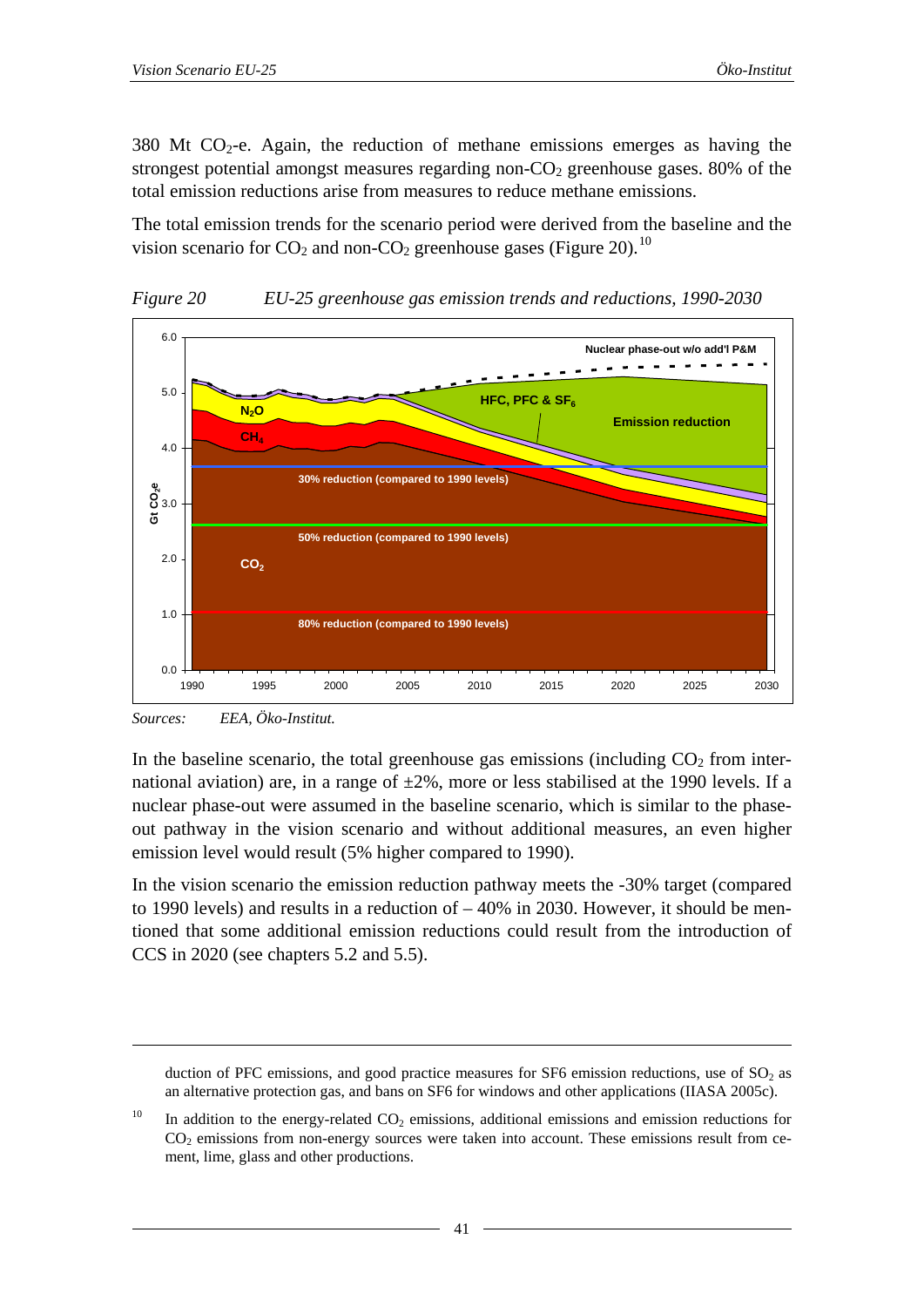## <span id="page-41-1"></span><span id="page-41-0"></span>**5.5 The EU-25 wedges**

Based on the scenario analysis presented in the previous chapters, an analysis was carried out in order to identify the policies and measures which lead to a certain emission reduction in the period from 2000 to 2030. [Figure 21](#page-41-2) indicates the collection of emissions reduction wedges which could lead to an overall emission reduction of about 30% in 2020 and 40% in 2030, compared to 1990 levels.

<span id="page-41-2"></span>

*Figure 21 EU-25 greenhouse gas reduction wedges, 1990-2030* 

*Source: Öko-Institut.* 

The major share of emission reductions in the vision scenario compared to the baseline scenario originates from the energy sectors:

- The change of investments in the power sector, the full carbon pricing in the framework of the EU ETS and the increase of the CHP share of the total power production represents a share of 24% of the total emission reduction in 2030 compared to the baseline scenario.
- A further share of 12% of the emission reduction results from a more efficient use of electricity which is induced in the final sectors (industry, households, tertiary sectors and transport), but is accredited to the power sector.
- Other measures in the energy sectors deliver 1.5% of the emission reduction.
- Furthermore, the introduction of Carbon Dioxide Capture and Storage (CCS) in 2020 as a commercial technology could lead to an additional emission reduction of 5% in 2030. This equals an additional emission reduction of 105 Mt  $CO<sub>2</sub>$  in 2030, which is not included in the totals provided above due to strong uncertainties related to the availability of this emerging technology.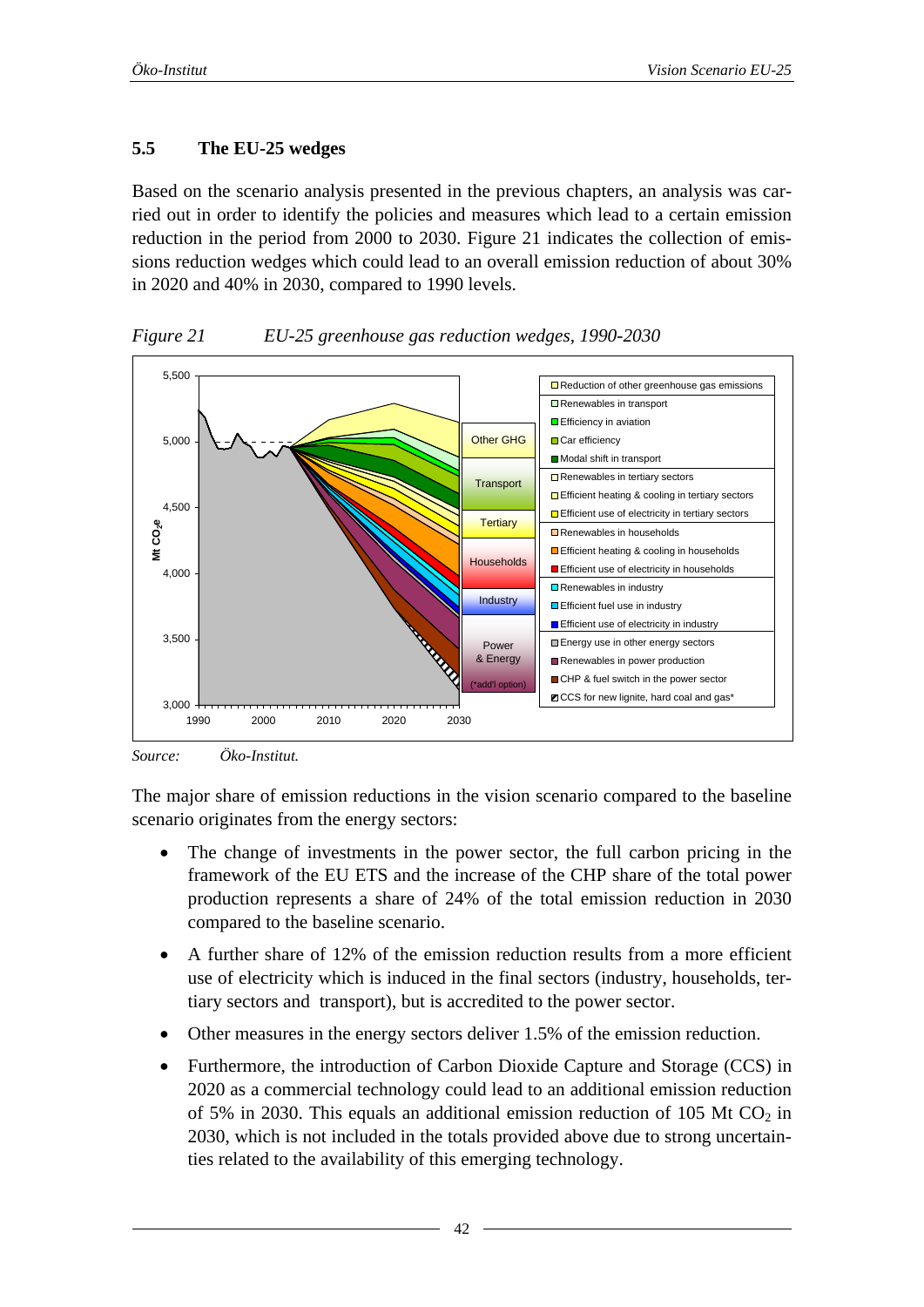Although the cost pressure from energy prices generates a comparatively high autonomous improvement of energy efficiency in the industrial sectors, significant additional emissions reductions can be brought about in these sectors:

- A more efficient use of electricity delivers 3% of the total emission reduction.
- A more efficient use of fuels could contribute a further 5%.
- The increased use of renewable energies (including waste) could expand its share of the total emission reduction, which amounts to 3%.

Private households represent the third largest contribution to the overall emission reduction:

- A 12.5% share of total emissions reductions originates from more efficient heating and cooling in buildings.
- The increasing use of renewable energies for heating (and cooling) delivers a share of 3% of the total emissions reductions.
- The effects of a more efficient use of electricity create a contribution of 5%.

Although the tertiary sectors represent the sectors with the lowest energy consumption among the end-use sectors, some significant emission reductions could be achieved:

- The more efficient heating and cooling of buildings or for processes in the service sector contributes 4% to the total emission reduction.
- An emissions reduction of a further 3% results from the increasing use of renewable energies in the tertiary sectors.
- As an indirect emission reduction effect, the more efficient use of electricity could contribute an additional 4%.

Besides the energy sectors, the transport sector (including aviation) is another key sector:

- A contribution of 6% to the total emission reduction results from the significant changes in the modal split towards more public and rail freight transport.
- The strengthening of fuel consumption standards represents a share of about 7% in the total emission reductions.
- The introduction of measures regarding greenhouse gas emission reductions in aviation creates a contribution of about 2% of the total emissions decrease.

Last but not least, the measures connected to the non- $CO<sub>2</sub>$  greenhouse gases create a contribution of 14% to the overall emission reduction.

In summary, a plethora of options exists to reduce greenhouse emissions to a level which is consistent with ambitious climate targets. However, although there are some wedges which could deliver significantly more emission reductions than others, none of the wedges can be ignored if emission reductions of 30% in 2020 and even more in 2030 shall be achieved.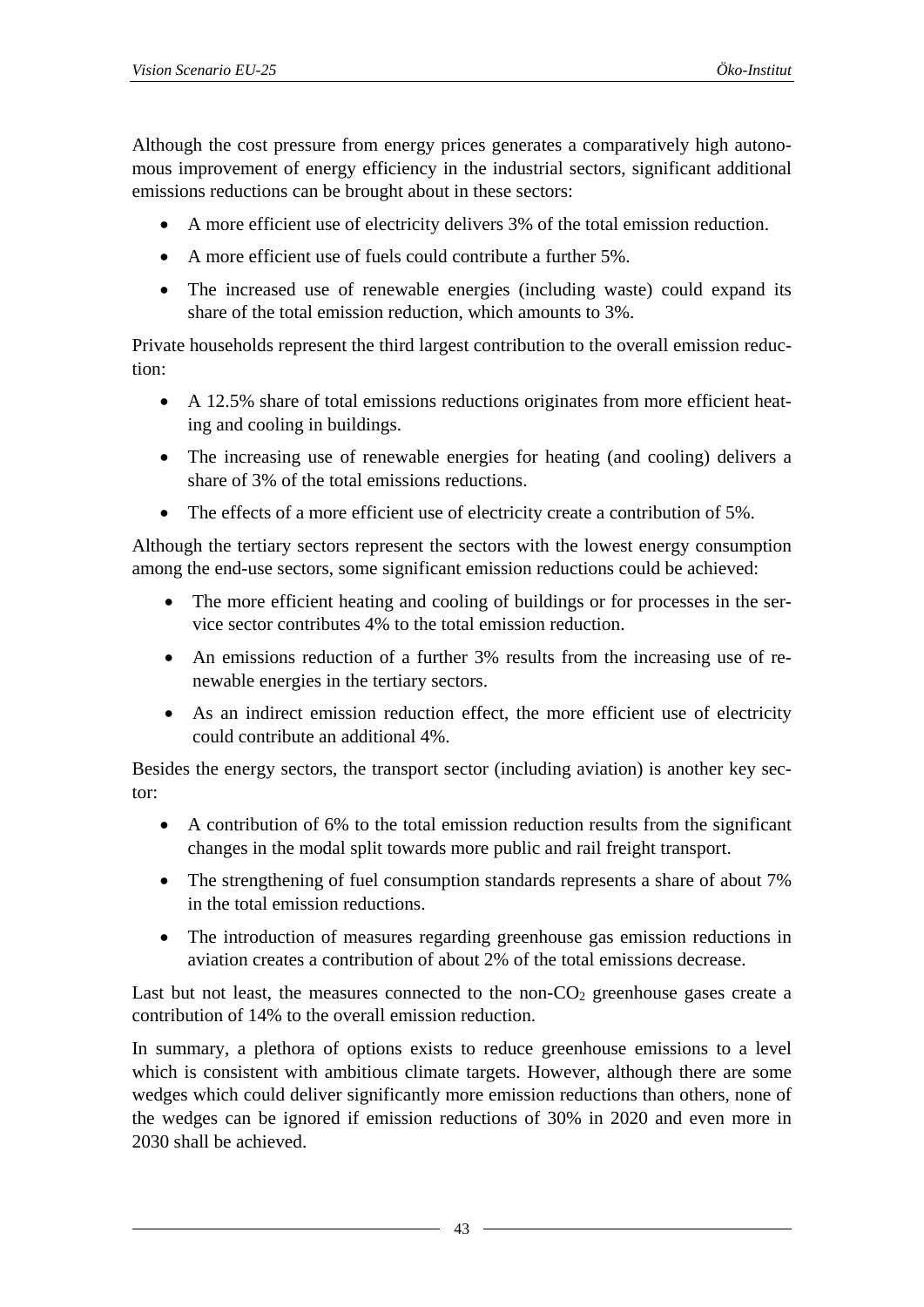#### <span id="page-43-0"></span>**6 Conclusions and policy recommendations**

The scenario analysis presented in the previous chapters indicate that it is possible to draft a strategy which combines ambitious greenhouse gas reductions, a phase-out of nuclear energy, less energy imports and the increasing use of renewable energies.

However, all sectors - especially the power and the transport sector - are facing a fundamental transition in the framework of such a strategy.

The implementation of an energy and climate policy framework which has the development outlined by the vision scenario as its goal requires some key activities. These are:

- 1. A strong focus on energy efficiency measures
	- for appliances and installations consuming electricity in all sectors (household equipment, motors, pumps, etc.);
	- for improvement of buildings (heating and cooling) for both new buildings and the renovation of the existing building stock so as to reach low energy or passive house standards in the period up to 2030;
	- for the substitution of electric appliances for low temperature heating purposes;
	- implementing ambitious performance standards for cars and car fleets.
- 2. A strong focus on changing the modal split targeting public and rail freight transport
	- with comprehensive efforts to avoid transport;
	- with a consequent liberalisation approach to the railway system and major system investments to strengthen the competitiveness and the infrastructure of rail transport and sustainable modes of transports in cities;
	- with measures to establish a level playing field between the different modes of transport, e.g. by removing the tax advantages for kerosene and jet fuels for aviation.
- 3. Ambitious efforts to increase the share of renewable energies in both, the energy and the end use sectors
	- to set a share of about 20% in the end-use sectors by 2030 as the target;
	- to reach a share of about 45% by 2020 and 60% by 2030 of the electricity production.
- 4. Strong efforts to increase the efficiency of power generation and to increase the share of low carbon fossil fuels in the electricity sector
	- to strengthen the use of combined heat and power production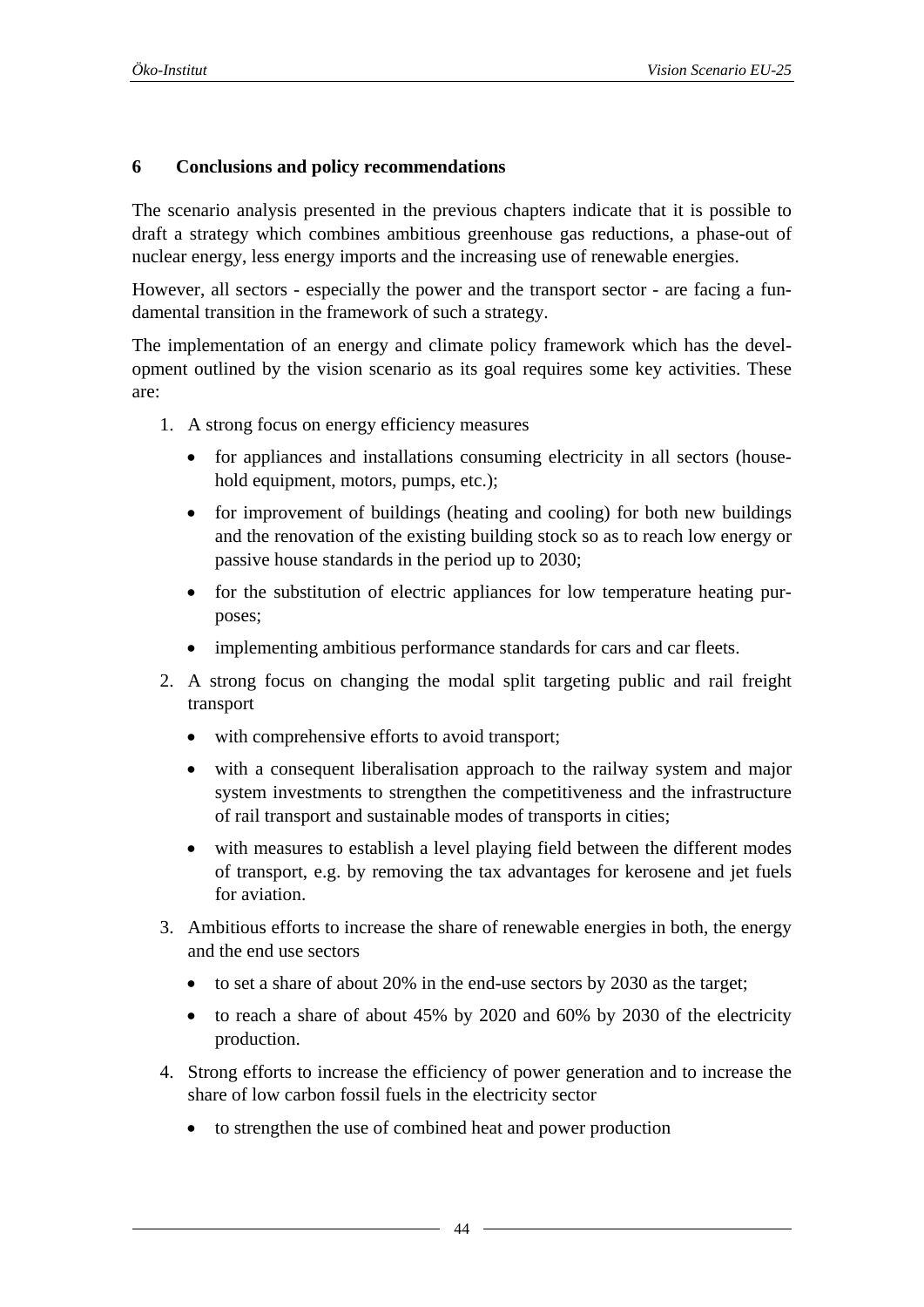• to limit the use of coal and increase the share of natural gas in power generation especially for the next two decades before emerging technologies like renewable energies or carbon dioxide capture and sequestration will be available on a broad commercial basis.

Although the structure of energy consumption between the different sectors changes significantly in the vision scenario, the effects on the necessary energy imports are notable:

- Although the gas consumption in the power sector will increase, the additional increase in gas consumption can be compensated by increased efficiency in other sectors in such a way that the consumption levels of 2000 are not significantly exceeded by 2010 and will be significantly less than the 2000 levels in 2030. In contrast, the gas consumption rises in the baseline scenario, being 32% higher in 2030 compared to 2000, although no nuclear phase-out is assumed in this scenario.
- The diversification in the transport sectors is improved significantly. For this most vulnerable sector, the dependency on oil can be reduced from about 98% to about 80% by the year 2030. The massive phase-in of biofuels will play a key role in this context.
- The availability of biofuels is one of the major challenges within the issue of energy imports. If it is assumed that international markets for biofuels will develop rapidly, the certification of biofuels will be crucial to ensure the sustainability of the biofuel strategy.
- The total dependency on energy imports decreases significantly in the vision scenario. Even if it is stated that the rate of energy imports is not the most appropriate indicator for addressing the issue of the security of supply, it should not be ignored that a high share of domestic energy production ensures added domestic value and jobs.

The transition of the energy system described in the vision scenario has strong implications for the development of infrastructures:

- The development drafted for the power sector requires the integration of large quantities of power generation from fluctuating, decentral and offshore sources. The network infrastructure and the necessary system services must be strengthened and extended in this framework.
- For the extension of power and heat production from CHP as well as from biomass and the increasing use of renewable energies and CHP for cooling, the rollout of heat networks will play a crucial role. The bigger the role of efficient heat networks is, the more efficient the use of CHP and biomass will be in many cases.
- The use of natural gas will change significantly. If natural gas shall play a more significant role in power generation and CHP, the strengthening of the gas net-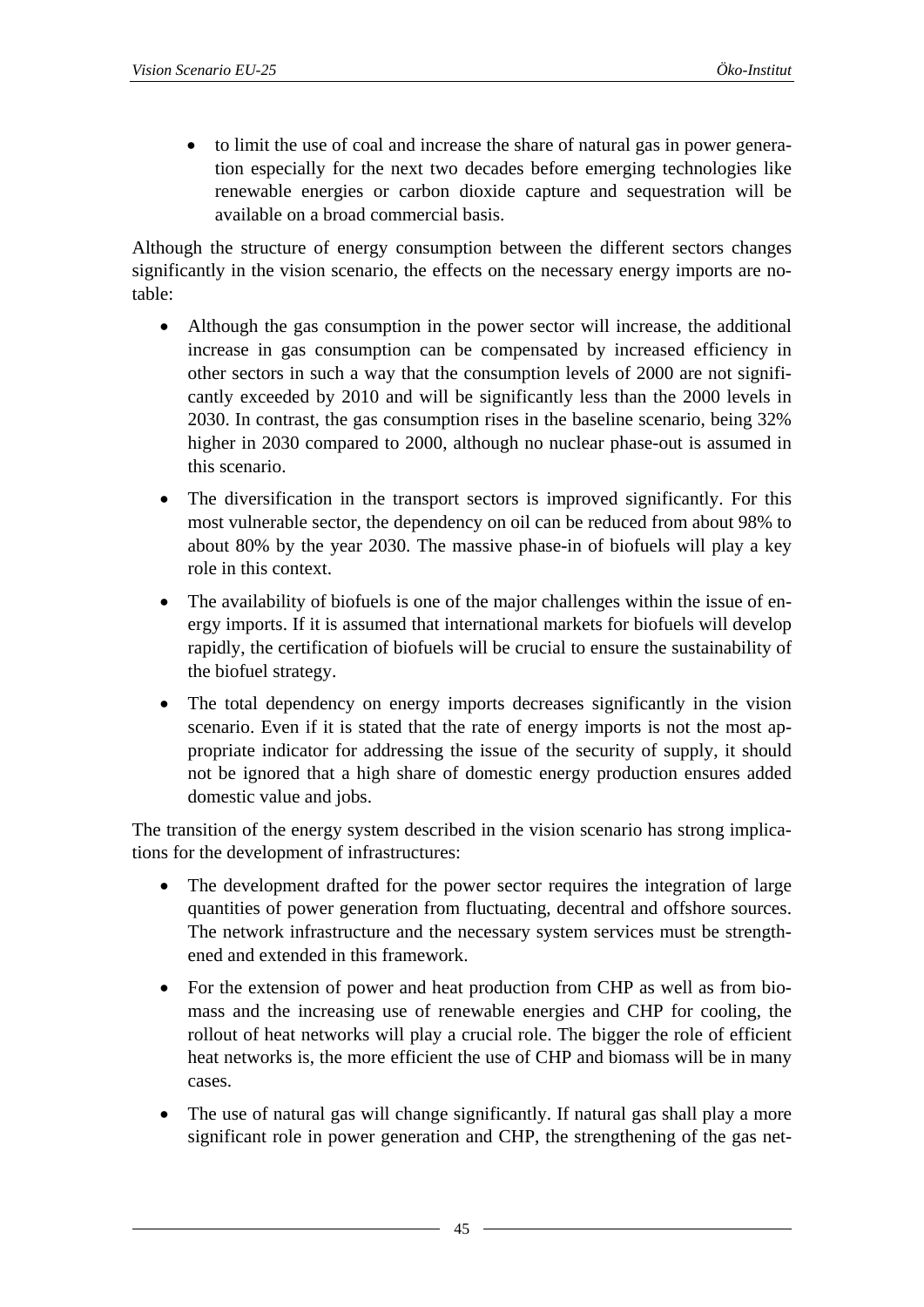works, storage facilities and other infrastructure will prove to be a main priority in the EU-25, which is crucial especially for Central and Eastern Europe.

- If biofuels shall play a significant role, the investment in production facilities with biomass-to-liquids technologies will be of key importance.
- In the case that carbon dioxide capture and sequestration is widely used, the preparation of infrastructure for  $CO<sub>2</sub>$  transport and storage sites must start in the near future.

For all these measures in the field of infrastructure, significant investments will be necessary. However, the adjustment or the development of the necessary regulatory framework constitute a crucial basis for many of the new measures related to infrastructures.

The establishment of sufficient political instruments to create incentives and the framework for the necessary transition of the energy system is the most crucial issue. On the one hand, clear priorities must be set up as regards the necessary comprehensive policy mix. On the other hand, many experiences on how different political instruments interact and what clusters of instruments fit best still have to be gathered. A clear structure and the necessary flexibility to adjust the policy mix is probably the biggest challenge for future energy, transport and climate policy:

- The EU ETS is the central element of the policy mix. If carbon pricing is the necessary (but not necessarily sufficient) precondition for the transformation at the lowest costs, the EU ETS must be adjusted in a way that in all investments and for all operational decisions the full price of carbon is reflected. With the introduction of an emissions trading scheme for aviation, another crucial sector could be subject to market-based carbon pricing.
- CHP faces a few structural barriers and burdens. Clear targets for the development of CHP and a strong support of CHP (e.g. in the framework of the EU ETS but also eventually by separate instruments) would enable the most efficient use of hydrocarbons and biomass for power and heat production.
- In the framework of the EU internal market, ambitious performance standards for the energy consumption of electric appliances and installations and of buildings as well as cars should be established and updated on a regular and transparent basis.
- The early and strong penetration of the markets as regards electricity, heating and cooling and motor fuels requires a combination of internalisation and innovation approaches. Clear and differentiated targets should also be strengthened for renewable energies. Against the background of the necessary learning investments for many renewable energies, the establishment of special instruments which focus on certain renewable energy forms will be appropriate, at least for the next decade.
- The strengthening of the EU energy market liberalisation and enforcing competition for the electricity market and, especially, the gas market will play a crucial role in the transformation of the energy system. The fair access to grids is being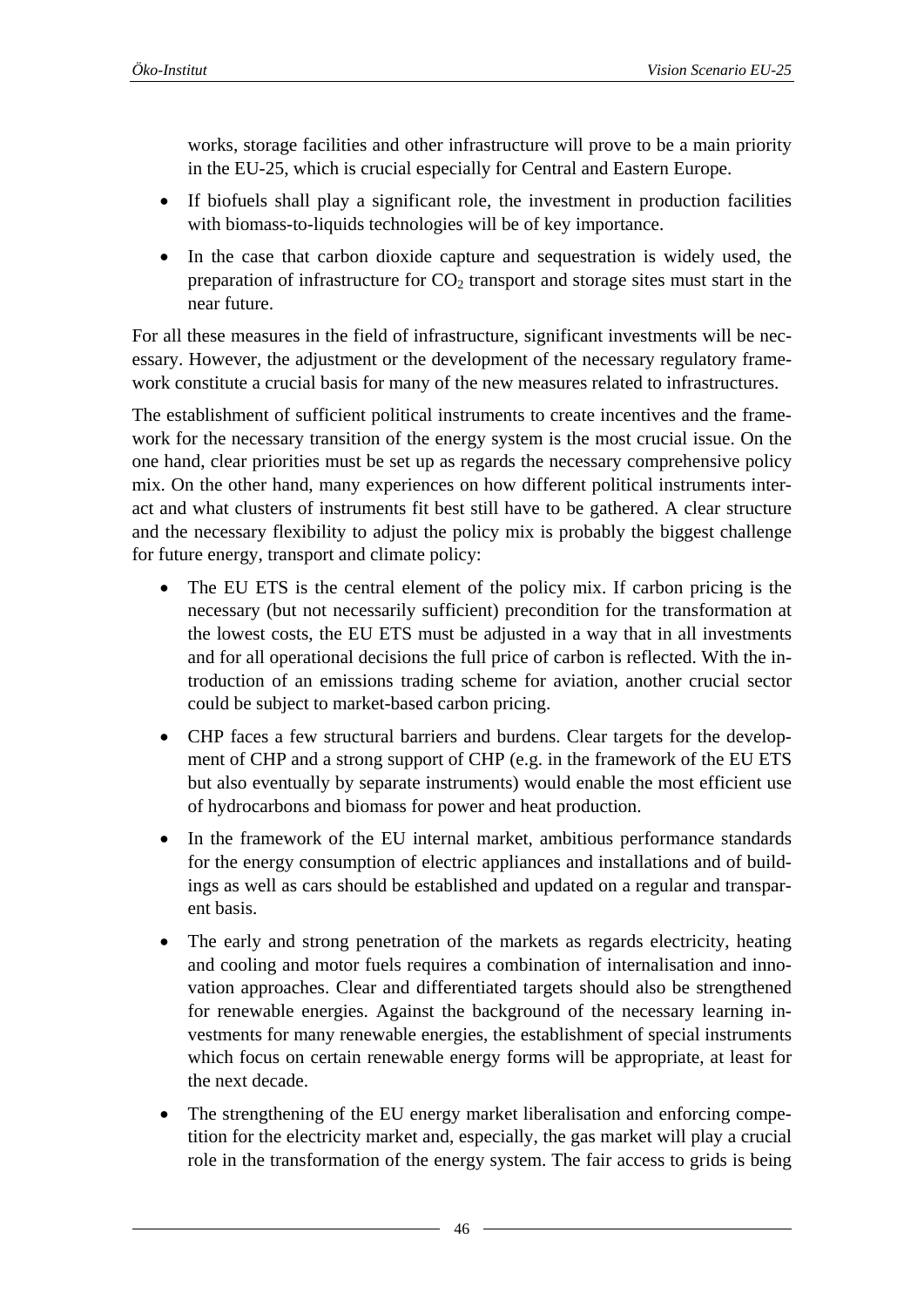increasingly seen as a key measure and some progress will be made on this if a more strict ownership unbundling approach can be implemented. However, the extension of network services and the necessary regulatory framework as well as the reduction of market dominance especially in the power generation sector represent major challenges for the future.

- In the framework of energy market liberalisation and the different dimensions of energy security the development of a coherent EU gas strategy seems to crucial.
- Liberalisation will also play a crucial role in the transport sector. More attractive offers for public transport and a modal shift towards rail transportation could be induced by a carefully designed and strict increase in competition between transport services.
- The manifold options for reducing greenhouse gas emissions in the non-energy sectors were only cursorily addressed in the analysis presented in this study. It is necessary that a series of polices with regard to agriculture, waste management and a variety of industrial processes be developed and strengthened in this framework.
- Innovation plays a key role in extending the portfolio for the transformation of the energy system. Key issues to be addressed in the framework of an innovation program are the emerging technologies in the field of efficient use of energy in industry, in buildings and in the transport sector, the full range of renewable energies including biomass-to-liquid technologies, energy storage and carbon dioxide capture and sequestration.

The fundamental transformation of the energy sector drafted in the vision scenario indicates a very ambitious pathway towards a sustainable energy system. However, compared to the different dimensions of the baseline scenario in terms of greenhouse gas emissions, consumption of fossil fuels and the different aspects of energy security the vision scenario shows that a multitude of benefits can be raised if such pathway forms the framework for the design of future energy and climate policies.

Last but not least, the development of comprehensive, consistent, flexible and learning policies and measures within the framework of the European Union, which is characterised by many distributed responsibilities, requires a lot of transparency with regard to the interactions and gaps between the different policies and instruments on the one hand and the gaps with regard to the compliance with targets on the other. A suitable approach to dealing with this challenge is policy-oriented modeling. Significantly increased efforts should be undertaken in order to develop a transparent bottom-up modeling framework for the EU which enables the assessment and the development of policies and measures on a consistent and transparent basis.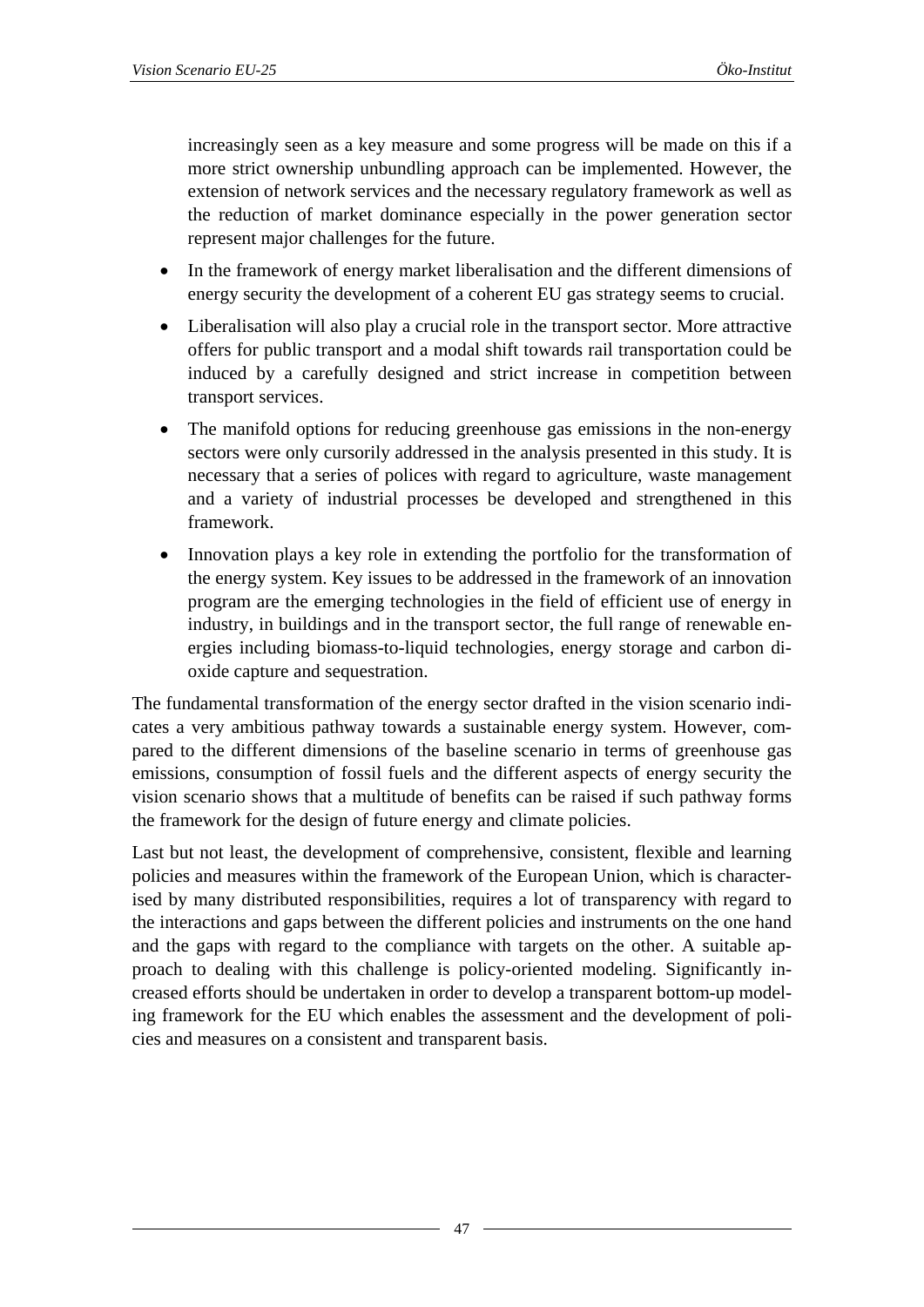#### <span id="page-47-0"></span>**7 References**

- DG TREN (Directorate-General for Energy and Transport) 2004: European Energy and Transport. Scenarios on key drivers. Luxembourg: Office for Official Publications of the European Communities.
- DG TREN (Directorate-General for Energy and Transport) 2006: European Energy and Transport. Scenarios on energy efficiency and renewables. Luxembourg: Office for Official Publications of the European Communities.
- EEA (European Environment Agency) 2005: Climate change and a European lowcarbon energy system. EEA Report No 1/2005. Copenhagen.
- EEA (European Environment Agency) 2006: Greenhouse gas emission trends and projections in Europe 2006. EEA Report No 9/2006. Copenhagen.
- IIASA (International Institute for Applied Systems Analysis)2005a: The GAINS Model for Greenhouse Gases – Version 1.0: Methane (CH4). Interim Report IR-05-54. Laxenburg, October 4, 2005.
- IIASA (International Institute for Applied Systems Analysis)2005b: The GAINS Model for Greenhouse Gases – Version 1.0: Nitrous Oxide  $(N_2O)$ . Interim Report IR-05-55. Laxenburg, October 2005.
- IIASA (International Institute for Applied Systems Analysis)2005c: The GAINS Model for Greenhouse Gases - Version 1.0: HFC, PFC and  $SF_6$ . Interim Report IR-05-56. Laxenburg, October 2005.
- Matthes, F., Graichen, V., Repenning, J., Doble, C., Macadam, J., Taylor, S., Zanoni, D., Chodor, M. 2005: The environmental effectiveness and economic efficiency of the European Union Emissions Trading Scheme: Structural aspects of allocation. A report to WWF. Berlin, November 2005.
- TML (Transport and Mobility Leuven) 2005: TREMOVE. Description of model and baseline version 2.41. Draft report. Leuven, 3 March 2006.
- Wit, R.C.N., Boon, B.H., van Velzen, A., Cames, M., Deuber, O., Lee, D.S. 2005: Giving wings to emission trading. Inclusion of aviation under the European emission trading system (ETS): design and impacts. Report for the European Commission, DG Environment. Delft, July 2005.
- WI (Wuppertal Institut für Klima, Umwelt, Energie) 2005: Target 2020: Policies and Measures to reduce Greenhouse gas emissions in the EU. A report on behalf of WWF European Policy Office. Wuppertal.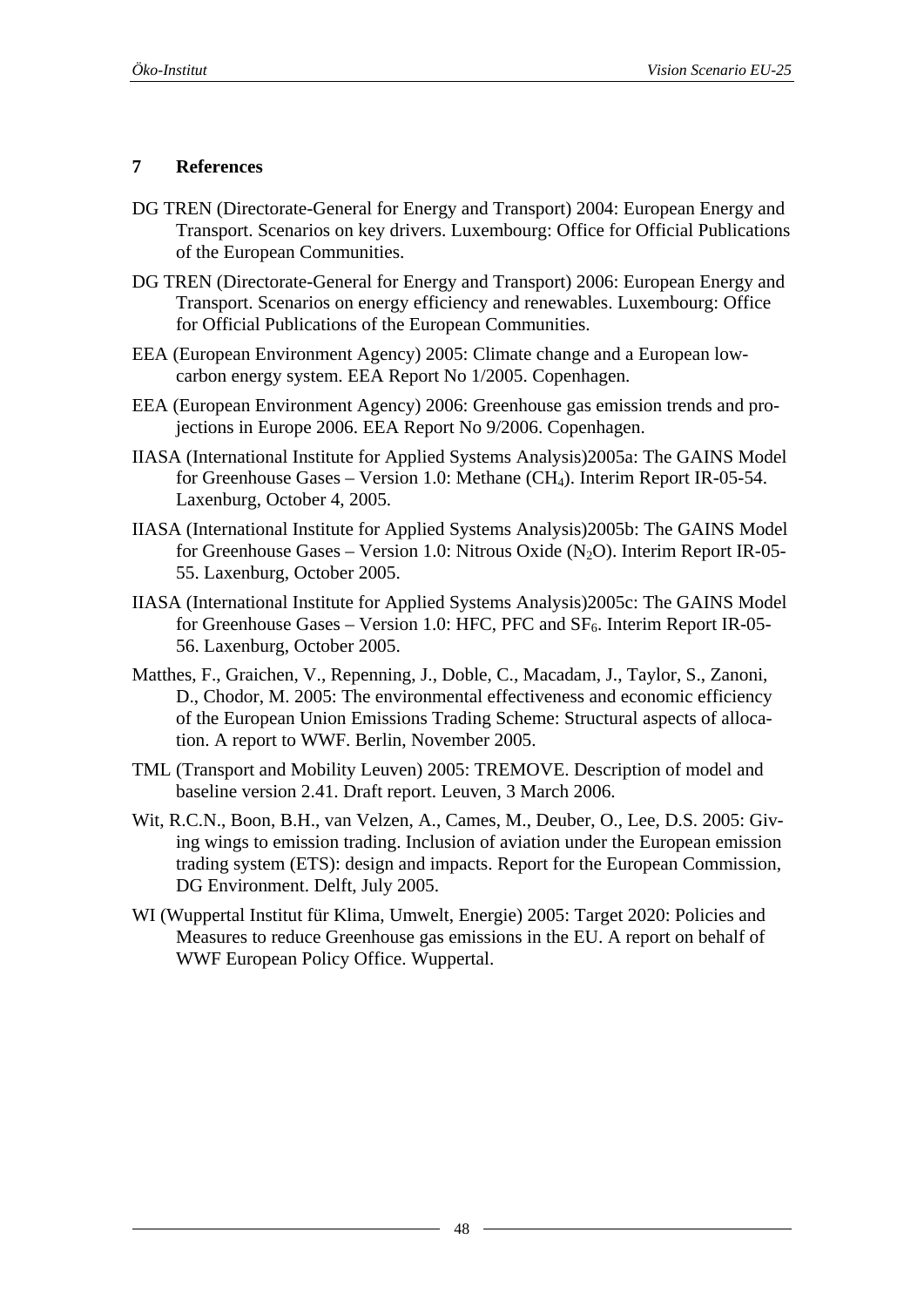#### <span id="page-48-0"></span>**Annex**

*Table 1 Scenario results – final energy consumption, 1990-2030* 

| Final energy consumption | 1990             | 2000             | <b>Baseline Scenario</b> |              | <b>Vision Scenario</b> |                  |                |                |
|--------------------------|------------------|------------------|--------------------------|--------------|------------------------|------------------|----------------|----------------|
|                          |                  |                  | 2010                     | 2020         | 2030                   | 2010             | 2020           | 2030           |
|                          | Mtoe             |                  |                          |              |                        |                  |                |                |
| Industry                 | 333              | $\overline{312}$ | 329                      | 353          | 357                    | 334              | 339            | 332            |
| Lignite                  | 11               | $\overline{2}$   | 2                        | 1            | $\mathbf{1}$           | 2                | 1              | 1              |
| Hard coal                | 64               | 42               | 37                       | 34           | 30                     | 34               | 29             | 24             |
| Oil                      | 57               | 46               | 53                       | 58           | 52                     | 40               | 34             | 30             |
| Gas                      | 93               | 108              | 107                      | 116          | 120                    | 109              | 106            | 99             |
| Solar                    | 0                | $\pmb{0}$        | 0                        | 0            | $\mathbf 0$            | $\mathbf 0$      | 0              | 0              |
| Geothermal               | 0                | 0                | 0                        | $\mathbf 0$  | $\mathbf{1}$           | $\mathbf 0$      | 0              | 0              |
| Others & waste           | 13               | 16               | 16                       | 18           | 19                     | 24               | 36             | 47             |
| Electricity              | 79               | 90               | 103                      | 113          | 120                    | 107              | 103            | 98             |
| Heat                     | 16               | 9                | 11                       | 13           | 14                     | 20               | 29             | 32             |
| <b>Households</b>        | 256              | 283              | 315                      | 345          | 362                    | 297              | 289            | 265            |
| Lignite                  | 12               | 1                | 1                        | 1            | $\mathbf 0$            | 1                | 0              | $\mathbf 0$    |
| Hard coal                | 21               | 9                | 5                        | 3            | 3                      | 4                | $\overline{2}$ | 1              |
| Oil                      | 59               | 58               | 61                       | 58           | 53                     | 40               | 27             | 20             |
| Gas                      | 76               | 103              | 119                      | 132          | 136                    | 103              | 80             | 54             |
| Solar                    | 0                | 0                | 1                        | $\mathbf{1}$ | $\mathbf{1}$           | 2                | 9              | 16             |
| Geothermal               | 0                | $\mathbf 0$      | $\mathbf 0$              | $\mathbf 0$  | $\mathbf{1}$           | $\mathbf 0$      | 0              | $\mathbf 0$    |
| Others & waste           | 21               | 25               | 26                       | 28           | 30                     | 33               | 47             | 44             |
| Electricity              | 49               | 60               | 76                       | 94           | 109                    | 73               | 73             | 69             |
| Heat                     | 17               | 27               | 27                       | 28           | 29                     | 42               | 52             | 61             |
| <b>Tertiary sectors</b>  | 153              | 158              | 186                      | 210          | 224                    | 177              | 181            | 181            |
| Lignite                  | 8                | $\boldsymbol{0}$ | $\boldsymbol{0}$         | $\mathbf 0$  | $\mathbf 0$            | $\boldsymbol{0}$ | 0              | $\mathbf 0$    |
| Hard coal                | $\overline{7}$   | 3                | $\mathbf{1}$             | $\mathbf 0$  | $\mathbf 0$            | 1                | 0              | $\mathbf 0$    |
| Oil                      | 46               | 39               | 42                       | 41           | 40                     | 32               | 28             | 24             |
| Gas                      | 36               | 49               | 57                       | 65           | 69                     | 53               | 45             | 36             |
| Solar                    | 0                | $\mathbf 0$      | 0                        | 1            | $\mathbf{1}$           | $\mathbf 0$      | 1              | 2              |
| Geothermal               | 0                | 0                | 1                        | 1            | 1                      | $\mathbf 0$      | 0              | $\mathbf 0$    |
| Others & waste           | 1                | $\overline{2}$   | 3                        | 5            | 6                      | 12               | 25             | 37             |
| Electricity              | 43               | 56               | 74                       | 89           | 98                     | 65               | 66             | 63             |
| Heat                     | 10               | 8                | 8                        | 9            | 9                      | 13               | 17             | 18             |
| <b>Transport</b>         | $\overline{272}$ | 334              | 382                      | 404          | 399                    | 330              | 302            | 295            |
| Oil                      | 267              | 327              | 361                      | 374          | 366                    | 307              | 256            | 237            |
| Gas                      | 0                | 0                | 0                        | 1            | $\mathbf{1}$           | $\mathbf 0$      | 0              | $\mathbf 0$    |
| <b>Biofuel</b>           | 0                | 1                | 14                       | 23           | 27                     | 15               | 39             | 50             |
| Electricity              | 5                | 6                | $\overline{7}$           | 6            | 6                      | 7                | $\overline{7}$ | $\overline{7}$ |
| Heat                     | $\overline{0}$   | $\Omega$         | $\Omega$                 | $\Omega$     | 0                      | $\Omega$         | 0              | $\Omega$       |

*Source Eurostat, DG TREN, Öko-Institut.*